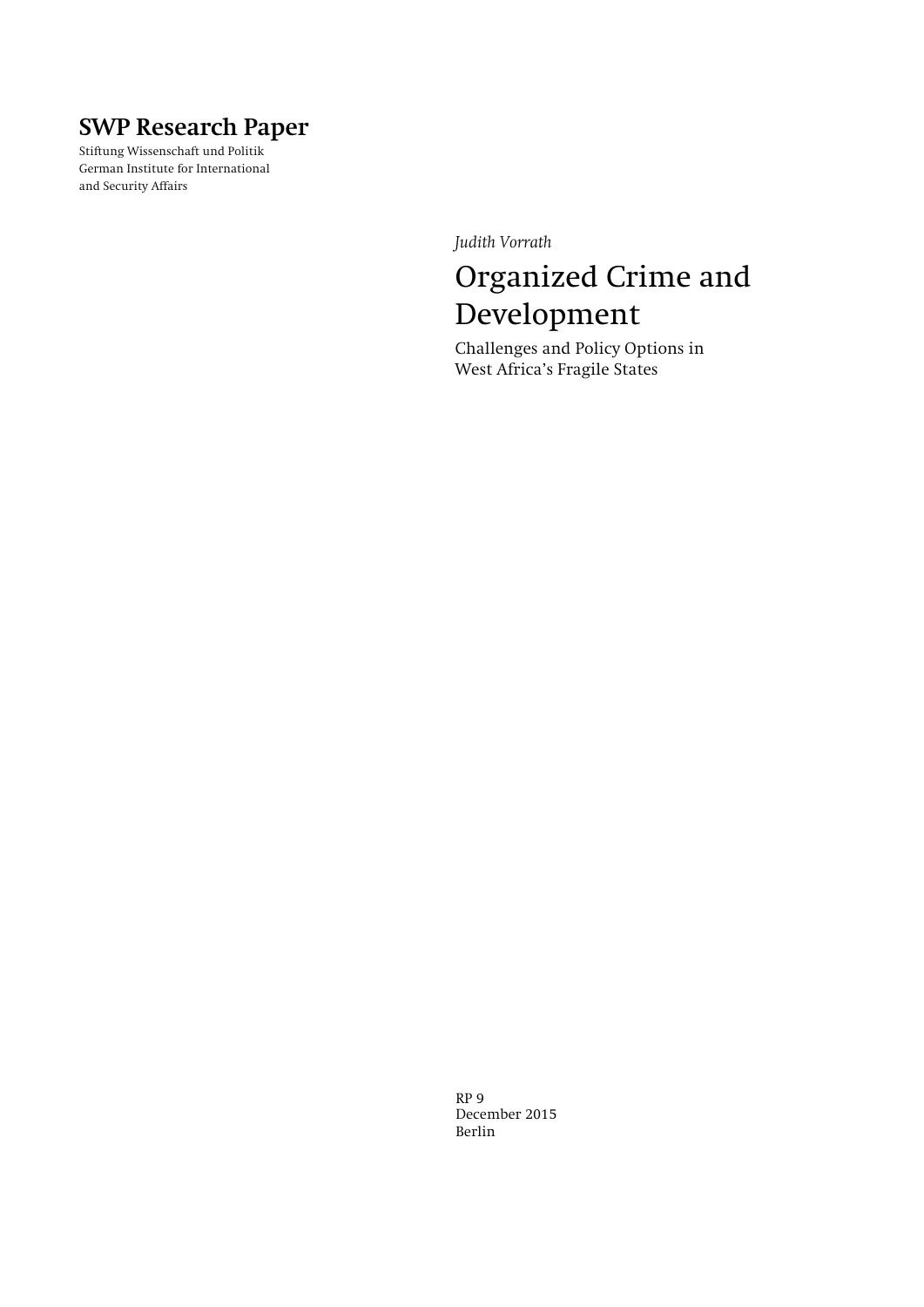#### **All rights reserved.**

**© Stiftung Wissenschaft und Politik, 2016** 

**SWP Research Papers are peer reviewed by senior researchers and the executive board of the Institute. They reflect the views of the author(s).** 

#### **SWP**

**Stiftung Wissenschaft und Politik German Institute for International and Security Affairs** 

**Ludwigkirchplatz 3−4 10719 Berlin Germany Phone +49 30 880 07-0 Fax +49 30 880 07-100 www.swp-berlin.org swp@swp-berlin.org** 

**ISSN 1863-1053** 

*Translation by Hillary Crowe* 

**(English version of SWP-Studie 18/2015)**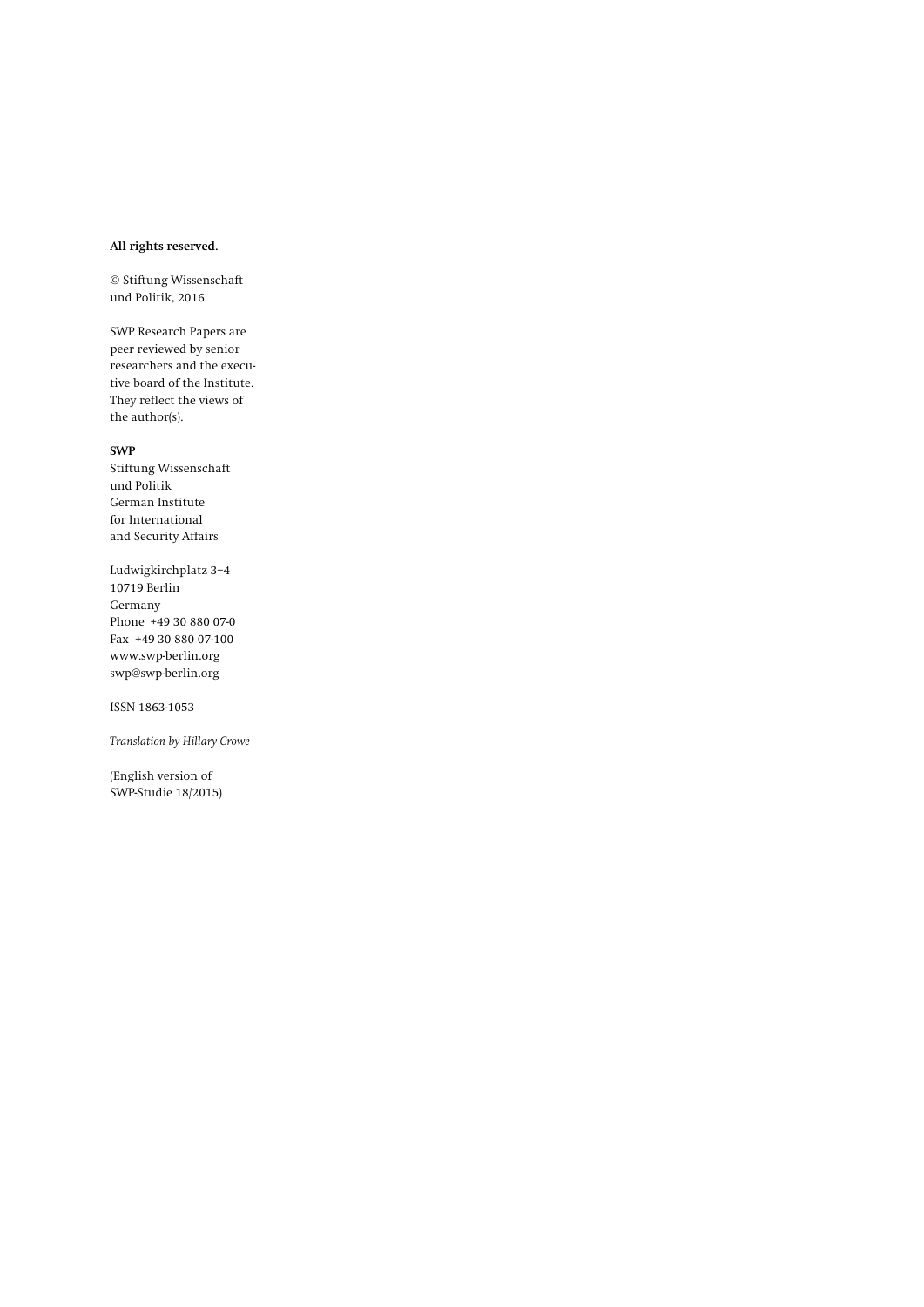## **Table of Contents**

- **5 Problems and Recommendations**
- **7 The risk of organized crime. From the security to the development agenda**
- **11 What threats for whom? Challenges posed by organized crime in fragile states**
- **11 TOC as an external stressor**
- **13 TOC as an economy of violence**
- **14 TOC as state capture**
- **15 TOC as a world of existence/survival**
- **18 Illicit economies in West Africa. TOC and statehood in Guinea, Liberia and Sierra Leone**
- **18 Global and regional drivers**
- **24 Criminal networks and violent actors**
- **25 The state and its criminalization**
- **27 TOC and livelihoods**
- **30 New wine in old bottles again? Options for development cooperation**
- **30 Identifying threats and trade-offs**
- **32 From "do no harm" to "do no crime"?**
- **32 A whole-of-government approach**
- **34 Evaluation, linking compartments and the multilateral level**
- **35 Abbreviations**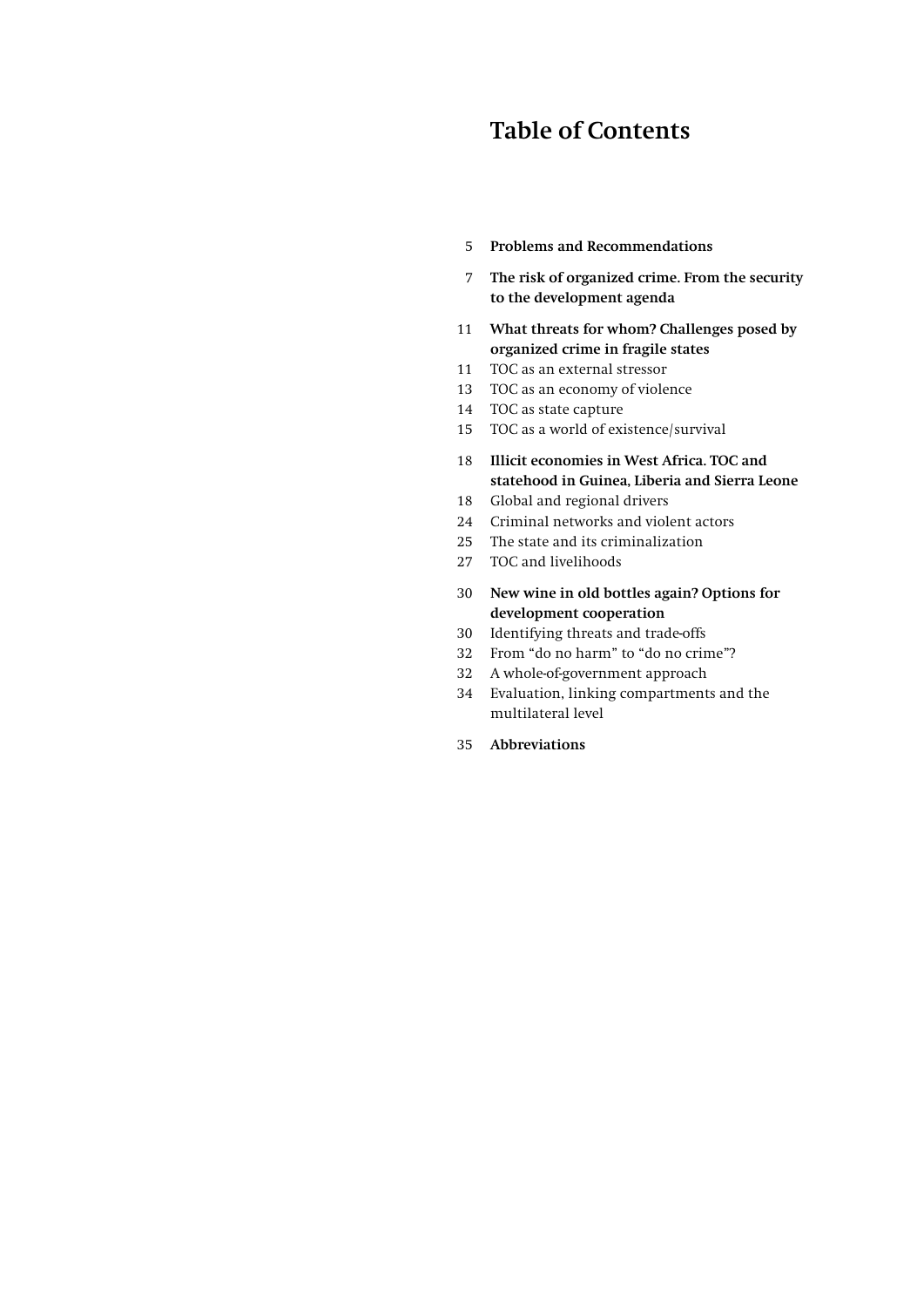*Dr. Judith Vorrath is an Associate in SWP's International Security Division* 

*This study was prepared as part of the project "Organised Crime: A Challenge for German Development Cooperation in Fragile States", funded by the German Federal Ministry for Economic Cooperation and Development*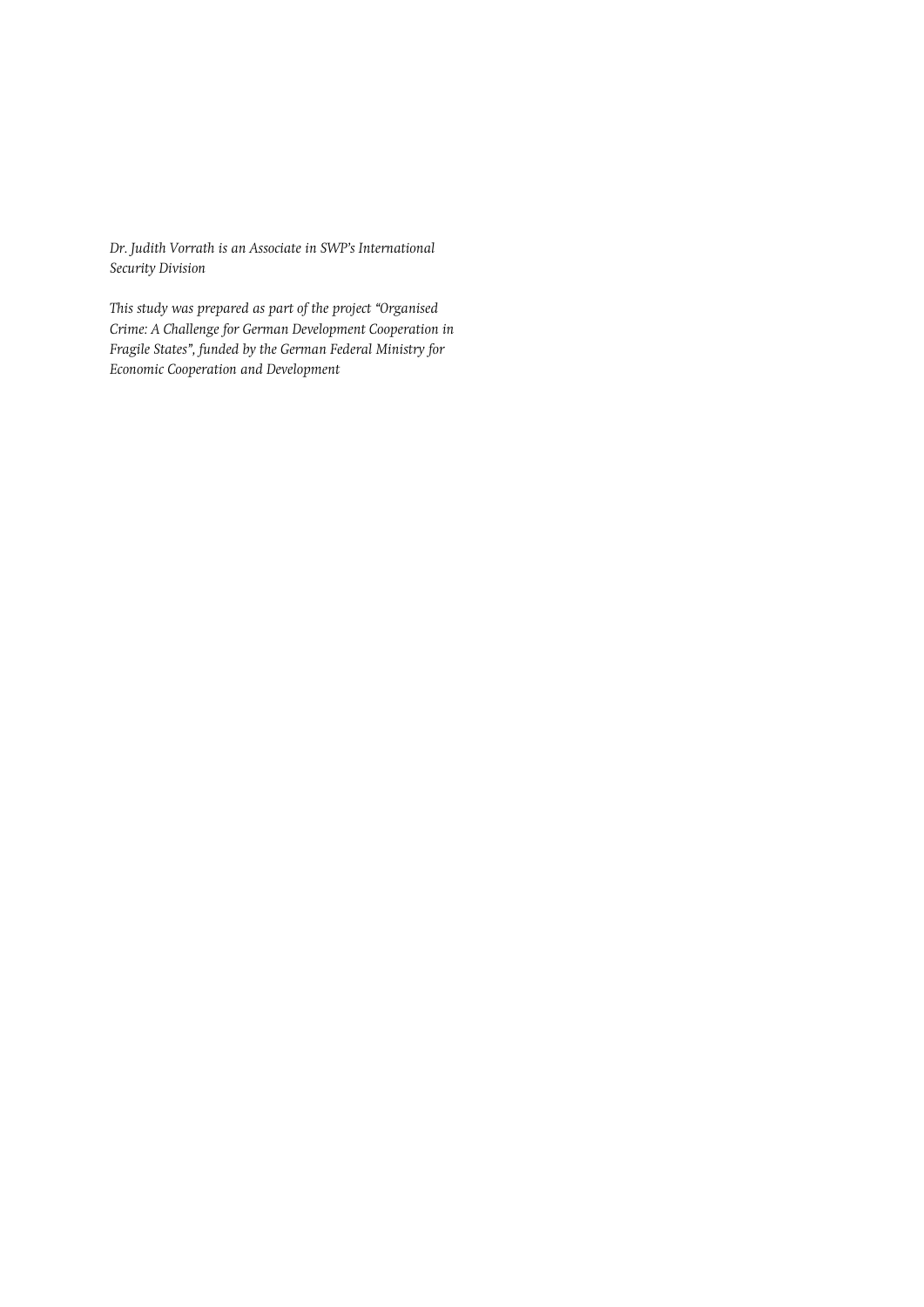#### **Problems and Recommendations**

### **Organized Crime and Development Challenges and Policy Options in West Africa's Fragile States**

**The development implications of transnational organized crime (TOC) have attracted growing attention in Germany and at the international level in recent years. Fragile and conflict-affected countries are a particular focus of interest. In the development policy debate, it has long been recognized that TOC and criminal violence are among the reasons why most fragile states have not achieved the Millennium Development Goals (MDGs). This is one reason why the development community has to engage with the issue of organized crime and the risks that it poses to fragile states. Organized crime is a cross-cutting issue, not merely a security problem. TOC is accompanied far more often by economic damage, environmental degradation, health problems and corruption than by widespread violence and instability. What's more, the conventional "law and order" approach on its own has proved largely unsuccessful in fragile states. Combating organized crime is primarily a task for civil law enforcement agencies, but they too are increasingly recognizing the need for new approaches and forms of cooperation. Entry points for synergies and a networked approach thus exist, especially since the development community is already dealing with TOC or TOC-relevant fields more often than assumed – whether in bilateral programmes to promote alternative development in drug cultivation areas or when supporting the establishment of sustainable fishing and forestry sectors in partner countries.** 

**More systematic engagement with TOC must be based, however, on a precise analysis of the threats with which it is associated and the trade-offs that can arise in contexts of fragile statehood, for TOC can bypass or operate in tandem with, against and/or in place of the state. Not only do the drivers of criminal activity and the networks involved vary in each context. TOC itself may adopt various** *modi operandi* **in conditions of fragile statehood, acting as an external stressor, an economy of violence, a form of state capture, or a world of existence/survival. On this basis, four threat categories can be identified. They often overlap and all four are usually relevant in one and the same context, albeit to varying extents. However, they each require different approaches and measures,**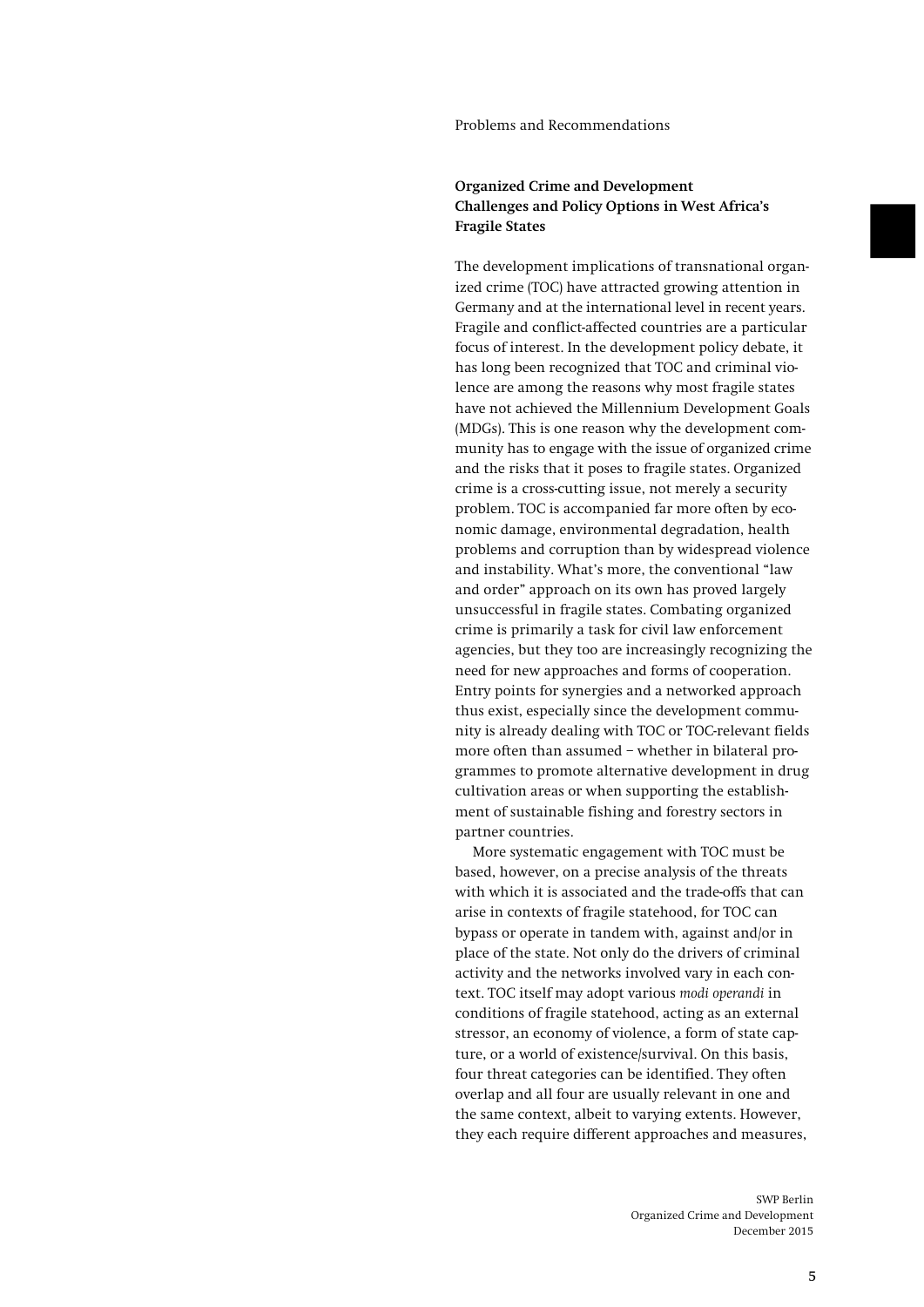**ranging from classic deterrence to economic transformation and cultural change around TOC. These measures do not necessarily interact; indeed, they may conflict, so manifestations of TOC in any given country should be analyzed with reference to these four threat categories in order, at least, to anticipate possible trade-offs.** 

**The analysis of illicit economies in Liberia, Sierra Leone and Guinea shows that the threats posed by TOC change over time and that their impacts vary across localities and sectors within and between countries. Cocaine trafficking and illegal fishing in particular are powerful external stressors with clearly negative consequences for societies, but have, so far, rarely been associated with direct violence. However, links between the transit of cocaine and actors in the region are further advanced, and the potential for violence in the drug trade is higher overall, than in illegal fishing, especially in Guinea. If intensifying law enforcement is the only action taken against unauthorized industrial fishing, there is a risk that the state and politicians will be "captured" to a greater extent by criminal interests and networks capable of purchasing higher-level protection. So in this sector, combining various measures in a networked approach can be a sensible solution. This can take place through cross-sectoral and interdepartmental programmes along the entire illicit trade chain. In the case of the three West African countries mentioned above, better surveillance of coastal areas should be combined, at the very least, with reforms to make the onshore regulation and governance of the fisheries sector more effective and transparent. In view of the effort required for deterrence in the maritime sector, it may also be appropriate to involve local artisanal fishermen in the monitoring of coastal waters. The development community can make an important contribution here and can also help to improve the management of the sector. Integrating development policy approaches with those from other policy fields, which may be sensible in this context, is not necessarily the appropriate response in other situations, however. In relation to cocaine trafficking, for example, a complementary engagement, e.g. in security sector and/or judicial reform, should be considered. In Guinea, given its political situation, it is questionable whether building deterrence capacities is useful at all. If any measure is to be adopted, then improving general transparency in the political process should be considered. In all three countries, implementing specific recommendations made by the West Africa Commission on Drugs,** 

**SWP Berlin Organized Crime and Development December 2015** 

**especially those pertaining to prevention and harm reduction, may be an important starting point. There also is some scope for contributions from development cooperation to curb illegal logging. In relation to the illicit gold and diamond trade, the development community should focus primarily on alternative development and violence prevention in mining areas and also work towards the further harmonization of legislation and certification in the countries concerned while targeted efforts should be made to curb organized fraud and scams involving counterfeit minerals.** 

**There are no universal solutions to the trade-offs identified in the context of TOC in Liberia, Sierra Leone and Guinea. Nonetheless, some broad conclusions can be drawn about the options for development cooperation. In order to design development programmes which are sensitive to TOC, new or modified analytical tools are required. Rather than viewing TOC purely in terms of criminal violence, these tools should treat it as a part of the political economy which permeates almost all areas of life. With such diverse threats, it is impossible to avoid programmes having side effects on the TOC complex, but these effects should be anticipated as far as possible and factored into decision-making. With regard to development programmes containing organized crime or mitigating its impacts, it is essential – in addition to targeted interdepartmental and cross-sectoral approaches in some fields – to systematically evaluate experiences and better link different pillars in development cooperation itself. Furthermore, the regional and global levels are highly relevant for action, especially in relation to the (illicit) trade in natural resources. German development policy can play an active role in international forums when it comes to the TOC/development nexus, for example in the implementation of the Sustainable Development Goals (SDGs), for although fragile states are especially at risk, criminal networks are increasingly globalized, and their operations strongly driven by demand in other world regions.**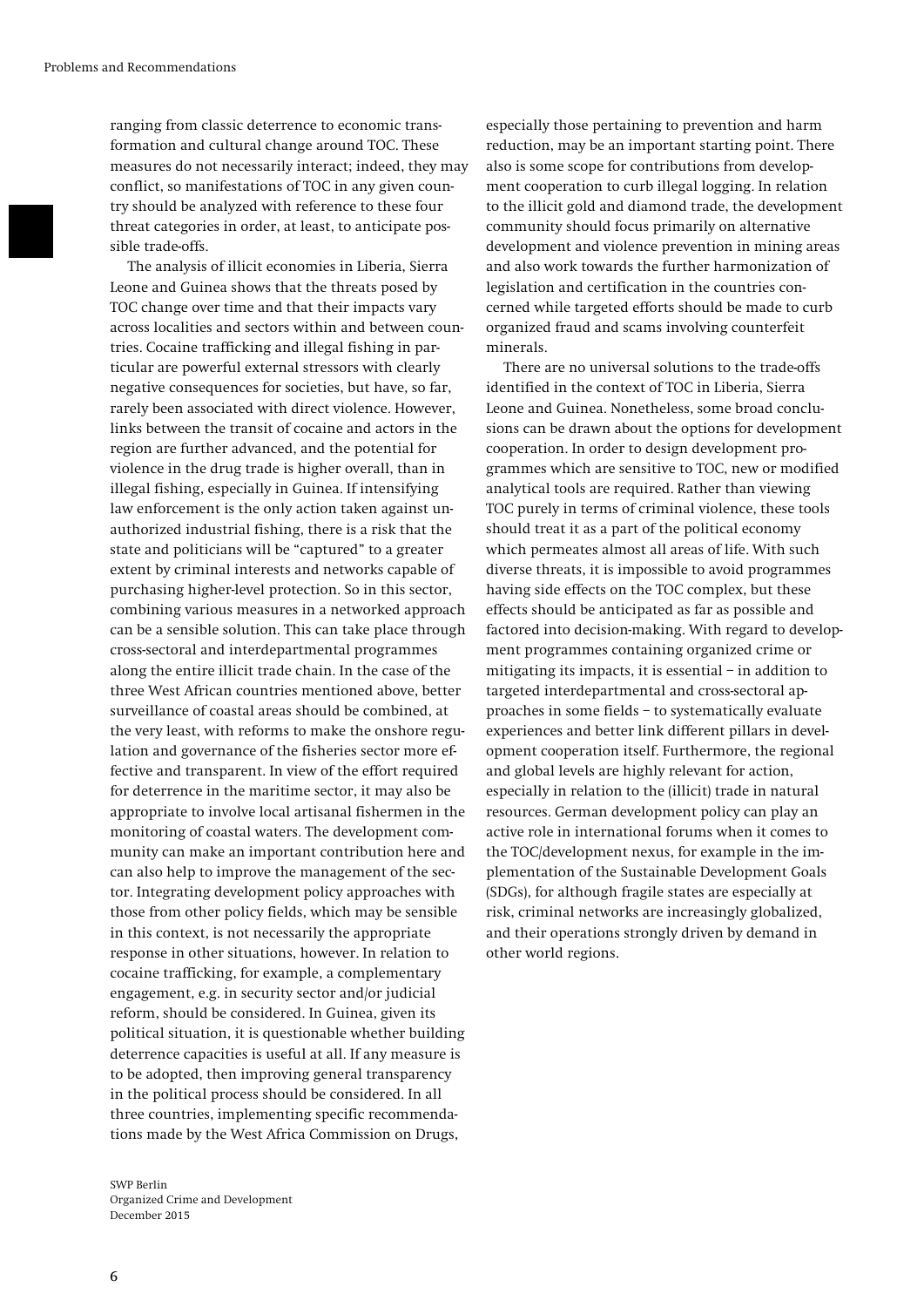### The risk of organized crime. From the security to the development agenda

**Organized crime (OC)1 is a multidimensional phenomenon, and the risk spectrum associated with it is similarly broad. The impacts of OC range from economic damage to threats to domestic and even international security. The OC-terrorism nexus in fragile states has often been a cause of particular international concern. Actors engaged in peacekeeping and peacebuilding, too, have increasingly had to grapple with illicit economies, TOC and the associated business interests.2 In particular United Nations (UN) peace operations are almost always confronted with the remnants of war economies and new manifestations of crime during** 

**1 Organized crime (OC) is typically characterized by the following attributes: continuity, structure and the use of criminal resources in order to obtain a financial or other material benefit (Joseph Wheatley, "Transnational Organized Crime: A Survey of Laws, Policies and International Conventions", in** *Routledge Handbook of Transnational Organized Crime***, ed. Felia Allum and Stan Gilmour [Abingdon/New York, 2012], 65–79 [67]). The United Nations Convention against Transnational Organized Crime (Palermo Convention), which was adopted by the United Nations General Assembly in 2000, defines organized criminal groups as "structured group[s] of three or more persons, existing for a period of time and acting in concert with the aim of committing one or more serious crimes or offences established in accordance with this Convention, in order to obtain, directly or indirectly, a financial or other material benefit", see Article 2 (a), United Nations Convention against Transnational Organized Crime, in** *United Nations Convention against Transnational Organized Crime and the Protocols thereto* **(New York: United Nations, 2004). The use of this definition is sometimes problematical, as the term "serious crime" is defined in the Convention as meaning "conduct constituting an offence punishable by a maximum deprivation of liberty of at least four years or a more serious penalty" (Article 2(b)); however, the legal situation in some signatory states – particularly fragile states – does not always accord with this definition, even for conduct which the international community clearly classes as organized crime. The more general definition is therefore used for the purpose of this study which generally focuses on TOC, meaning all forms of organized crime with a transnational dimension. 2 See, for example,** *Profiting from Peace. Managing the Resource Dimensions of Civil War***, ed. Karen Ballentine and Heiko Nitzschke (Boulder/London: Lynne Rienner, 2005).** 

**periods of transition.3 TOC has been recognized more recently as a challenge for development and, indeed, for actors engaged in development cooperation. Part of the reason for this growing attention is that security policy approaches to combating TOC in conflict countries and regions have rarely achieved the desired results, but also that bilateral and multilateral development cooperation is increasingly focusing on fragile and conflict-affected states. This group of countries is commonly regarded as highly vulnerable to TOC and its impacts, even though the driving forces behind organized crime tend to operate on a global scale and these states usually play a minor role in the value chains associated with transnational illegal markets.** 

**As early as 2003, the European Security Strategy identified organized crime as a key threat, emphasizing its link to weak or failed states.4 It is no coincidence that the ESS makes specific mention of poppy grown in Afghanistan, the largest source of heroin consumed in Europe by far and an important source of income for the armed groups operating in that country. Not viewed as a priority at the start of the international intervention, efforts to fight the drug trade were reinforced from around 2004 onwards, particularly by the US and the UK.5 However, policies** 

**3 On this aspect, see also Judith Vorrath,** *From War to Illicit Economies. Organized Crime and State-building in Liberia and Sierra Leone***, SWP Research Paper 13/2014 (Berlin: Stiftung Wissenschaft und Politik, November 2014).** 

**4 European Union,** *European Security Strategy: A Secure Europe in a Better World* **(Brussels, 2003), 4f. The conventional terms "fragile states" and "state fragility" are used in this paper and denote deficiencies in the provision of public goods, in the assertion of the state's monopoly on the legitimate use of force, or simply in the provision of security and/or in the acceptance of rules on the exercise of power and the distribution of wealth (see Charles T. Call, "Beyond the 'Failed State'. Toward Conceptual Alternatives",** *European Journal of International Relations* **17, no. 2 [2011], 303–26 [306ff.]). The threshold for classifying a state as fragile due to such deficiencies is a highly contentious issue. In this study, the OECD's list of fragile states and economies for 2015 is used, see Organisation for Economic Co-operation and Development (OECD),** *States of Fragility 2015. Meeting Post-2015 Ambitions* **(Paris, 2015), 32f. 5 Vanda Felbab-Brown, "Peacekeepers among Poppies: Afghanistan, Illicit Economies and Intervention",** *International Peacekeeping* **16, no. 1 (2009), 100–14 (106).**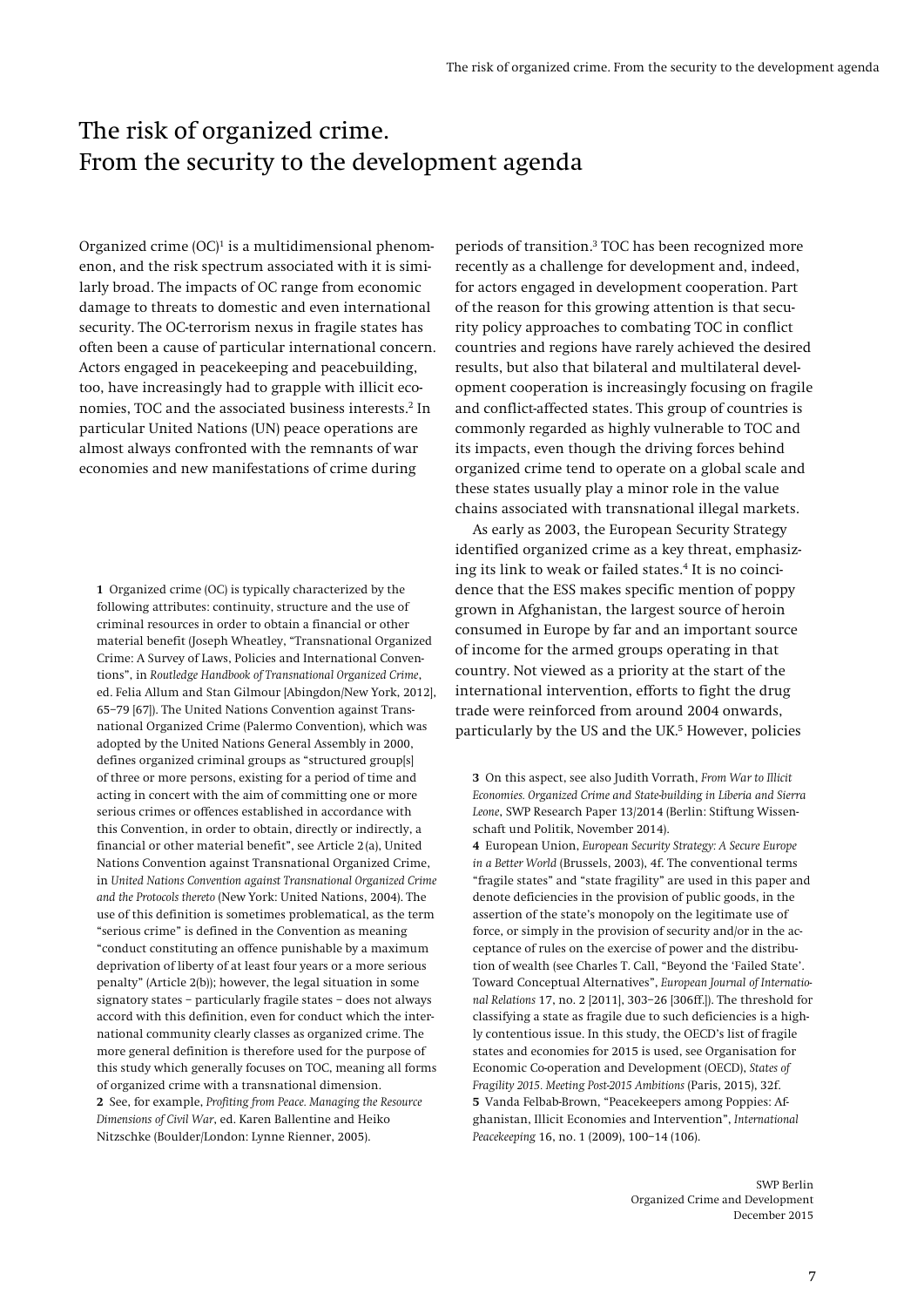**based primarily on opium poppy eradication proved to be largely counterproductive.6 They revealed the international community's incapability in responding to illicit economies in fragile states, as well as its overly narrow focus on the financing of violent conflict from opium poppy cultivation.7 The repressive approach adopted in the "war on drugs" in Latin America is also increasingly questioned or even rejected. Many production and transit zones are now seeking new responses to the drug problem.8**

**From a development policy perspective, however, TOC in fragile states has become an increasing focus of interest for another reason, namely that most fragile and conflict-affected states failed to reach the Millennium Development Goals (MDGs) and still tend to have the highest poverty rates.9 There are many reasons for this, but TOC and criminal violence are increasingly identified as main factors. As early as 2005, the resolution on the World Summit outcome drew attention to the negative effects of transnational crime on development, peace and security and human rights.10 Since then, repeated cycles of armed conflict and criminal violence have frequently been identified as obstacles to development.11 As a consequence, the influence of TOC on conflict and fragility in general has moved into sharper focus.12 The "conflict trap" has extended to a "crime trap", a term which encompasses** 

**6 Ibid., 110.** 

**7 Daniel Brombacher, "Nicht nur ein Problem innerer Sicherheit. Konsequenzen der organisierten Kriminalität für das internationale System",** *Internationale Politik* **65, no. 6 (November/December 2010), 20–25 (21).** 

**8 Two notable regional examples are: Organization of American States (OAS)/General Secretariat,** *The Drug Problem in the Americas* **(Washington, D.C., 2013); West Africa Commission on Drugs (WACD),** *Not Just in Transit. Drugs, the State and Society in West Africa* **(June 2014).** 

**9 See United Nations,** *The Millennium Development Goals Report 2015* **(New York: United Nations, 2015), 8. There will thus be a growing concentration of poverty and weak human development in countries affected by fragility, see OECD,** *States of Fragility 2015* **(see note 4), 18.** 

**10 United Nations General Assembly,** *Resolution Adopted by the General Assembly, Sixtieth Session, 60/1. 2005 World Summit Outcome***, Agenda items 46 and 120 (24 October 2005), Article 111 (p. 26). 11 World Bank,** *World Development Report 2011. Conflict, Security, and Development* **(Washington, D.C., 2011), 1 and 5; United Nations General Assembly, Report of the Secretary-General,**  *Keeping the Promise: A Forward-looking Review to Promote an Agreed Action Agenda to Achieve the Millennium Development Goals by 2015***, A/64/665 (12 February 2010).** 

**12 See, for example, OECD,** *Think Global, Act Global: Confronting Global Factors that Influence Conflict and Fragility* **(Paris, September 2012).** 

**the entire spectrum of potentially negative impacts of crime on development.13 The 2015 OECD report States of Fragility describes transnational organized crime as a "global public 'bad'" which has a particularly adverse effect on fragile states but is not adequately reflected in aggregate country lists.14 Accordingly, the UN's Open Working Group enshrined the reduction of illicit financial and arms flows and combating all forms of organized crime in a separate target of the global Sustainable Development Goals adopted as part of the 2030 Agenda at the UN Summit in New York in September 2015.15 Beyond the multilateral level, various papers commissioned or published by bilateral donors have also identified possible development responses to TOC or TOC-dominated illegal trade such as in the drug economy.16**

**This gradual accession of TOC onto the development agenda is controversial, however. Above all, there is a fear that it will open the door for a further "securitization" of development policy. The current discussion surrounding the TOC-development nexus is, indeed, often equated with the debate about civilmilitary cooperation in conflict situations, which has been ongoing for more than a decade. A pragmatic counter-argument is that the development community should respond to TOC and the associated challenges because otherwise, security actors will simply adopt its strategies and instruments according to their** 

**13 James Cockayne, "Breaking the Crime Trap: Factoring Crime into Development Policy",** *IPI Global Observatory* **(online), 13 February 2014, http://theglobalobservatory.org/2014/02/ breaking-the-crime-trap-factoring-crime-into-developmentpolicy/ (accessed 2 September 2015).** 

**14 OECD,** *States of Fragility 2015* **(see note 4), 69ff. 15 Target 16.4 states: "By 2030, significantly reduce illicit financial and arms flows, strengthen the recovery and return of stolen assets and combat all forms of organized crime"; United Nations,** *Transforming our World: The 2030 Agenda for Sustainable Development***, A/RES/70/1, https://sustainabledevelop ment.un.org/content/documents/21252030%20Agenda%20 for%20Sustainable%20Development%20web.pdf (accessed 20 December 2015).** 

**16 See, for example: United States Agency for International Development (USAID),** *The Development Response to Drug Trafficking in Africa: A Programming Guide* **(Washington, D.C., April 2013);** *Getting Smart and Scaling Up: Responding to the Impact of Organized Crime on Governance in Developing Countries***, ed. Camino Kavanagh (New York: New York University, Center on International Cooperation, June 2013); Bundesministerium für wirtschaftliche Zusammenarbeit und Entwicklung (BMZ) and Deutsche Gesellschaft für Internationale Zusammenarbeit (GIZ),** *Development Cooperation and Illegal Economies* **(Eschborn, February 2012).**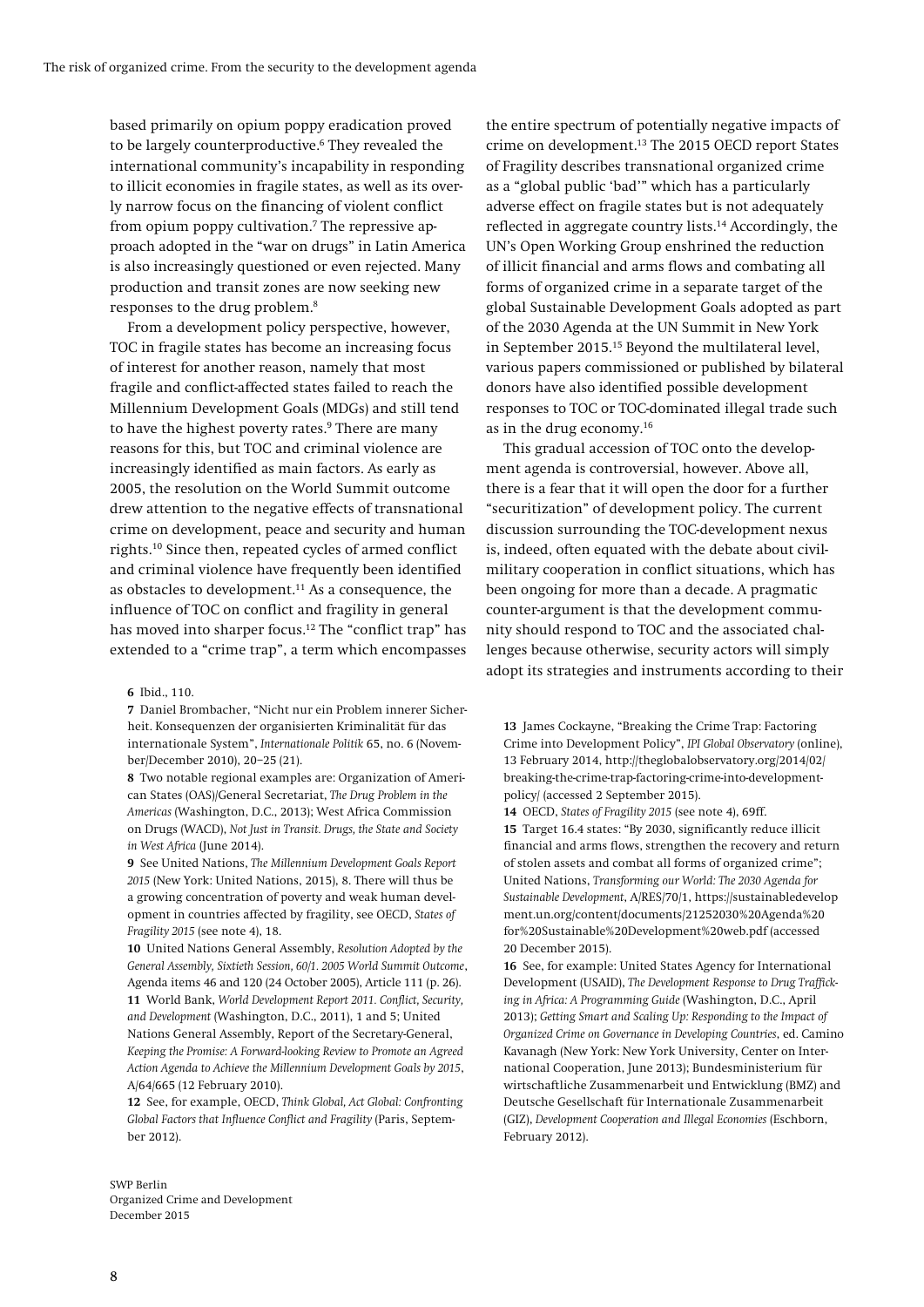**own logic.17 But there are other more relevant reasons to engage with this issue and consider the options for action from a development perspective.** 

**Firstly, organized crime is a** *cross-cutting issue***. Although it is usually accompanied by the threat and/or use of coercion and violence is a common corollary, its main motive is profit. TOC operates, by and large, according to the logic of illicit markets. Violence is the outcome of cost-benefit considerations or is used to keep "order", rather than being driven by any ideological or political rationale. Although the motives and objectives of the actors involved are not always clearly distinguishable, TOC differs from other transnational threats, such as terrorism, with which it is often – wrongly – lumped together. Violence and insecurity can occur, but the threats posed by TOC are far more diverse. For example, the threats to the achievement of the Sustainable Development Goals (SDGs) are not limited solely to Target 16.4, mentioned above. In fact, organized criminal activities may well have direct or indirect negative implications for a number of SDGs across various sectors and may in some cases inhibit real progress, especially on health, the environment and governance/justice.18 This applies particularly to fragile states, where "organised crime may thrive on fragility, further erode statehood, and thus have a further negative impact on already low levels of governance and weak state capacity".19 For development cooperation, then, TOC is of crosssectoral relevance and at the same time there is a particularly urgent need for action in fragile states.** 

**Secondly, combating TOC as part of the security agenda is mainly about law enforcement. Although the military or units of the armed forces are deployed against TOC in some cases – notably in the war on drugs in Latin America and in tackling crime at sea – combating TOC is, in essence, a civilian matter, to be tackled by the police and justice system; so as a matter of principle, this is not about development policy objectives being subordinated under a military agenda.** 

**17 Sasha Jesperson, "Development Engagement with Organised Crime: A Necessary Shift or Further Securitisation?",**  *Conflict, Security & Development* **15, no. 1 (2015), 23–50 (41). 18 The Global Initiative against Transnational Organized Crime (GI),** *Organized Crime: A Cross-Cutting Threat to Sustainable Development. Measuring and Monitoring Transnational Organized Crime within the Framework of Sustainable Development for the Post-2015 Development Agenda: Goals, Targets and Indicators***, A Research Report (Geneva, January 2015).** 

**19 BMZ,** *Development for Peace and Security – Development Policy in the Context of Conflict, Fragility and Violence***, BMZ Strategy Paper 4/2013e, 7.** 

**Although law enforcement agencies have other goals and strategies than development cooperation, there are certainly some overlaps, for example when it comes to promoting the rule of law or decentralization. Furthermore, there is a growing recognition among law enforcement agencies around the world that as globalization gathers pace, the conventional responses are, for the most part, no longer capable of dealing effectively with TOC. In fragile and conflictaffected states in particular, the dominant "law and order" approach to tackling organized crime has had very limited success, prompting calls for new and innovative responses to strengthen such countries' resilience to TOC.20 Various forums for dialogue and sharing of experience among law enforcement agencies, development experts and representatives of**  various policy areas already exist,<sup>21</sup> creating at least **some entry points for synergies and networking.** 

**Thirdly, the development community itself already has more experience in dealing with TOC than is commonly assumed. The term "organized crime" might not be mentioned explicitly in project outlines, but many programmes touch on aspects that have strong connections with this problem area. For example, some bilateral programmes promoting alternative development in drug cultivation areas or sustainable fishing or forestry sectors, tackle causes of TOC or contribute to reducing criminal activities in specific sectors. Other programmes may help to mitigate the negative effects of TOC; examples are anti-corruption measures and health projects providing treatment for drug users, such as those being implemented jointly by the United Nations Office on Drugs and Crime (UNODC) and the World Health Organization** 

**21 One such dialogue process was initiated in 2011 by the International Peace Institute and led to the founding, in 2012, of the Global Initiative against Transnational Organized Crime, which promotes the debate within the framework of a Development Dialogue; see Peter Gastrow, "Catching Up With Transnational Organized Crime: Time for New Thinking",** *IPI Global Observatory* **(online), 27 April 2012, http://theglo balobservatory.org/2012/04/catching-up-with-transnationalorganized-crime-time-for-new-thinking/, and Global Initiative against Transnational Organized Crime,** *The Development Dialogue* **(online), www.globalinitiative.net/programs/governance/ the-development-dialogue/ (both accessed 2 September 2015).** 

**<sup>20</sup> Rachel Locke,** *Organized Crime, Conflict, and Fragility: A New Approach* **(New York: International Peace Institute [IPI], July 2012), 1.**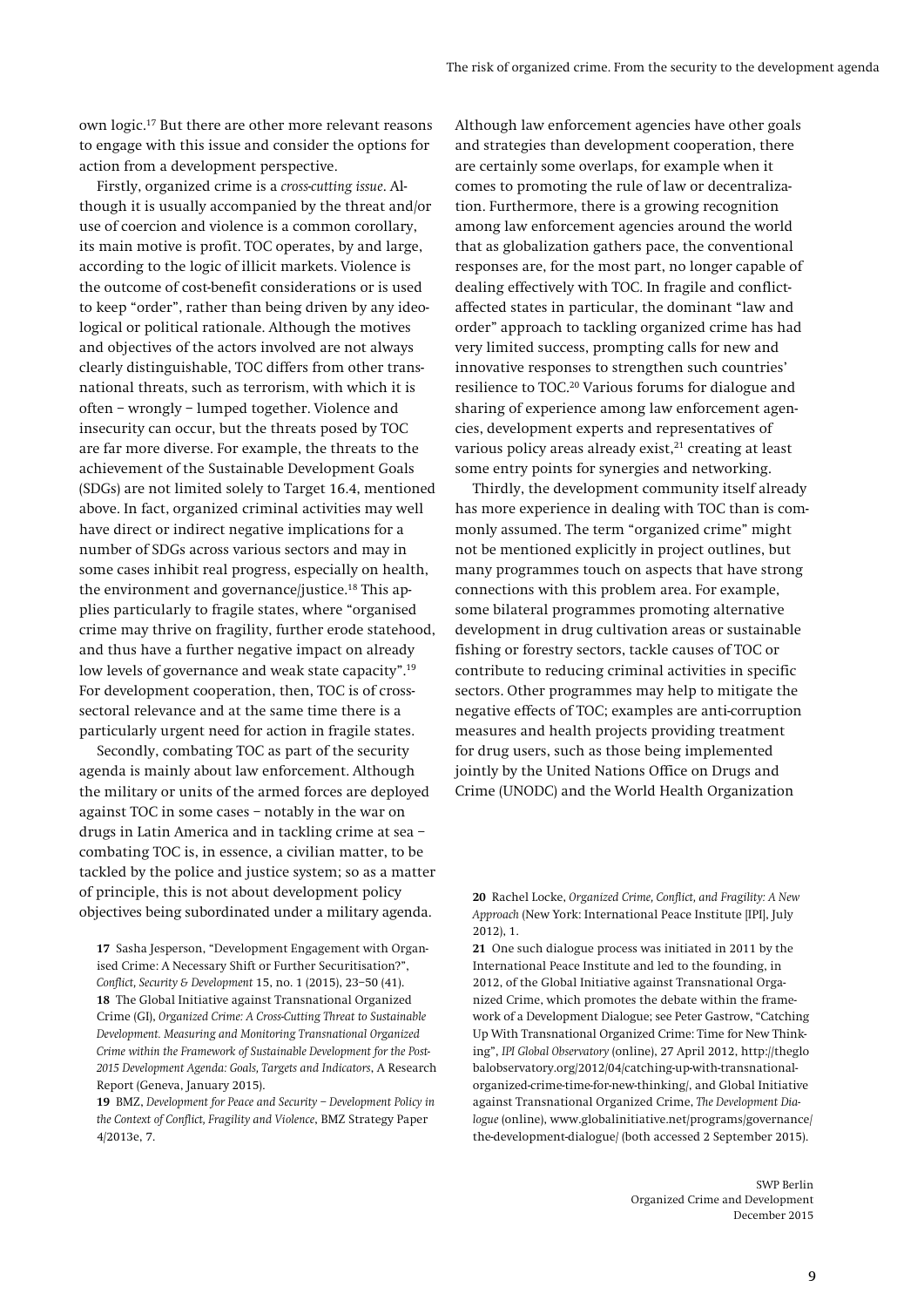**(WHO) in West Africa.22 In Germany, the Deutsche Gesellschaft für Internationale Zusammenarbeit (GIZ) GmbH has set up a TOC Working Group in order to facilitate a more systematic dialogue on development engagement with TOC and share practical projectbased experiences.23 In other words, the development community not only has an interest in focusing more on the risks posed by TOC, but already has entry points to do so.** 

**In recent years, various case-, sector- and groupspecific analyses have added to our knowledge of the specific risks posed by TOC in fragile states. The pros and cons of various responses to TOC and its impacts have also been discussed.24 In order to substantiate the development policy options, the first step is to draw up a systematic list of the threats and challenges posed by TOC in the context of fragile statehood, for although the available tools are well-known, the diversity of TOC and the various degrees and types of state fragility make it impossible to draw general conclusions about these tools' potential interaction and trade-offs. At the same time, it is neither realistic nor desirable for bilateral development cooperation to tackle the whole range of TOC and its effects. It is more important to set priorities, keeping in mind the possible undesired side effects of any measures taken, and to choose a more comprehensive approach if necessary. This study offers a format for this process, based on a structured presentation of the threats associated with TOC and possible countermeasures,**  which then is applied to three focus countries<sup>25</sup> in **West Africa: Guinea, Liberia and Sierra Leone.** 

**22 For more details, see Camino Kavanagh,** *International and Regional Responses to Drug Trafficking in West Africa. A Preliminary Overview***, WACD Background Paper no. 6 (Geneva: WACD, September 2013), 50.** 

**23 For an overview of challenges and experiences identified, see GIZ,** *Tackling Transnational Organised Crime: Challenges, Responses and Partners of International Development Cooperation* **(Bonn and Eschborn, April 2015).** 

**24 See, in particular, Tim Midgley, Ivan Briscoe and Daniel Bertoli,** *Identifying Approaches and Measuring Impacts of Programmes Focused on Transnational Organised Crime* **(London: UK Department for International Development et al., May 2014). 25 Due to the transnational character of TOC but also to the use of four threat categories, rather than separate country studies, for the empirical analysis, this paper talks about "focus countries" instead of "case studies". The empirical analysis is based to a large extent on interviews conducted in 2013 and 2014 during one-month field research trips in each of the three countries. The interviews are anonymised and referenced with a country code, serial number and the date of interview.**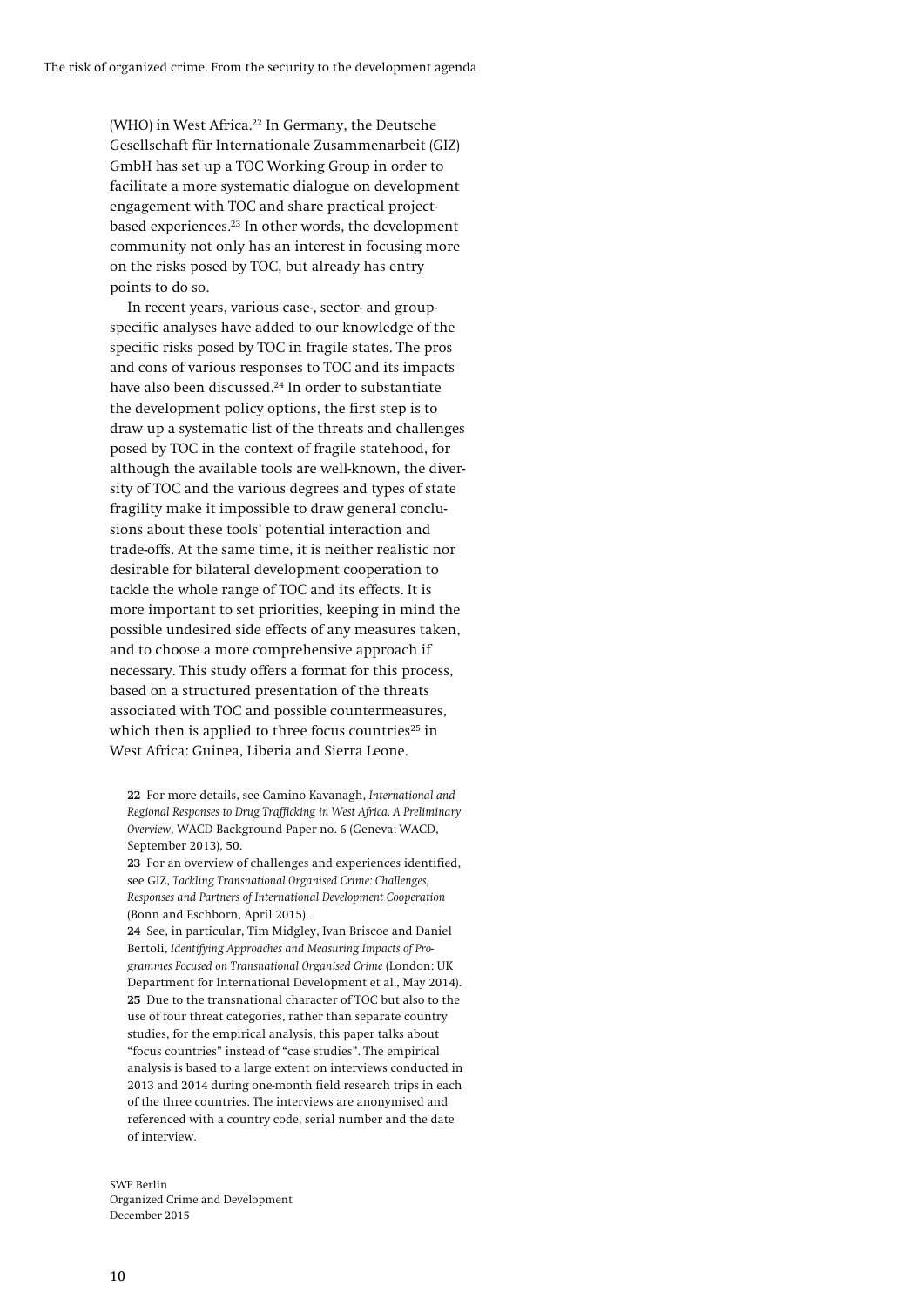# What threats for whom? Challenges posed by organized crime in fragile states

**Fragile states are seen as being particularly vulnerable to organized crime due to their weaknesses in fulfilling core state functions. However, this statement says nothing about the specific threats that they are exposed to on an individual basis. Broadly speaking, TOC can operate undetected, bypassing the state, or it can operate against, in tandem with and/or in place of the state. Often, all four variants can arise in one and the same context, albeit to varying extents over time and for different illicit trade flows. For each variant, specific** *modi operandi* **and threats posed by TOC can be identified, which in turn require specific policy responses.26 From a normative perspective with regard to the three core functions of the state**  (authority, capacity and legitimacy<sup>27</sup>), TOC can materi**alize as an external stressor, a violent economy and/or state capture, further worsening fragility. In addition, under conditions of weak governance, it can act as a substitute for the state.28 Even if these arrangements of "governance without government"29 deviate from the norm and are unstable in some respects, they are nonetheless an expression of a society's ability to adapt, as well as being an important precondition for the survival of some groups within society.30 It therefore cannot be assumed that TOC automatically has a destabilizing effect; rather, its functions and embeddedness in the society concerned must be considered.** 

**In the debate about TOC in fragile states, the four threat categories are reflected in different but sometimes overlapping lines of argument. They correspond** 

**26 This has been stressed generally for dealing with fragility by Charles T. Call,** *Beyond the 'Failed State'* **(see note 4), 306. 27 Based on these categories, typologies of state fragility have been developed; see Jörn Grävingholt, Sebastian Ziaja and Merle Kreibaum,** *State Fragility: Towards a Multi-Dimensional Empirical Typology***, Discussion Paper 3/2012 (Bonn: Deutsches Institut für Entwicklungspolitik [DIE], 2012), 1.** 

**28 Daniel Lambach and Felix Bethke,** *Ursachen von Staatskollaps und fragiler Staatlichkeit: Eine Übersicht über den Forschungsstand***, INEF-Report 106 (Duisburg: Institut für Entwicklung und Frieden [INEF], 2012), 10.** 

**29 For an overview of the related debate, see Tanja A. Börzel and Thomas Risse, "Governance without a State: Can It Work?",** *Regulation & Governance* **4, no. 2 (2010), 113–34. 30 Tobias Debiel and Daniel Lambach, "State Fragility as a Development Policy Challenge",** *Rural 21***, no. 1 (2012), 9.** 

**with specific countermeasures, which range from classic deterrence to cultural change around TOC, target different levels of the TOC system and can be**  implemented by a variety of actors.<sup>31</sup> The four catego**ries are by no means mutually exclusive; on the contrary, they usually intersect. Accordingly, assigning all the forms of TOC that exist in one specific state to a single category is impossible. But the threats posed by TOC can be identified according to the four categories depending on the illegal market and the constellation of actors concerned. The conceptual differentiation ensures that individual challenges associated with TOC in fragile states are not viewed in isolation, as each measure targeted primarily towards one specific threat category can also have an impact on the others. It is important, therefore, to identify possible side effects and trade-offs in order to reach, at the very least, an informed decision on priorities in dealing with TOC.** 

#### **TOC as an external stressor**

**The threat of violence and decay in fragile states is often linked to specific pressure factors or stressors. TOC is usually classed as an external stressor which, like a virus, infects and further destabilizes already weak states. Sometimes, certain illegal contact and transmission routes, and the TOC associated with them, are regarded as particularly dangerous; examples are illicit financial flows, international drug trafficking and the trade in conflict resources.32 The states' limited resilience plays the key role here, combined with the dynamics of global value chains – licit and illicit. From this perspective, the fact that fragile states are usually the weakest parts of the international market exacerbates their vulnerability as risks of globalization and illicit economies tend to gravitate** 

**32 Tim Midgley, Larry Attree, Thomas Wheeler and Hannah Vaughan-Lee,** *Defining and Measuring the External Stress Factors that Lead to Conflict in the Context of the Post-2015 Agenda***, Conflict, Crime, and Violence Results Initiative (CCVRI) (London: Department for International Development et al., April 2014), 7f. and 10.** 

**<sup>31</sup> Midgley, Briscoe and Bertoli,** *Identifying Approaches* **(see note 24), 10.**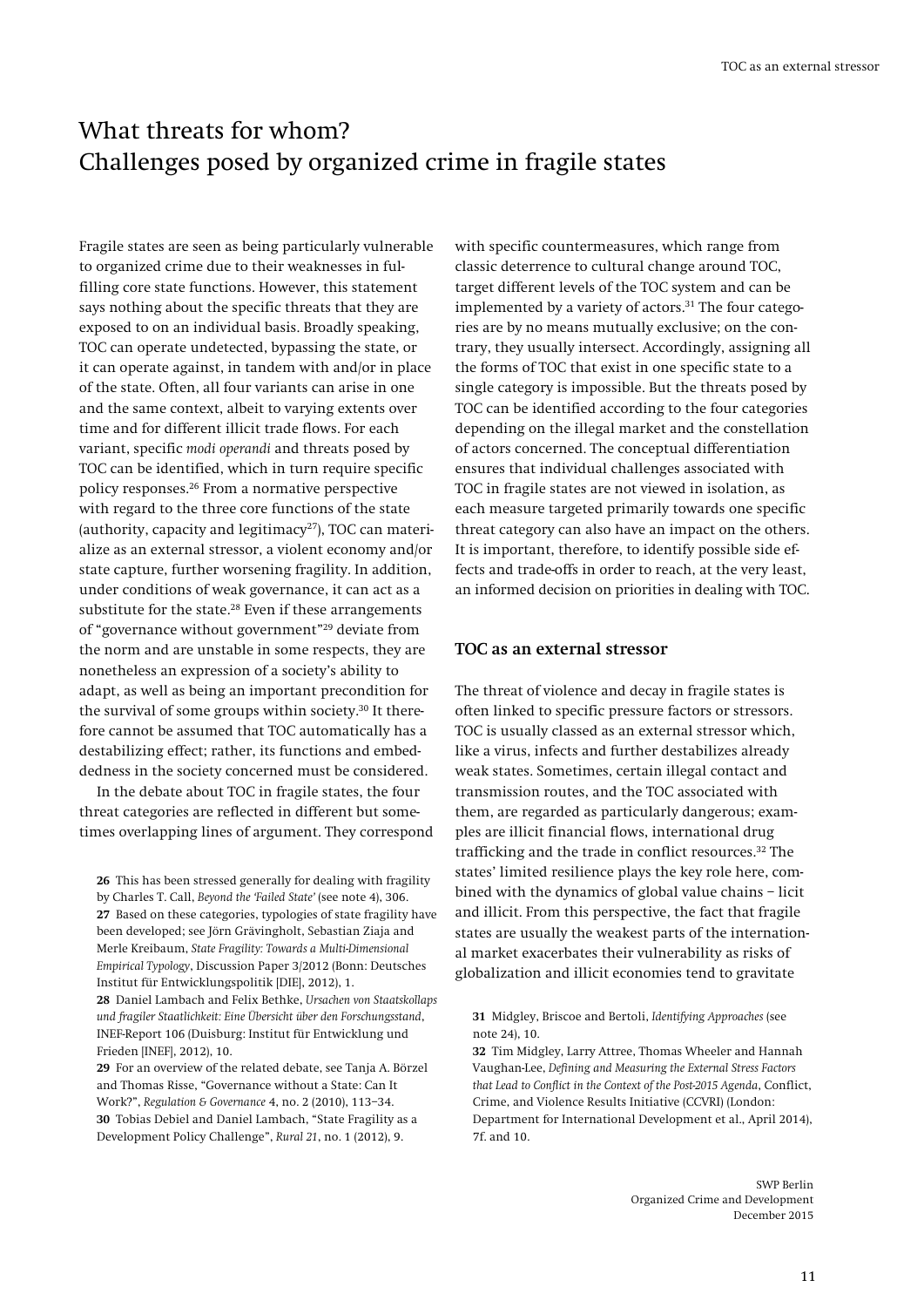**towards them.33 The main drivers are market conditions and forces, as well as criminal networks, most of which are based outside fragile states. These states then fall into the crime trap, with economic inputs being sucked steadily into the criminal economy.34 The attraction of fragile states for TOC lies primarily in their porous borders, weak regulatory environment and utterly inadequate law enforcement. These states are of little importance as markets in the international context, but criminal networks can operate here with minimal resistance and to a large extent with impunity, meaning that fragile states are relevant primarily as transit zones, resource suppliers and, if need be, as safe havens. Various Central American countries are often-cited examples of how drug and human trafficking and other criminal activities negatively impact on statehood. Here, several countries that regained political stability a little while ago are now facing the decay of the state, whose institutions lack the strength to face the penetration by TOC.35 In other words, external stressors amplify existing problems and increase the risks of insecurity and violence. Of course, international organized crime and global economic instability are creating new threats for the**  world as a whole,<sup>36</sup> but fragile states are particularly **vulnerable to them.** 

**Possible responses include, firstly, reforms to the global regulatory framework, with a particular focus on improving legislation and monitoring, and, secondly, strengthening or building the capacity of fragile states. The problem with the first approach is that the global regulatory level is far removed from the local arena in which these regulations must take effect. Implementing and enforcing international standards ultimately remains the responsibility of national governments.37 For that reason too, more efforts are now being made to assist fragile states with deterrence – either directly through joint operations or indirectly through advice, training and equipment, mainly for the police and the criminal justice system.38 Deter-**

**38 A further entry point is economic transformation, which would put fragile states in a stronger economic position. This** 

**SWP Berlin Organized Crime and Development December 2015** 

**rence can also be achieved through administrative measures such as the withdrawal of licences and the imposition of financial penalties; so there is also scope to cooperate with public authorities in fragile states responsible for such acts.39**

**States' resilience can be strengthened in a variety of ways. Yet when efforts are made to boost protection from TOC as an external stressor, deterrence measures are often given priority, based on the assumption that TOC mostly worsens existing problems such as corruption, possibly even leading to state failure. The specific dynamics and stakeholders in the countries themselves are of secondary importance in this line of argument. As a consequence, the political economy and the linkage between organized criminal networks and power structures in the fragile states tend to be neglected, not least because these illicit relationships are often impenetrable to outsiders, as well as being a highly sensitive issue in the context of international cooperation. But capacity building of a primarily technical nature may not only be ineffective, but can also have unintended consequences if, for example, it strengthens the capacities of institutions that have already been co-opted by criminal networks. Even if new structures, such as special units to combat TOC, are established, there is no guarantee that they will function in the medium to long term or that they will not become entangled in illicit activities themselves.** 

**On the other hand, successful capacity building can lead to an escalation of violence. If there is a real strengthening of law enforcement, international criminal networks will shift their operations elsewhere if possible. But particularly those groups based in the country itself may respond with violence if they believe their business operations to be at risk. Sometimes, more intensive pressure from law enforcement agencies causes the fragmentation of existing networks and the emergence of new configurations and rivalries, resulting in violence within or between criminal organizations. Furthermore, illicit activities** 

**39 On this issue and on the deterrence approach more generally, see Sander Huisman, "Appendix 3: Deterrence as a Security Concept against Organised Crime", in Frans-Paul van der Putten, Minke Meijnders and Jan Rood,** *Deterrence as a Security Concept against Non-traditional Threats***, In-depth Study, Clingendael Monitor (The Hague: Netherlands Institute of International Relations Clingendael, June 2015), 48.** 

**<sup>33</sup> OECD,** *Think Global, Act Global* **(see note 12), 56. 34 James Cockayne calls this scenario a "junky economy" ("Breaking the Crime Trap" [see note 13]).** 

**<sup>35</sup> Jorge Montaño, quoted in** *World Development Report 2011* **(see note 11), 10. Montaño was a member of the International Narcotics Control Board until 2013 and sits on the WDR Advisory Council.** 

**<sup>36</sup> World Bank,** *World Development Report 2011* **(see note 11), 38. 37 Midgley, Briscoe and Bertoli,** *Identifying Approaches* **(see note 24), 38.** 

**is also mentioned by Midgley, Briscoe and Bertoli,** *Identifying Approaches* **(see note 24). Here, however, the impact pathway is very difficult to follow, so this approach is discussed solely in the context of the fourth threat category.**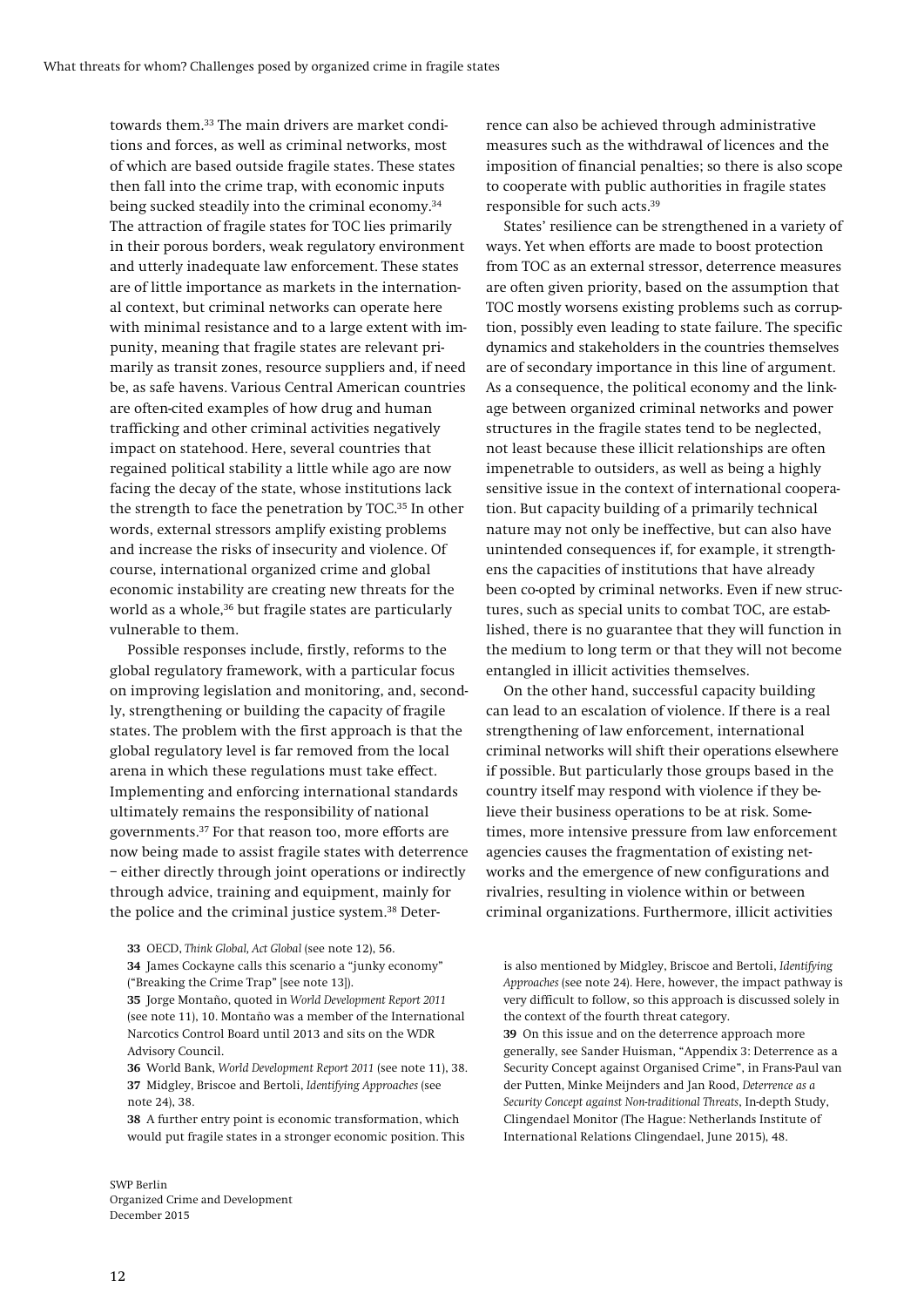**and actors may enjoy more legitimacy in the eyes of some parts of society than the state itself. In such circumstances, expanding and strengthening the state's capacities may be viewed negatively, especially if this action leads to income losses for certain groups. These potential trade-offs are not an argument against capacity building per se, but such an approach must be weighed up against the background of other threats that TOC poses in fragile states.** 

#### **TOC as an economy of violence**

**The threat mentioned most frequently in connection with TOC in fragile states is probably its linkage to violent actors who are in competition with the state. These links generally arise when non-state armed groups control areas in which they tax or provide protection for licit and illicit economic activity or engage in criminal activities themselves. Fragility, then, does not simply mean the absence of the state but the presence of forces which challenge the monopoly of force in a very real way.40** 

**The sources of funding for armed actors have changed, particularly since the end of the Cold War. In place of support from powerful states, there is now, in many cases, the trade in conflict goods such as drugs, diamonds and oil.41 Armed groups have to engage in cross-border cooperation with businesspeople and middlemen to ensure that these goods reach the world markets. Not all these configurations can be described as TOC. However, "[s]hadow economies engaged in violent conflicts often feature mafia structures, gangs of organized criminals or, generally, actors who exercised control over shadow sectors of the economy even before the war to finance an armed rebellion, for instance".42 The boundaries between war and serious violent crime are generally blurred,43**

**40 Jörn Grävingholt, Claudia Hofmann and Stephan Klingebiel,** *Development Cooperation and Non-State Armed Groups,* **Studies 29 (Bonn: German Development Institute, 2007), 23. 41 Daniel Lambach, "Das veränderte Gesicht innerstaatlicher Konflikte",** *Bundeszentrale für politische Bildung* **(online), 3 Febru-**

**ary 2014, www.bpb.de/internationales/weltweit/ innerstaatliche-konflikte/54556/veraenderte-konflikte (accessed 8 September 2015).** 

**42 Grävingholt, Hofmann and Klingebiel,** *Development Cooperation and Non-State Armed Groups* **(see note 40), 63. 43 On this issue, see, for example Sabine Kurtenbach and Peter Lock, "Kriege als (Über)Lebenswelten. Schattenglobalisierung, Kriegsökonomien und Inseln der Zivilität", in** *Kriege als (Über)Lebenswelten. Schattenglobalisierung, Kriegsökonomien und* 

**for armed actors tend to have diverse motives which often change over time. Not only might the revenue derived by non-state violent actors from illicit business activity prolong or worsen a conflict; the economic motives may in some cases become an end in themselves if, for example, the insurgents are unable to seize central power. Nor is a civil war required for TOC to turn to non-state violent actors – which can include private security firms or urban gangs – to protect their profits. Such a linkage between economic interests and competing authority can equally create economies of violence. The basic scheme is that monies from illicit business operations flow into non-state protection and control structures – which may or may not have been established specifically for this purpose. This creates the risk of an expansion, or at least an entrenchment, of state and human insecurity and perhaps even a regional spillover of instability.** 

**The primary strategy for engaging with TOC, then, is in most cases to decouple business from violence. The common feature of all the measures is that they aim to reduce or end the violence. The pathways towards this objective vary, however, depending on the type and extent of the link between violent actors and crime. One option is to work towards modifying the behaviour of organized criminal groups as a means of minimizing the negative impacts on security and decreasing the intensity of the conflict. This is more about addressing the harmful effects of the criminal activities rather than curbing these activities altogether. Examples of this approach include agreements with violent (criminal) groups, and the selective targeting of only the most violent crimes.44 Thus, violence is curbed, to a large extent, by leaving certain criminal business operations untouched.** 

**Another strategy focuses on drying up the violent actors' irregular sources of income, e.g. by imposing embargoes and other sanctions. The aim is to deprive armed groups of the resources needed to perpetuate the violence. Frequently, this is accompanied by efforts to reach a negotiated settlement, in order to end militant activities and the conflict in general. In exchange for a renunciation of violence, the actors usually gain access to government positions and resources. The response to non-state violent actors' challenge to the monopoly of force, then, is either acceptance of limited** 

*Inseln der Zivilität***, ed. Sabine Kurtenbach and Peter Lock, Eine Welt, Schriftenreihe der Stiftung Entwicklung und Frieden, vol. 16 (Bonn, 2004), 20–37 (24).** 

**<sup>44</sup> Midgley, Briscoe and Bertoli,** *Identifying Approaches* **(see note 24), 20ff.**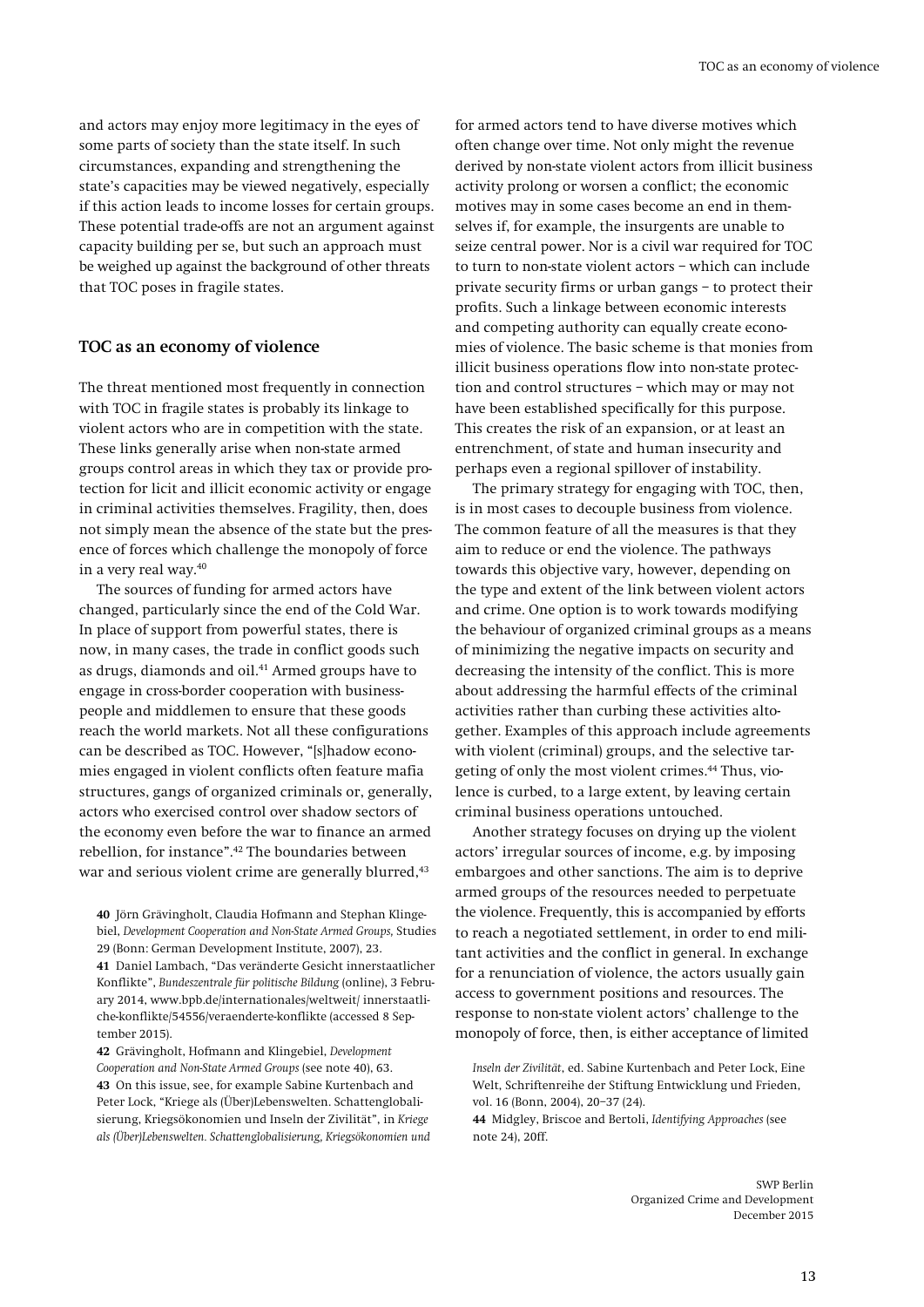**state authority in certain spheres, or the integration of these same violent actors in the state apparatus. Experience has shown that these approaches are often preceded by an escalation of violence in which the state's inability to assert its authority effectively across its entire territory becomes only too clear.** 

**The focus then shifts to decoupling the (structures of) violence from the criminal business operations, albeit leaving the illicit activities themselves untouched. The reality is that even with the integration of armed groups into government structures, the business practices themselves do not, as a rule, disappear. The main point of criticism is that reducing or ending violence in this way can cause the state to forfeit some of its legitimacy – for decoupling violence and business generally takes place through arrangements which grant the criminals or violent actors some measure of recognition, whether as direct negotiating partners or via more informal agreements.45 This has become especially apparent in the government-negotiated truces between gangs in El Salvador. In exchange for the pledge of a reduction in violence, imprisoned gang members were granted less restrictive conditions of detention. The murder rate then decreased. Nonetheless, the medium-term effect of such agreements is highly contentious.46 A low or decreasing level of violence can also be a manifestation of strong enmeshing of the state with TOC, with officials becoming part of criminal networks as protectors and/or dealers. At the start of peace processes in particular, such links are often accepted as the price to be paid for stabilization. However, they pose the risk that political reforms and better service provision by the state will be impeded, resulting in the (re)production of structures that are regarded as a key cause of insecurity and instability. Furthermore, this approach may even create incentives for external TOC to step up its engagement as the risk of prosecution is reduced due to the arrangements.** 

#### **SWP Berlin Organized Crime and Development December 2015**

#### **TOC as state capture<sup>47</sup>**

**A further threat associated with TOC is the waning legitimacy and possible erosion of the fragile state, resulting from the entanglement of state institutions and criminal networks discussed above. This does not simply involve individual acts of corruption, but the general connection of public offices with private interests. In such configurations, elites manipulate internal and external actors' access to legal and illegal markets.48 This also provides the basis for emerging "protection economies" for criminals who are intertwined with the state; indeed, in some cases public officials are directly involved in illegal businesses. In relation to sub-Saharan Africa in particular, clientelism and patronage systems have repeatedly been identified as significant gateways for criminal interests – with the potential risk of a criminalization of entire states and political arenas.49 Indeed, there are fears that private syndicates are eroding state institutions.50 One study on the impact of organized crime on governance in developing countries emphasizes that "political and public sector corruption has allowed organized crime to develop or flourish, undermining the legitimacy of state institutions, and pro-**

**47 Originally, the concept of "state capture" was applied mainly to oligarchs who, during periods of transition, manipulated policy formation and even shaped the emerging rules of the game to their own advantage (see, for example, Joel Hellman and Daniel Kaufmann, "Confronting the Challenge of State Capture in Transition Economies",** *Finance & Development* **38, no. 3 [September 2001]). However, the concept was subsequently broadened and applied to a diverse range of actors outside private companies. The influencing of decisionmaking and rule-setting processes by TOC is also a familiar phenomenon. In the following, the expression refers to TOC "capturing" the state in a broader sense in order to protect profits and buy influence.** 

**48 William Reno, "Mafiya Troubles, Warlord Crises", in**  *Beyond State Crisis? Postcolonial Africa and Post-Soviet Eurasia in Comparative Perspective***, ed. Mark R. Beissinger and Crawford Young (Baltimore: Johns Hopkins University Press, 2002), 105–27 (110).** 

**<sup>45</sup> Sanctions of various types are an exception since their purpose is to temporarily interrupt flows of goods and money, but they are not intended to combat or transform illicit business operations per se.** 

**<sup>46</sup> For arguments for and against the truce in El Salvador and neighbouring countries, see, for example, Michael Lohmuller, "Should El Salvador Renew the Gang Truce?",** *InSight Crime* **(online), 3 August 2015, www.insightcrime.org/newsanalysis/new-study-offers-guidance-for-future-latam-gangtruces (accessed 8 September 2015).** 

**<sup>49</sup> The entanglement of crime with the state and politics in Africa were already being investigated in the 1990s; see, in particular, Jean-François Bayart, Stephen Ellis and Béatrice Hibou,** *The Criminalization of the State in Africa***, African Issues (Oxford and Bloomington, 1999). However, the authors point out that despite fairly strong links between crime and politics/public office, none of the countries studied can be described as fully criminalized (see,** *inter alia***, 29). 50 Reno, "Mafiya Troubles" (see note 48), 107.**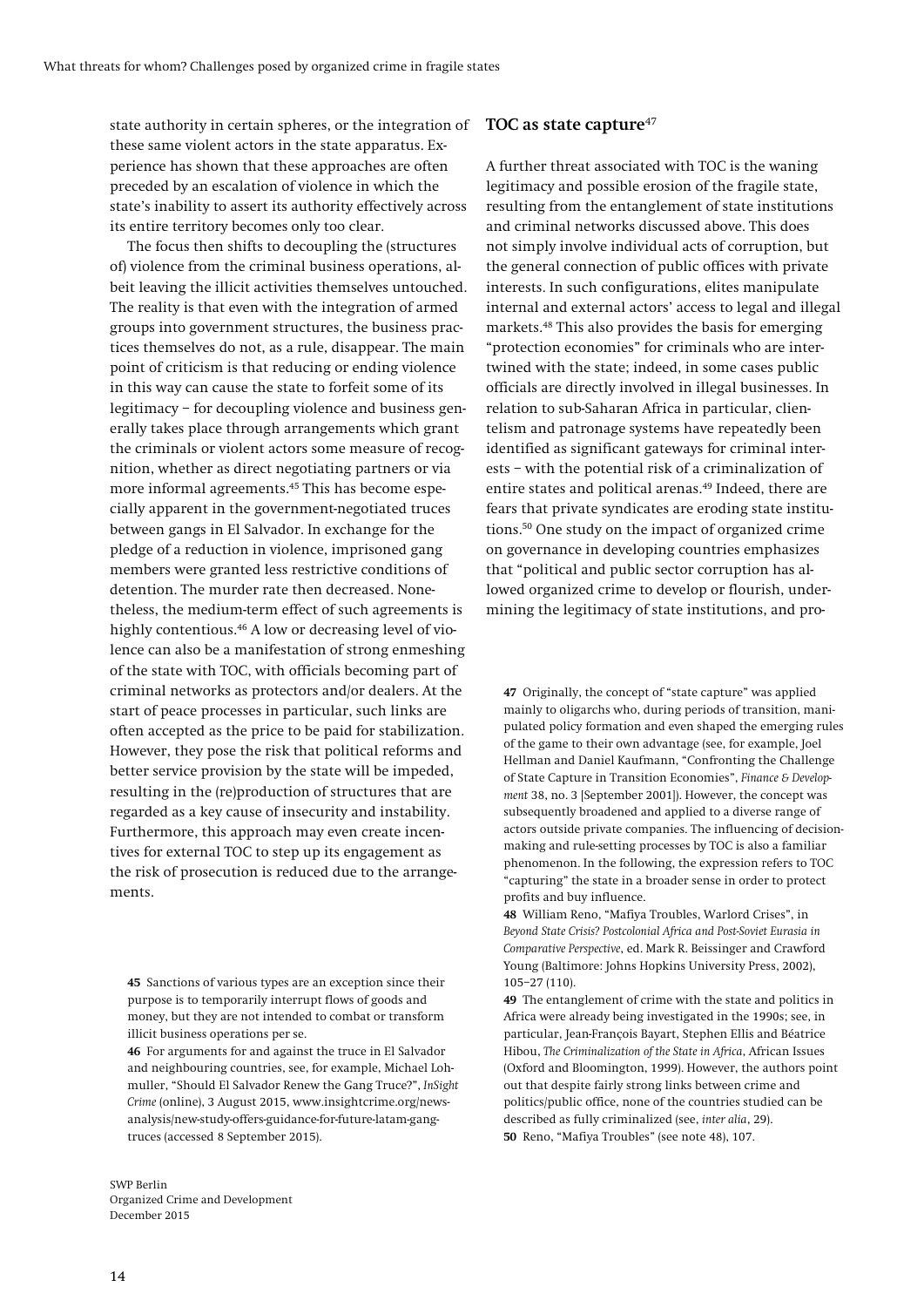**viding limited incentives for citizens not to engage in, or benefit from, organized crime."51**

**The focus here is on the lack of legitimacy of state structures that have links to transnational criminal actors. Rather than being entirely absent, the state and its decision-makers perform functions other than those officially envisaged. Government officials and politicians, instead of serving the public, provide services or protection for criminals and other actors who are willing to pay. "Abuse of public office" and "official complicity" are common terms used to encapsulate these relations in a normative sense.52 In such contexts, the public tends to have very little confidence in state institutions and may even regard them as a source of insecurity, particularly if TOC's capture of the state and politics is well-advanced. Violence can occur in such circumstances but in a strong "protection economy", it is rarely needed to enforce criminal interests. In many settings where organized crime is prevalent, it is the absence of violence that should be of concern, as this indicates a political-criminal "settlement".53 Instability can of course be a consequence of the steady erosion of the state's legitimacy, which occurs when TOC infiltrates the state's structural composition.54 The threat posed by the crime-politics nexus consists not only in increased corruption and widespread patronage, but also a power shift in favour of criminal networks.** 

**In order to prevent or mitigate state capture, the key priority is to impede the formation of links between politics, the state and organized crime. Above all, this refers to procedures for making political and administrative processes more transparent. Options include establishing supervisory bodies, introducing or better enforcing rules on political party funding, and promoting an independent media. Policy platforms on TOC and codes of conduct for parties can also help to make the political process more immune to the influence of TOC.55 However, bringing to light and curbing the generally clandestine interaction between the state, politics and organized crime comes with a number of risks. The crushing or disruption of "settlements" can precipitate violence – especially if** 

**54 Paula Miraglia, Rolando Ochoa and Ivan Briscoe,** *Transnational Organised Crime and Fragile States: A Thematic Paper Supporting the OECD DAC INCAF Project "Global Factors Influencing the Risk of Conflict and Fragility"* **(Paris, October 2012), 4. 55** *Getting Smart***, ed. Kavanagh (see note 16), 21.** 

**these changes occur suddenly – largely due to the increased role of non-state violent actors in subsequently providing protection (again) or due to resistance from factions within the security forces that have links to criminal networks. This puts civil society actors such as non-governmental organizations (NGOs) and journalists, who have a key role to play in supporting this approach through their watchdog function, in a dangerous position. In addition, merely changing the rules and revealing the links brings few benefits unless there are real consequences for those implicated. Indeed, it can further undermine state legitimacy if the involvement of state actors is revealed but no action is taken. And finally, it must also be kept in mind that measures which impede the formation of links between the state and TOC may be conducive to the incursion of more professional criminal networks from elsewhere which are capable of establishing more sophisticated "front" business structures in fragile states.** 

### **TOC as a world of existence/survival<sup>56</sup>**

**Not only can organized crime have strong links with the state; it can also substitute for it. Here, a distinction must be made between statehood and the provision of public goods. The latter can be delivered by a**  multitude of actors,<sup>57</sup> in some cases including crimi**nal entrepreneurs if, for example, they invest in infrastructure or provide local security.58 In the international academic discourse, too, it is acknowledged that criminal networks can "govern", even if this does not take place in a sustainable or fair manner.59 TOC may gain public legitimacy and popular support by acting as a "proxy" or substitute state.60 Particularly in the context of fragile statehood, therefore, the distinction between legality and legitimacy is important. Certain**

**<sup>51</sup>** *Getting Smart***, ed. Kavanagh (see note 16), 14.** 

**<sup>52</sup> OECD,** *Think Global, Act Global* **(see note 12), 49.** 

**<sup>53</sup>** *Getting Smart***, ed. Kavanagh (see note 16), 19.** 

**<sup>56</sup> The concept of "worlds of existence/survival" arose mainly in the context of wars, which become a sphere of existence "because alternative life chances in the regular economy appear to be out of reach" (Kurtenbach and Lock,** *Kriege als (Über)Lebenswelten* **[see note 43], 24).** 

**<sup>57</sup> Stephen D. Krasner and Thomas Risse, "External Actors, State-Building, and Service Provision in Areas of Limited Statehood: Introduction",** *Governance: An International Journal of Policy, Administration, and Institutions* **27, no. 4 (October 2014), 545–67 (550f.).** 

**<sup>58</sup>** *Getting Smart***, ed. Kavanagh (see note 16), 26. 59 OECD,** *Think Global, Act Global* **(see note 12), 47. 60 Miraglia, Ochoa and Briscoe,** *Transnational Organised Crime and Fragile States* **(see note 54), 10.**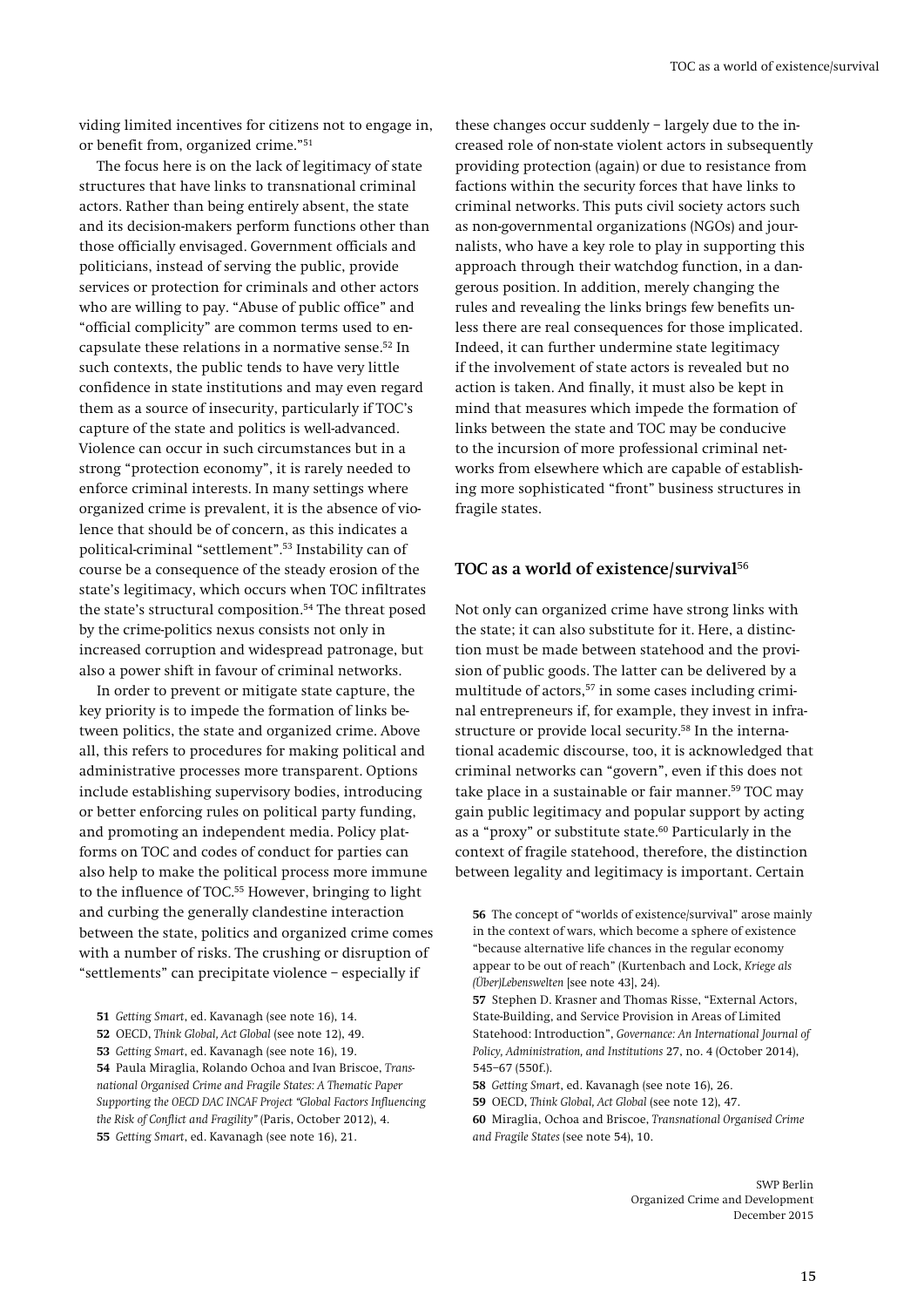| How TOC works                   | Reaction / Goal                                              | Approach                                                                                    | <i>Instruments</i>                                                                                                                   |
|---------------------------------|--------------------------------------------------------------|---------------------------------------------------------------------------------------------|--------------------------------------------------------------------------------------------------------------------------------------|
| Stress factor                   | Reduce vulnerability<br>to TOC                               | Deterrence<br>$\rightarrow$ Capacity                                                        | Cooperation or capacity<br>building in law enforce-<br>ment/criminal justice sector,<br>e.g. establishing special anti-<br>TOC units |
| Economy of violence             | Curb TOC-related<br>violence                                 | Managed adaptation<br>$\rightarrow$ Authority                                               | Negotiation with armed<br>groups; sanctions; selected<br>targeting of particularly<br>violent activities/actors                      |
| State capture                   | Impede the formation<br>of links between<br>politics and TOC | Transparency of<br>political and<br>administrative<br>processes<br>$\rightarrow$ Legitimacy | Anti-corruption measures;<br>codes of conduct; disclosure<br>of party and election cam-<br>paign funding; dialogue<br>platforms      |
| World of existence/<br>survival | Reduce the role of TOC<br>as a livelihood base               | Economic and cul-<br>tural transformation<br>$\rightarrow$ Society                          | Better information about<br>TOC; civil society initiatives;<br>alternative development<br>programmes; community<br>policing          |

#### **Table 1 Transnational organized crime in fragile states**

**practices which are officially criminalized may have been an essential part of the local economy for some time and may be regarded as legitimate; one example is the smuggling of various locally consumed goods. This applies especially if these activities provide a survival strategy or opportunities for advancement for demographic groups which otherwise have very limited economic prospects.61 Traditional smuggling routes and the – in some cases highly specialized – actors who operate them can also be utilized by international criminal networks. Furthermore, it should be borne in mind that TOC is also associated with legal activities which often operate through informal, locally embedded institutions that can easily become criminalized.62 Some TOC actors also directly supply** 

**goods and services to communities which have little or no access to state resources, e.g. due to their ethnicity or social status. Under these conditions, representatives of criminal networks can count on at least a measure of support from within society – even if the substantial profits from these activities mainly flow to the criminals themselves and may in some cases be detrimental to the community at large.** 

**The primary goal of some initiatives, therefore, is to withdraw community support to TOC. This can be achieved through better information about the impact of TOC, through local initiatives against practices like protection racketeering, and by improved trust between security agencies and citizens, e.g. through community policing.63 One commonly mentioned problem is that more intensive law enforcement against TOC often results in livelihood deprivation for some demographic groups at the lower end of the value chain, with no alternatives being available to them. Another possible response to TOC, therefore, may be to promote economic transformation at the local level, e.g. by providing more public services in** 

**63 Midgley, Briscoe and Bertoli,** *Identifying Approaches* **(see note 24***)***, 26.** 

**<sup>61</sup> James Cockayne and Adam Lupel, "Conclusion: From Iron Fist to Invisible Hand. Peace Operations, Organized Crime and Intelligent International Law Enforcement",** *International Peacekeeping* **16, no. 1 (2009), 151–68 (153).** 

**<sup>62</sup> Günther Maihold and Markus Hochmüller, "Einleitung: Von** *failed states* **und Räumen begrenzter Staatlichkeit – Organisierte Kriminalität, Gewalt und Staat in Lateinamerika", in**  *Gewalt, Organisierte Kriminalität und Staat in Lateinamerika***, ed. Günther Maihold and Daniel Brombacher (Opladen, Berlin and Toronto: Barbara Budrich, 2013), 9–23 (19).**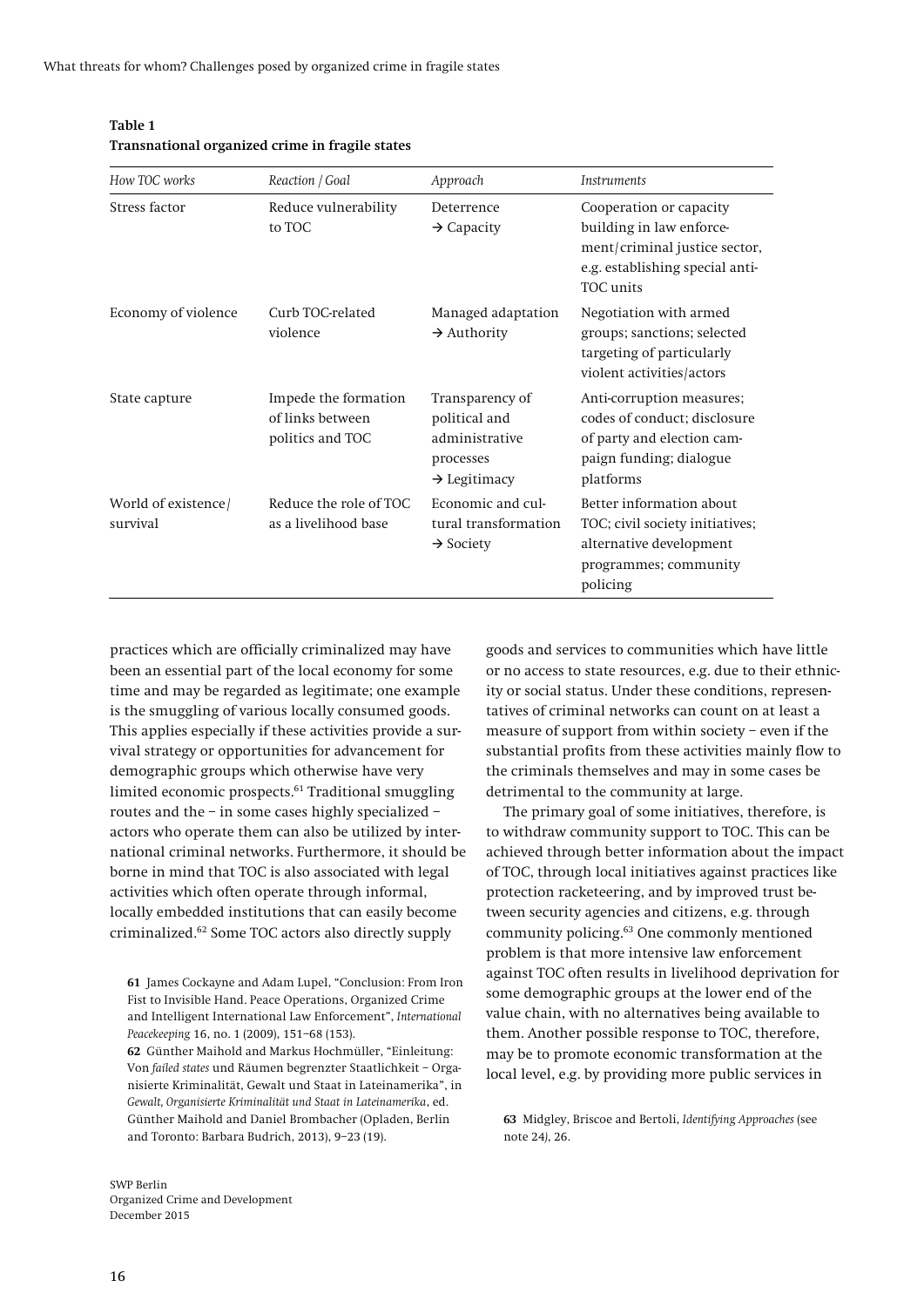**the health and education sectors, developing employment programmes, and giving local communities improved access to legal markets and resources.64 In addition to alternative development programmes, another possible instrument addressing TOC's impact on society are projects to mitigate harm, for example the health impacts of the drug trade or efforts to the decriminalize certain minor criminal offences.65**

**However, this type of measures has little impact on the incentives for TOC and the protection economies with which it is associated. The transformation approaches outlined above take time to have an effect and therefore pose no direct threat to criminal networks' profits or leaving plenty of scope for them to make the appropriate adjustments to their operations. In fragile states in particular, locally embedded TOC or protection racketeers are integrated into patronage networks which permeate the entire political system. In such cases, the withdrawal of popular support without accompanying reforms can pose a real threat by creating scope for power shifts. By contrast, TOC activities which are largely driven from the outside and tend to generate much higher profits are less affected by this type of approach. The understanding of TOC as a basis for livelihood is important primarily in anticipating unintended consequences of initiatives which focus on strengthening state capacity, authority and/ or legitimacy. Under certain circumstances, it may therefore be useful to give precedence to transformation, e.g. if TOC is an important source of income for marginalized groups. However, it is important to strike a balance between the stabilizing effects of TOC and the associated harm to the community and the destructive potential of the other threat categories under discussion.** 

**64 Ibid., 30. 65 Ibid., 20f.**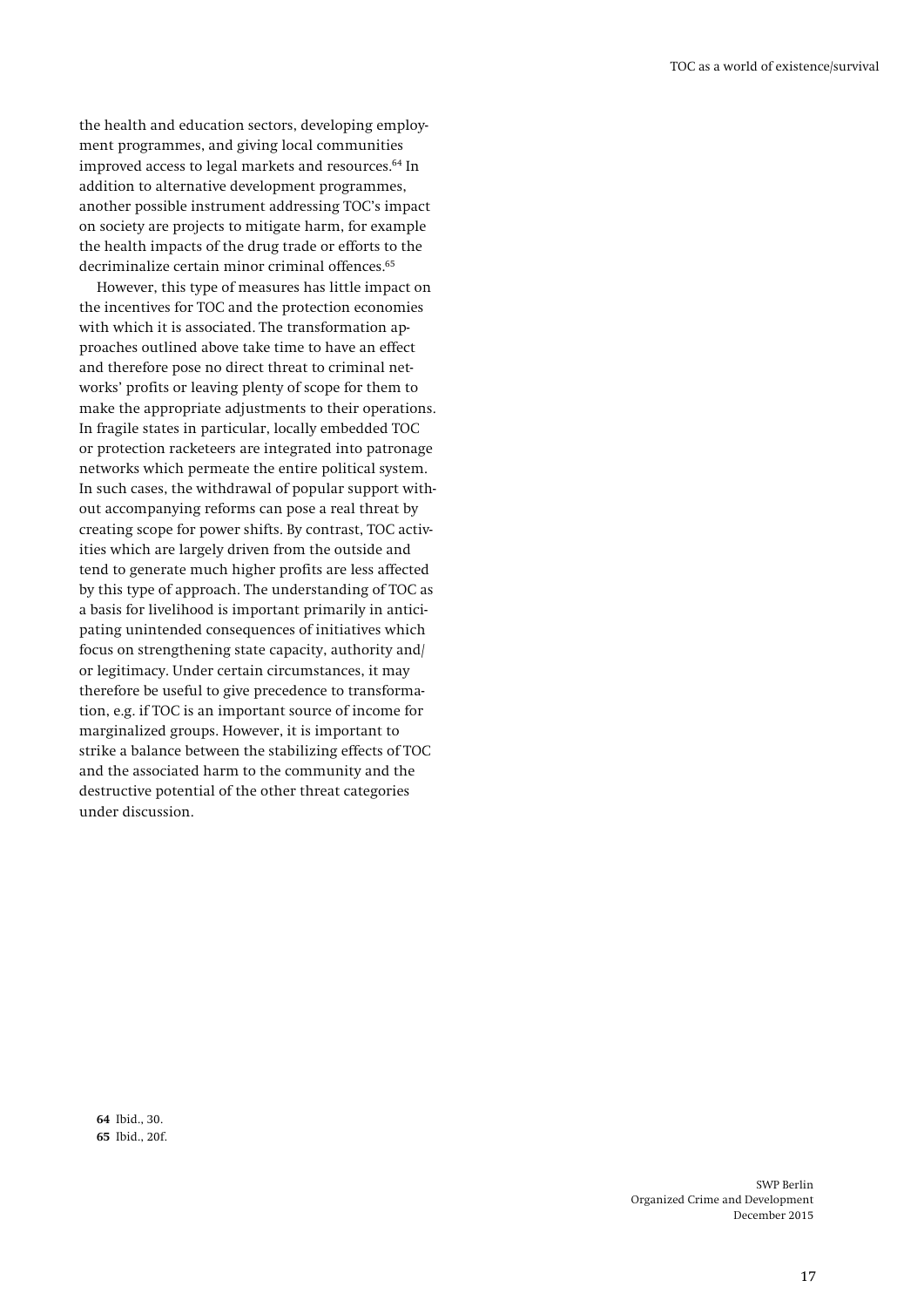# Illicit economies in West Africa. TOC and statehood in Guinea, Liberia and Sierra Leone

**The development relevance of TOC and its impacts is now well-known, as is the range of instruments available to deal with the related challenges. In order to be able to set priorities for bilateral development cooperation in fragile states, however, the specific impacts of, and threats posed by, TOC must first be defined systematically so that unintended consequences can be avoided. This process is context-dependent and its outcomes naturally vary, but it can be guided by the four threat categories described above. The following analysis of TOC in West Africa, therefore, is not based on a study of individual illegal markets or affected countries but looks at the significance of the four threat categories for various criminal activities.**  It covers all relevant illicit economies<sup>66</sup> in the focus **countries Liberia, Sierra Leone and Guinea. All three countries are generally assessed as fragile, inter alia by the OECD and by Germany in the context of its development cooperation.67 Furthermore, all three are members of g7+, an association of countries affected by conflict and fragility which was set up within the framework of the New Deal for Engagement in Fragile States. Indeed, Liberia and Sierra Leone have both emerged from many years of civil war,68 while Guinea experienced military rule which culminated in** 

**66 Illicit economies encompass economic transactions and trade in commodities of which the production and/or marketing are prohibited by law unless certain regulations and standards are complied with. "Organized criminal groups are generally (but not exclusively) the key operators of illicit economies, given the requirement for high levels of organization to facilitate and protect repeated transactions", Mark Shaw and Fiona Mangan,** *Illicit Trafficking and Libya's Transition: Profits and Losses* **(Washington, D.C.: United States Institute of Peace, 2014), 7.** 

**67 OECD,** *List of Fragile States and Economies Used for Preparing the 2015 OECD Report on States of Fragility,* **www.oecd.org/dac/ governance-peace/conflictandfragility/docs/List%20of%20 fragile%20states.pdf. In the context of its development cooperation, Germany groups the three countries together with Côte d'Ivoire in its Fragile States in West Africa programme; see the BMZ's table of cooperation countries: www.bmz.de/de/ was\_wir\_machen/laender\_regionen/laenderliste/index.html (both websites accessed on 8 September 2015).** 

**68 In Liberia from 1989 to 2003, with a hiatus from 1996 to 1999; in Sierra Leone from 1991 to 2002.** 

**a bloody massacre in 2009.69 After these periods of instability, all three countries underwent political transitions, the last of which officially ended in Guinea with the 2013 parliamentary elections and the recognition of their results. As these are neighbouring countries, all located along the West African coast, there are numerous political and economic links – licit and illicit – between them. Due to these similarities and links, the analysis looks at all three countries simultaneously with regard to how TOC works and the related threats.70 However, differences between these countries and their domestic developments are explained whenever this is relevant for the purpose of this study.** 

#### **Global and regional drivers**

**Due to their economic parameters, poor infrastructure and general insecurity, countries like Liberia, Sierra Leone and Guinea are not per se attractive for organized crime. On a global scale, they have little significance as markets, particularly for high-price goods such as hard drugs, gold and diamonds.71 They are mainly of interest as transit zones or starting points for illicit trade flows or as a source of commodities.72**

**69 For background, see Human Rights Watch,** *Waiting for Justice: Accountability before Guinea's Courts for the September 28, 2009 Stadium Massacre, Rapes, and Other Abuses* **(December 2012). 70 The aim, therefore, is not to establish causality in a narrower sense but to depict, in a systematic way, the various types of illicit economies in the three countries and identify the ensuing threats posed by TOC in contexts of fragile statehood.** 

**71 The Inter-Governmental Action Group against Money Laundering in West Africa (GIABA) notes that intensive money laundering also tends to take place in countries such as Côte d'Ivoire, Ghana, Nigeria and Senegal, see WACD,** *Not Just in Transit* **(see note 8), 27. Since money laundering, in addition, takes place downstream from other criminal activites and little reliable information is available about illicit financial flows in the three focus countries, this field of activity is not discussed in detail below.** 

**72 In addition, illicit dumping of electronic and hazardous waste along the West African coast and in larger cities also takes place on a massive scale. On e-waste dumping, see** *inter alia* **Kwesi Aning, Sampson B. Kwarkye and John Pokoo, "A Case**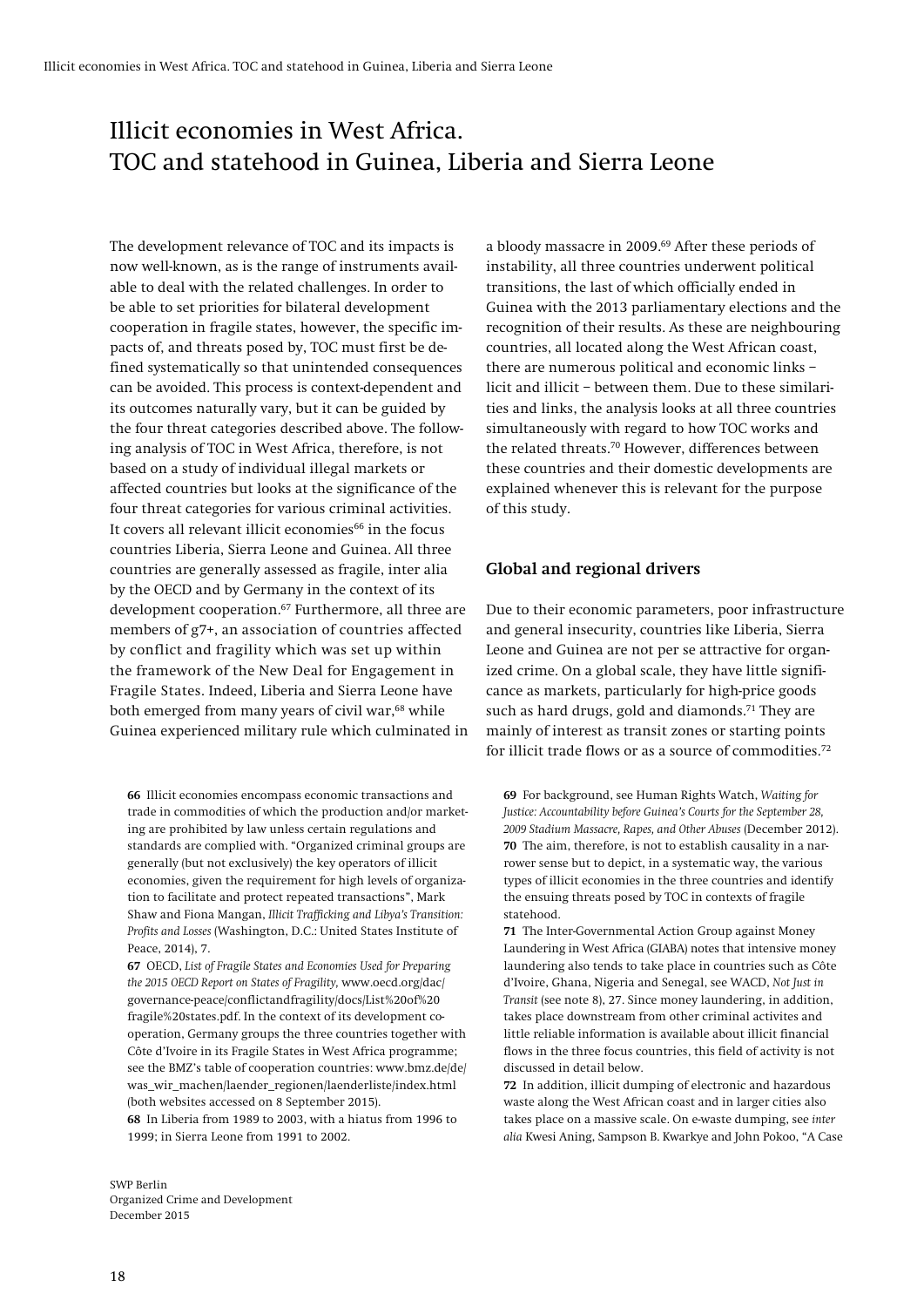**The most important illicit goods trafficked from or through the three focus countries are natural resources and drugs, particularly South American cocaine destined for Europe. According to the United Nations Office on Drugs and Crime (UNODC), crime related to the trafficking of cocaine and natural resources poses the greatest threat to the stability of West African states in general.73 These are also the sectors in which the forms of TOC that act as the strongest external stressors can be observed.** 

**Overall, the trafficking of South American cocaine through West Africa has noticeably increased in the last 10 years. This shift was due to the growth in demand for cocaine in Europe, falling demand in the US, and more stringent surveillance along the route through the Caribbean.74 As drugs such as cocaine are illegal goods, trafficking is by its very nature a criminal activity and tends to be dominated by TOC. In 2008, flagrant cases of drug trafficking came to light in all three focus countries. Guinea in particular had become an important hub for South American cocaine under President Lansana Conté. After his death in late 2008 and a military coup, the new leader Moussa Dadis Camara used sometimes drastic methods to crush the trade. At its peak, roughly between 2006 and 2008, planes laden with cocaine were landing at airstrips across the country with impunity, similar to the scenario in neighbouring Guinea-Bissau. The trade was apparently controlled by South Americans, mainly Colombians.75 After seizing power, Camara paraded numerous members of the former government and foreign nationals who had been arrested for their alleged involvement in drug trafficking, including Nigerians and Ghanaians, on TV. This public pillorying was to a large extent politically motivated, although it seems likely that many of the accused were genuinely** 

**Study of Ghana", in** *Getting Smart***, ed. Kavanagh (see note 16), 97–134 (114ff.).** 

**73 United Nations Office on Drugs and Crime (UNODC),**  *Crime and Instability: Case Studies of Transnational Threats* **(Vienna, February 2010), 16.** 

**74 Due to the nature of the trade, precise figures are not available; however, the amount of pure cocaine transiting through West Africa for Europe in 2010 was an estimated 18 tonnes, with a value of USD 1.25 billion, UNODC,** *Transnational Organized Crime in West Africa: A Threat Assessment* **(Vienna, February 2013), 17.** 

**75 Interviews GUI-9\_24-7-14; GUI-15\_30-7-14; GUI-12\_25-7-14; for an explanation of the interview reference numbers, see note 25.** 

**implicated.76 As a consequence, Guinea's links to drug trafficking were briefly interrupted. However, this disentanglement was short-lived, not least because Camara's presidency ended less than a year later with an attempt on his life.** 

**Unlike neighbouring Guinea, Sierra Leone and Liberia have not been identified as important hubs in cocaine trafficking. Nonetheless, Sierra Leone gained notoriety in 2008 with the discovery of around 700 kilos of cocaine on a Cessna plane from Venezuela that had landed at the airport in the capital Freetown. Apart from 11 Sierra Leoneans, a number of foreign nationals, including Colombians, Mexicans, a Venezuelan and an American were subsequently arrested. Before they could be charged, however, new legislation had to be enacted. In Liberia, the ship** *Blue Atlantic***, with a Ghanaian crew and 2.5 tonnes of cocaine on board, was intercepted off the coast by a French naval vessel and towed to port.77 Although the drugs were not destined for Liberia, the case revealed the weaknesses in Liberia's legislation and criminal justice system, as possession and trafficking of drugs were tried under the Public Health Act with insignificant fines.78 New legislation did not come into force until 2014. Guinea still does not have a specific drug law, which means that cocaine traffickers can easily "buy their way out" while people who are caught with small quantities of drugs – mainly cannabis – are often in prison for longer periods since they are unable to pay the fine or bribe.79 Furthermore, law enforcement capacities – especially as regards investigation and evidence-gathering – are extremely limited in all three focus countries, and access to forensic technology is minimal or non-existent. Thus in Sierra Leone, the case known as the Lungi affair was pursued solely thanks to judicial and investigative support from the United Kingdom and the United Nations.80 In Liberia, the** *Blue Atlantic* **case and the prosecution of crew** 

**76 Lansana Gberie,** *Crime, Violence, and Politics: Drug Trafficking and Counternarcotics Policies in Mali and Guinea* **(Washington, D.C.: Brookings Institution, 2015), 10f. 77 Interviews LIB-3\_13-11-2013; LIB-51\_5-12-13.** 

**78 United Nations Security Council (UNSC),** *Midterm Report of the Panel of Experts on Liberia Submitted Pursuant to Paragraph 5(b) of Security Council Resolution 2128 (2013)***, S/2014/363 (23 May 2014), 21; the new Controlled Drugs and Substances Act was finally signed into law by the Liberian President in October 2014.** 

**79 Camino Kavanagh,** *Harmonizing Drug Legislation in West Africa – A Call for Minimum Standards***, WACD Background Paper No. 9 (Geneva: WACD, 2014), 11f.** 

**80 WACD,** *Not Just in Transit* **(see note 8), 16.**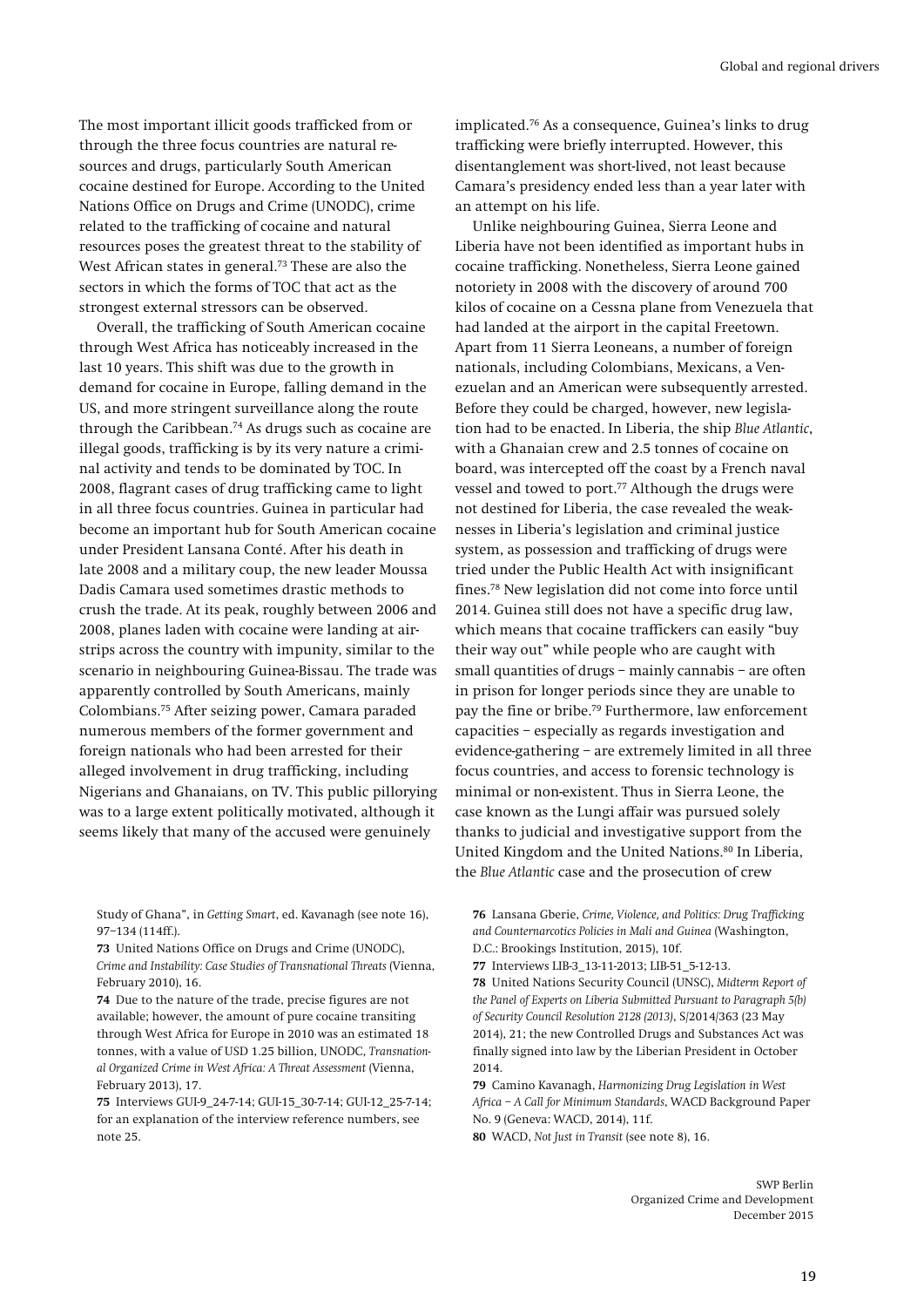**members collapsed when the Supreme Court overturned the convictions due to lack of evidence.81 In another case, a Sierra Leonean drug kingpin was arrested in Liberia in a joint operation with the US Drug Enforcement Administration (DEA) in 2010 and put on trial in the US.82 Overall, the picture which emerged in the West African states was one of predominantly external networks encountering weak or non-existent drug laws and painfully under-resourced law enforcement agencies.** 

**Even so, for a long time there was no sense of urgency within the region, precisely because drug trafficking mainly occurred as transit of cocaine by external networks and was rarely regarded as a stress factor in the countries themselves. However, in its 2014 report, the West Africa Commission on Drugs pointed out the negative consequences of this branch of organized crime for West Africa, including an increase in drug consumption.83 Furthermore, the transnational criminal networks not only use the cover of legitimate businesses in their operations, but also have links to senior officials.84 More transactions also appear to be taking place in the region itself, with less direct involvement of South American networks.85 It is also important to consider the longstanding assumption that the mafia-type structures which dominate drug trafficking in Latin America or Italy are largely absent in Africa; instead, the trade is based on more decentralized, flexible and less hierarchical groups.86**

**In all three focus countries, the common assumption is that it is predominantly** *Nigerian* **networks that are implicated in trafficking since Nigerian mules are** 

**85 Mark Shaw,** *Leadership Required: Drug Trafficking and the Crisis of Statehood in West Africa***, ISS Policy Brief no. 37 (Pretoria: Institute for Security Studies [ISS], October 2012), 3. 86 Bayart, Ellis and Hibou,** *The Criminalization of the State in Africa* **(see note 49), 11. Furthermore, there is the general international shift away from rather hierarchically structured groups that serve or perhaps even dominate a variety of markets towards more flexible and heterogeneous groups specializing in specific activities. On this trend, see** *inter alia* **Europol,** *SOCTA 2013, EU Serious and Organised Crime Threat Assessment***, public version (The Hague, March 2013), 8.** 

**SWP Berlin Organized Crime and Development December 2015** 

**frequently apprehended at airports.87 The individual quantities of drugs being seized have generally decreased. However, the smaller amounts of cocaine being seized in West Africa are thought to reflect a change in traffickers' strategies rather than a significant reduction in the amount of the drug in transit.88 Apparently, the traffickers having been making less use of light aircraft or ships to transport the drugs to Guinea and Sierra Leone recently and rely more on container vessels and drug mules on international flights. Ports and airports therefore continue to be important entry and exit points and, in all three countries, remain very vulnerable to trafficking despite international efforts to introduce more stringent controls.89**

**In Guinea, after the temporary hiatus following the coup, the organizations that dominated the drug trade before 2008 – including the South Americans – have obviously resumed operations.90 Liberia and Sierra Leone, by contrast, are not considered to be hubs in the cocaine trade which might in part be explained by the stronger international presence in these countries, mainly in the form of UN missions. Combating transnational organized crime formed part of the mandate of the UN Integrated Peacebuilding Office in Sierra Leone (UNIPSIL), for example, which began work in 2008 and was closed in 2014.91 In Liberia, measures to combat the drug trade have at least been integrated into the implementation of the existing UN mandate since 2008.92 Despite all these adjustments and missions' general evolution towards complex multidimensionality – evident from these expanded mandates – peace operations are still seen as ill-equipped to deal with organized crime.93 Nonetheless, they do have a deterrent effect, thanks to the presence not only of blue helmets but also of UN** 

**87 Interviews LIB-23\_25-11-13; LIB-20\_22-11-13; LIB-31\_27-11- 13; LIB-46\_3-12-13; SL-12\_23-1-14.** 

**88 UNODC,** *Transnational Organized Crime in West Africa* **(see note 74).** 

**89 Interviews GUI-15\_30-7-14; GUI-9\_24-7-14; SL-13\_23-1-14; SL-4\_17-1-14; LIB-14\_20-11-13; LIB-20\_22-11-13.** 

**90 Interviews GUI-15\_30-7-14; GUI-12\_25-7-14; GUI-23\_2-8-14. 91 UNSC,** *Final Report of the Secretary-General on UNIPSIL***, S/2014/ 192 (17 March 2014), 1.** 

**92 Wibke Hansen,** *Mehr Interaktion als geplant. Friedenseinsätze und Organisierte Kriminalität in fragilen Staaten***, Wissenschaftliche Schriften der WWU Münster, Reihe VII, vol. 12 (Münster, 2013), 206.** 

**93 Walter Kemp, Mark Shaw and Arthur Boutellis,** *The Elephant in the Room: How Can Peace Operations Deal with Organized Crime?* **(New York: IPI, June 2013), 1.** 

**<sup>81</sup> Interview LIB-26\_26-11-13.** 

**<sup>82</sup> United States Attorney Southern District of New York, "Sierra Leone Man Pleads Guilty in Manhattan Federal Court to International Narcotics Distribution Conspiracy",** *Sierra Herald* **(online), 1 March 2011, www.sierraherald.com/cocaineus-trial-sesay.htm (accessed 22 August 2014).** 

**<sup>83</sup> WACD,** *Not Just in Transit* **(see note 8), 9.** 

**<sup>84</sup> Ibid., 12.**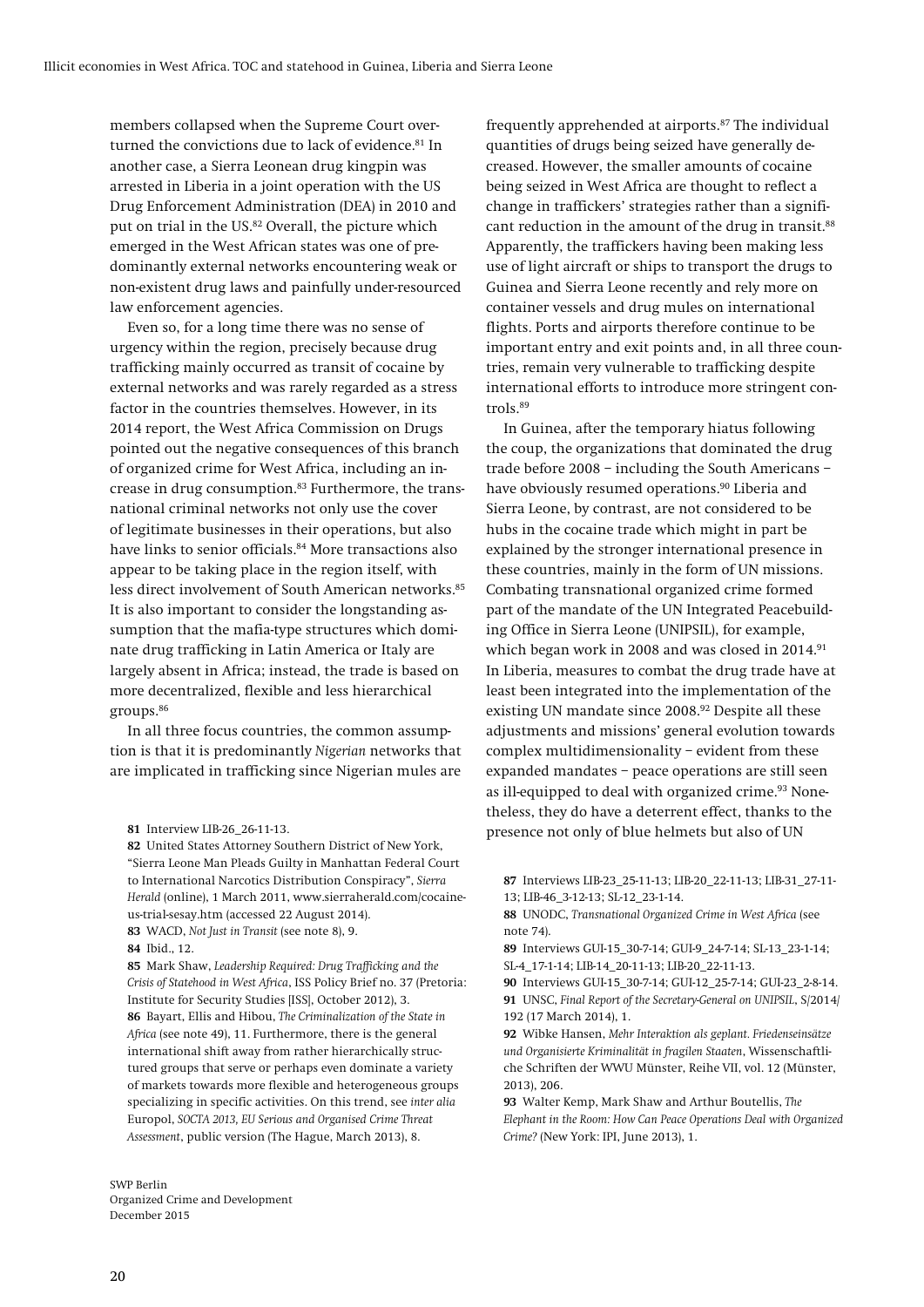**police and the generally more intensive international monitoring of the security situation. For example, the reports by the UN Panel of Experts on Liberia – whose purpose is to monitor implementation of the sanctions imposed on the country – have also yielded a wealth of information about illicit activities. With the impending withdrawal of the UN missions from Sierra Leone and Liberia94, there have been concerns that the security situation could deteriorate, which have been exacerbated by the Ebola epidemic.** 

**In the natural resources sector, TOC occurs as a particularly powerful external stressor in the context of industrial fishing.95 Firstly, the strong demand for fishery products in other regions of the world, notably Europe and Asia, is driving up illegal fishing on a massive scale. Secondly, unauthorized fishing off West Africa is undertaken almost exclusively by vessels from outside the region. It is estimated that the West African coastal states lose up to USD 1.5 billion a year as a result of illegal fishing.96 It is no coincidence that in the EU Strategy on the Gulf of Guinea, adopted in March 2014, illegal, unreported and unregulated (IUU) fishing97 is right at the top of the list of threats – ahead of trafficking of human beings, narcotics and arms.98 Indeed, West African waters are estimated to have the highest levels of IUU fishing in the world.99 Many of the region's artisanal fishermen also work without a licence, but the really organized forms of** 

**94 The UN Peacebuilding Office in Sierra Leone closed in March 2014. The UN Mission in Liberia (UNMIL) will undergo a phased withdrawal, with the Liberian Government expected to assume full responsibility for security from June 2016. 95 On the classification of illegal fishing as organized crime, see the Global Initiative against Transnational Organized Crime (GI)/The Black Fish,** *The Illegal Fishing and Organized Crime Nexus: Illegal Fishing as Transnational Organized Crime***, Lead Author: Teale N. Phelps Bondaroff (Geneva and Amsterdam, April 2015).** 

**96 Estimates range from USD 1 billion to as much as USD 1.5 or 1.6 billion. See, for example, Africa Progress Panel,** *Grain, Fish, Money. Financing Africa's Green and Blue Revolutions***, Africa Progress Report 2014 (Geneva, 2014), or Environmental Justice Foundation (EJF),** *Pirate Fishing Exposed. The Fight against Illegal Fishing in West Africa and the EU* **(London, 2012).** 

**97 This includes not only illegal fishing but also unreported and unregulated practices such as false declaration of catches and the use of unmarked vessels. This report will mainly focus on illegal fishing as UU activities come to light less often in West Africa.** 

**98 Council of the European Union,** *EU Strategy on the Gulf of Guinea* **(17 March 2014), www.consilium.europa.eu/uedocs/ cms\_data/docs/pressdata/EN/foraff/141582.pdf (accessed 10 September 2015).** 

**99 GI/Black Fish,** *Illegal Fishing* **(see note 95), 48.** 

**illegal fishing are conducted by large trawlers from Asia (mainly China and South Korea).100 Certain companies stand out in particular, including the China National Fisheries Corporation, which was responsible for 33 per cent of total documented Chinese IUU cases in six West Africa countries during the periods 2000– 2006 and 2011–2013.101 Endangered and threatened species in particular can be sold at very high prices in Asian markets.102 Aside from the weakness in international law governing the high seas, it is fragile states' inability to effectively regulate and monitor fisheries that attracts IUU fishing practices.** 

**Guinea seems to be worst affected by illegal fishing in its exclusive economic zone (EEZ).103 The country**  loses an estimated €100-150 million annually **around 10 per cent of its national budget – as a result of illegal fishing.104 Since more stringent surveillance was introduced in the waters off Sierra Leone, the problem has apparently worsened off Guinea's coast.105 Guinea lacks both an effective vessel monitoring system for the EEZ and a separate zone reserved exclusively for artisanal fishermen.106 A fisheries inspectorate – the Centre National de Surveillance et de Protection des Pêches – exists but is poorly resourced and many of its official bases along the coast are not fully operational.107 In just one month, 16 illegal fishing cases committed by 12 Chinese-flagged and/ or owned vessels were documented by Greenpeace in** 

**100 Interviews LIB-24\_25-11-13; LIB-31\_27-11-13; SL-12\_23-1- 14; SL-17\_24-1-14.** 

**101 Greenpeace,** *Africa's Fisheries' Paradise at a Crossroads: Investigating Chinese Companies' Illegal Fishing Practices in West Africa* **(Beijing and Dakar, May 2015), 2.** 

**102 GI/Black Fish,** *Illegal Fishing* **(see note 95), 22. 103 In this zone, which extends up to 200 nautical miles from the territorial sea baseline, countries have sovereign rights relating to the economic exploitation of the waters and seabed, including fishing.** 

**104 Interview GUI-6\_23-7-14.** 

**105 Environmental Justice Atlas,** *Illegal, Unreported and Unregulated (IUU) Fishing in Sherbro River, Sierra Leone***, April 2014 (last update), http://ejatlas.org/conflict/illegal-unreported-andunregulated-iuu-fishing-in-sherbro-river-sierra-leone (accessed 12 June 2015).** 

**106 Interpol, Environmental Security Sub-Directorate,** *Study on Fisheries Crime in the West African Coastal Region* **(Lyon, September 2014), 46, 48, 51.** 

**107 Interviews GUI-13\_29-7-14; GUI-25\_5-8-14; see also Catharina Lewerenz and Judith Vorrath,** *Illegale Fischerei und maritime Sicherheit. Gegen Gefahren in Westafrika auf See und an Land vorgehen***, SWP-Aktuell 76/2014 (Berlin: Stiftung Wissenschaft und Politik, December 2014).**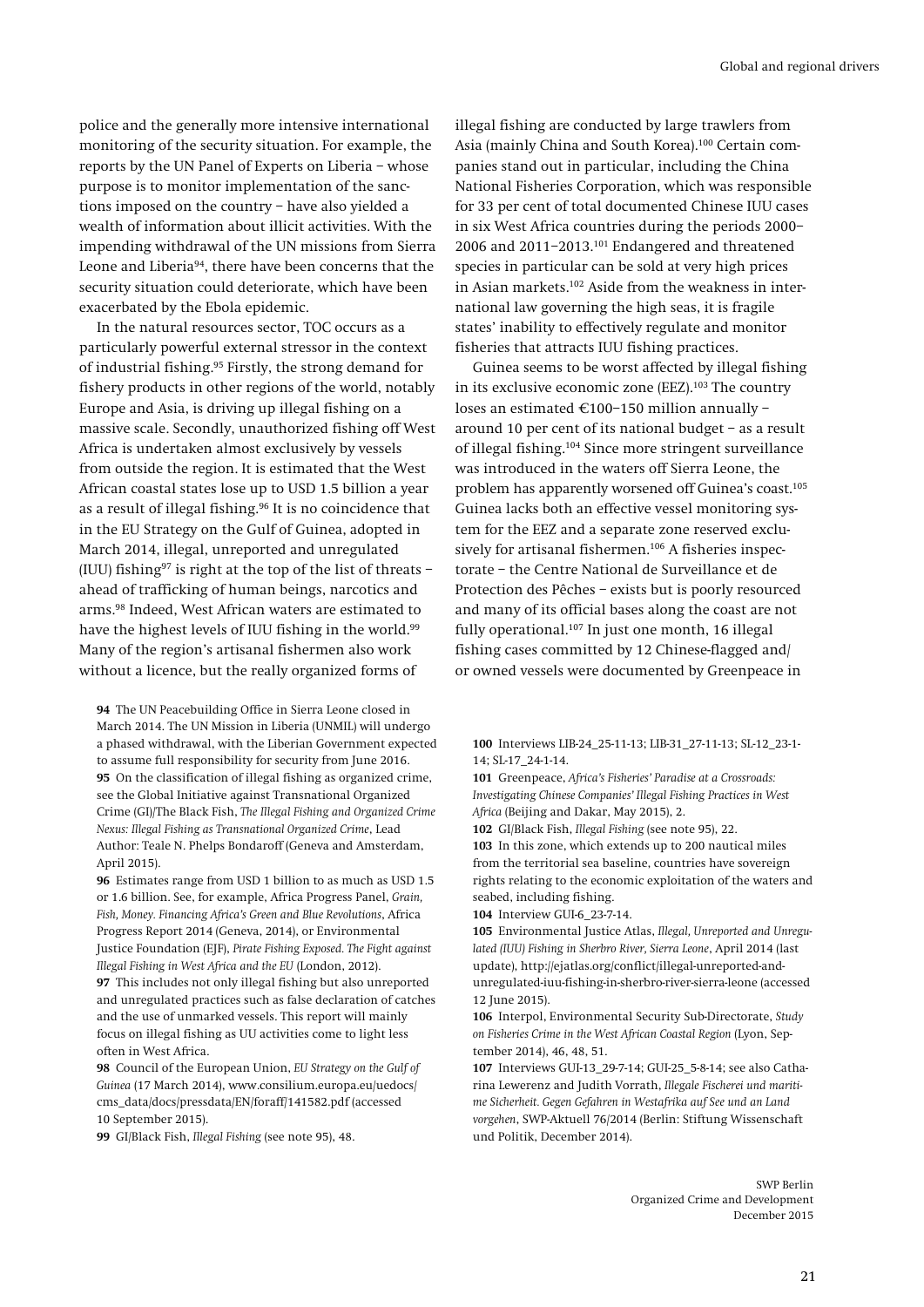**the waters of Guinea alone.108 Despite the improved surveillance in Liberia and Sierra Leone, the relevant authorities in these countries also still lack expertise and equipment. Penalties imposed for IUU fishing generally take the form of fines, which have very little deterrent effect.109 What's more, fish from falsely declared catches from Guinea or Sierra Leone is still reaching Europe by circuitous routes.110 This causes substantial economic losses for the coastal states by depriving them of licence fees and export duties, and jobs in processing are lost as well.** 

**It is a similar scenario in the forestry sector, where demand for tropical timber in Europe and Asia intersects with often inadequate regulation and poor forest management. Guinea has extensive forests but very few of them are formally protected. Due to the logistical effort and relatively distant markets, it is often larger companies which are involved in illegal logging operations. Of the companies exporting timber from Guinea in 2011, fewer than half were allegedly licensed to do so.111 In Liberia, the illegal trade in timber was already a key element of the war economy in the 1990s. The sector was reformed during the peace process and the international embargo was lifted in 2006. In 2012, however, it emerged that the licence system was being circumvented through the issuing of private use permits (PUPs) to commercial companies as a new legal loophole. A PUP is a commercial forestry licence that was introduced to allow private landowners to utilize forest assets situated on their property.112 Despite a moratorium on the issuing of PUPs, the shipment of timber continued unabated. Among those involved was Atlantic Resources, a company linked to the Malaysian logging giant Samling.113 Similarly,** 

**108 Greenpeace,** *Africa's Fisheries' Paradise* **(see note 101), 2 and 19.** 

**109 GI/Black Fish,** *Illegal Fishing* **(see note 95), 23.** 

**110 Interviews SL-17\_24-1-14; GUI-6\_23-7-14.** 

**111 "Environmentalists Want Illegal Logging Stopped in Guinea",** *Illegal Logging Portal* **(online), 7 January 2011, www.illegal-logging.info/content/environmentalists-wantillegal-logging-stopped-guinea (accessed 11 September 2015). 112 Global Witness , Save My Future Foundation and Sustainable Development Initiative,** *Signing Their Lives Away: Liberia's Private Use Permits and the Destruction of Community-Owned Rainforest* **(September 2012); Special Independent Investigating Body (Liberia),** *Report on the Issuance of Private Use Permits (PUPs)* **(19 December 2012).** 

**113 Global Witness,** *Logging Company Flouts Liberian President's Timber Export Ban and Drives Breakdown in Rule of Law* **(20 December 2012), www.globalwitness.org/library/logging-com pany-flouts-liberian-president%E2%80%99s-timber-export-banand-drives-breakdown-rule-law (accessed 2 August 2014).** 

**SWP Berlin Organized Crime and Development December 2015** 

**Sierra Leone imposed a ban on timber exports in 2008,114 but again it became clear that exports continued illegally, for example when 33 containers carrying timber were intercepted at the Freetown port in 2011.115 With strong demand growth in Asia, Chinese organizations are believed to be behind many of the logging operations, whether as financiers or as exporters.116 A paper by the European Commission concludes that illegal logging in Sierra Leone is often managed by Lebanese from Guinea and Liberia, who obtain agreements with local chiefs.117 Unlike the fisheries sector, the timber trade, both legal and illegal, necessitates a far greater degree of cooperation with local authorities, transport companies and business partners. What's more, most of the timber has to be shipped, and the sheer volume of the product means it is very difficult to evade the admittedly patchy controls at ports. Important drivers of illegal logging, such as demand, and the main hubs lie outside the region. In this sector, however, companies and actors from the West African countries themselves are involved in the criminal business networks to a greater degree.** 

**Illicit gold and diamond mining and trafficking operations are even more firmly embedded in the countries. Again, the markets/international hubs in this trade are located in Europe and Asia, with Antwerp playing the key role for diamonds and Dubai one of the leading gold centres.118 Industrial mineral extraction is still at low levels in all three countries. Illicit gold and diamond mining activities are, in the main, small-scale or artisanal, with some semi-industrial mining which includes the use of light machinery. The precious stones or gold extracted in these mining activities are either legalized by being sold to a licensed dealer or exporter, generally via various staging posts, or are smuggled abroad. All three countries are participants in the Kimberley Process (KP), which aims to stop the trade in conflict diamonds through regulation** 

**<sup>114</sup> Summer Walker and Elisa Burchert, "A Desk Study of Sierra Leone", in** *Getting Smart***, ed. Kavanagh (see note 16), 161–96 (178).** 

**<sup>115</sup> Nano Daily and AFP, "S. Leone Anti-graft Agency Stops Illegal Timber Exports",** *Nano Daily* **(online), 10 February 2011, www.nanodaily.com/reports/SLeone\_anti-graft\_agency\_stops\_ illegal\_timber\_exports\_999.html (accessed 22 August 2014). 116 Interviews SL-27\_29-1-14; SL-29\_30-1-14; SL-47\_8-2-14. 117 European Commission,** *Cross-border Flows of Timber and Wood Products in West Africa***, Final Report, authors: Hugh Blackett and Eric Gardette (20 October 2008), 59. 118 Interview GUI-6\_23-7-14.**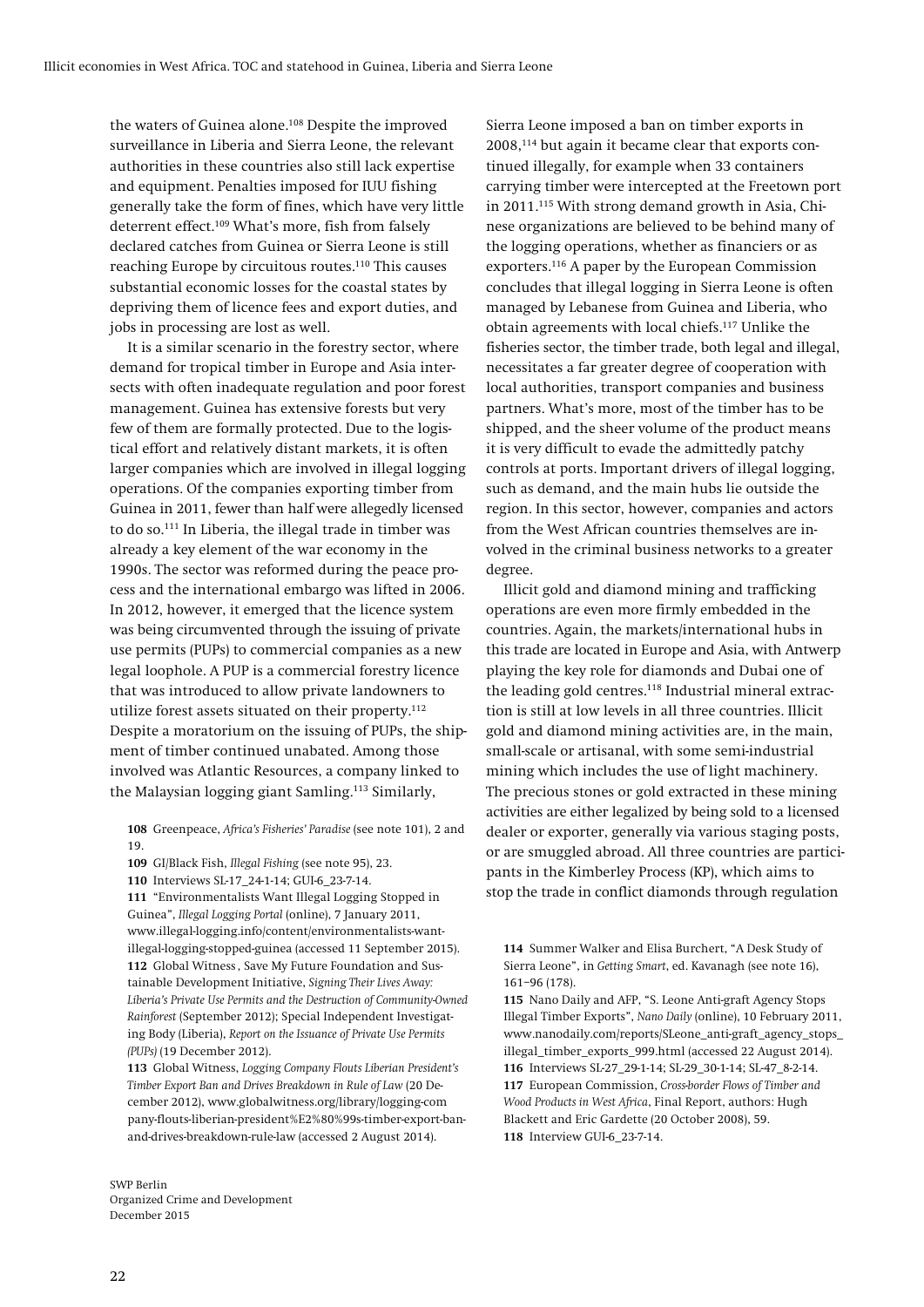**and licensing.119 Initially, however, they implemented the KP requirements in different ways and did not harmonize their export duties. This provided incentives for smuggling, with the result that there was a massive drop in exports from Sierra Leone after it increased its tax on precious stones, whereas exports from Guinea and Liberia noticeably increased.120 The report of the Review Mission to Liberia in March 2013 also noted that there were clear indications of routine smuggling of Sierra Leonean diamonds into Liberia; in addition, diamonds from Côte d'Ivoire which were under a sanctions regime that embargoed the export were most likely being trafficked through Liberia.121 The Mano River Union, a regional organization comprising Sierra Leone, Liberia, Guinea and Côte d'Ivoire, therefore intensified its efforts to harmonize the regulation and governance of the diamond trade as part of the implementation of the Kimberley Process. By comparison, government control over the gold sector is weaker in all three countries, and the trading of most of the gold extracted in these countries is believed to bypass the official system.122**

**In these three West African countries, most activities in gold and diamond mining and trade rely on established relationships and informal rules.123 As these often carry more weight than official licensing procedures, the trade includes both licensed and illicit dealers or middlemen. Foreign investors who cannot rely on such networks frequently become the victims of fraud and are duped with fake diamonds or gold. A number of the criminal groups behind these scams are well-organized and have set up local companies to front their activities.124 Presumably, foreign investors also purchase gold and diamonds and smuggle them out of the country via ports and airports.125 However, very little reliable information is available about these activities as it is very easy to smuggle these goods on account of their small size and the extremely patchy** 

**controls. As digging for mineral resources is labourintensive and the trade relies on established business relationships in the countries of origin, the networks which earn money from these activities are highly localized. Unlike the scams, the line between licit and illicit is not clear-cut for the trade in real gold and diamonds; it is therefore debatable whether some of these activities can be classed as organized crime.** 

**Other illicit economies in Liberia, Sierra Leone and Guinea – although certainly well-organized, with a transnational dimension – qualify to a lesser extent as external stressors with drivers outside the region. In addition to the transit of hard drugs, cannabis, for example, is grown, traded and consumed in all three countries. Occasionally, the trafficking extends beyond the three focus countries, mostly to other countries in the region, such as C**ô**te d'Ivoire. However, the trade is particularly active between and within the three countries, especially between Liberia and Sierra Leone (in both directions).126 Security officials are apparently involved in the trafficking.127 In November 2013, for example, a Liberian police officer who had been under observation for some time was arrested as he attempted to smuggle cannabis with a street value of more than USD 36,000 across the border in an official vehicle. The operation led to the arrests of a superintendent, the head of the presidential escort, and four others, including a member of the Sierra Leonean armed forces.128**

**Forms of human trafficking exist in all three countries, although it is difficult to track flows of people within the region as there is freedom of movement within the ECOWAS region and the borders are porous anyway. Alongside some notorious cases in which Guinea, Sierra Leone and Liberia have been transit or target countries for human trafficking from Asia, it appears, on the whole, to be a local phenomenon. Often, children from rural areas are sent or lured to the cities, where they are exploited as cheap labour. Some of these activities are well-planned and organized and have devastating impacts. As this paper focuses on transnational crime, however, they will not be considered further.** 

**Genuinely systematic forms of piracy and robbery at sea mainly occur in, or are orchestrated from,** 

**127 Interview LIB-38\_2-12-13.** 

**128 Interviews LIB-11\_19-11-13; LIB-51\_5-12-13; LIB-6\_15-11- 2013. For details of another similar case, see UNSC,** *Midterm Report of the Panel of Experts on Liberia* **(see note 78), 21.** 

**<sup>119</sup> For details, see the Kimberley Process website: www.kimberleyprocess.com (accessed 11 August 2014). 120 Interviews SL-30\_30-1-14; SC, SL-20\_27-1-14.** 

**<sup>121</sup> Cited in UNSC,** *Midterm Report of the Panel of Experts on Liberia* **(see note 78), 18.** 

**<sup>122</sup> Interviews LIB-33\_28-11-13; LIB-3\_13-11-2013; SL-24\_28-1- 14; for Liberia, see also UNSC,** *Final Report of the Panel of Experts on Liberia Submitted Pursuant to Paragraph 5 (f) of Security Council Resolution 2079 (2012)***, S/2013/683 (25 November 2013), 33. 123 Interview SL-30\_30-1-14; Nina Engwicht,** *Illegal Markets in Post-conflict Societies: The Sierra Leonean Diamond Market* **(forth-**

**coming), 17. 124 Interview SL-27\_29-1-14.** 

**<sup>125</sup> Interview LIB-3\_13-11-2013.** 

**<sup>126</sup> Interviews LIB-20\_22-11-13; SL-4\_17-1-14; SL-6\_17-1-14; SL-13\_23-1-14; LIB-10\_19-11-13.**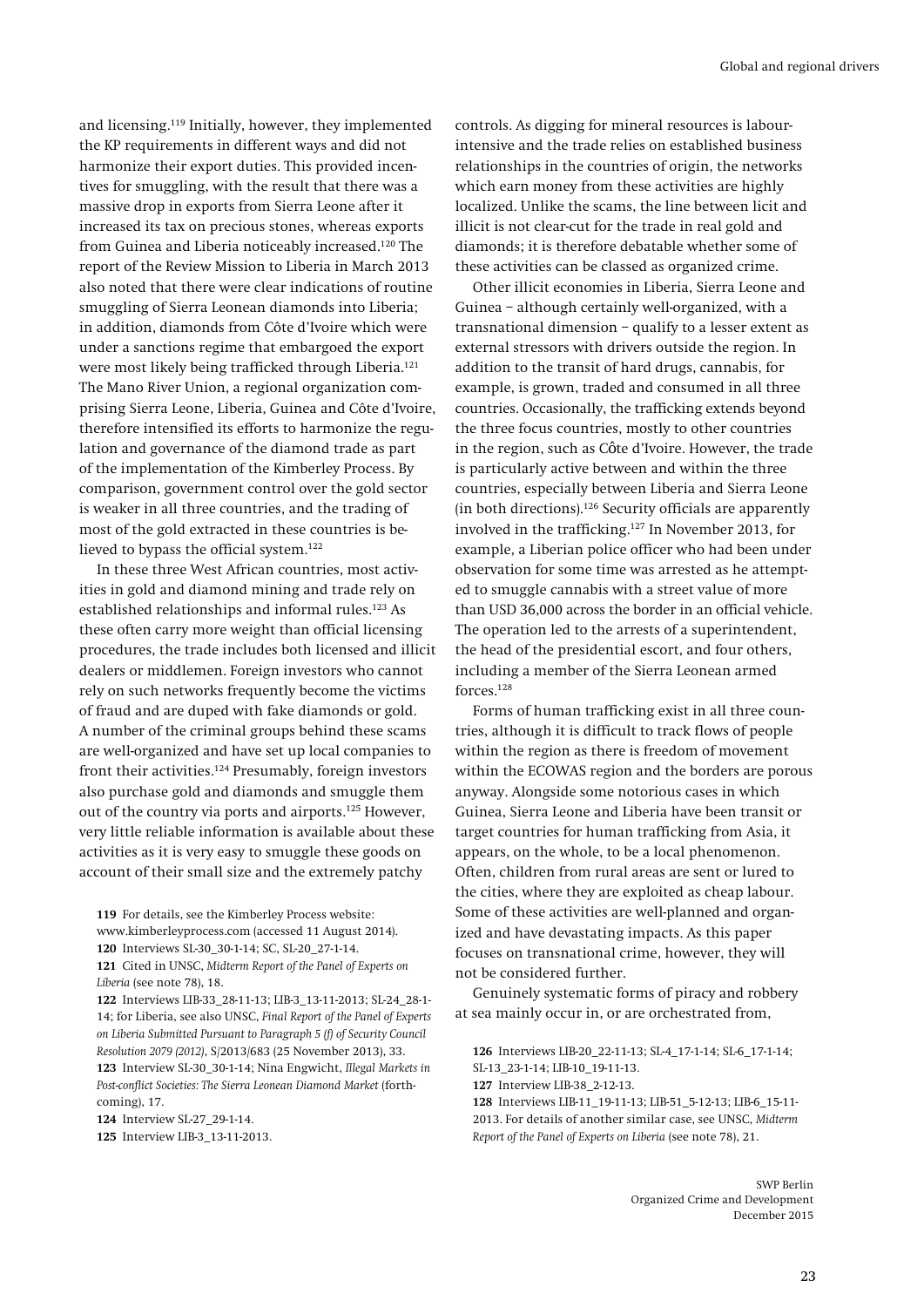**Nigerian waters. In most cases, the theft of the cargo – primarily oil – is the aim, but kidnapping for ransom also seems to have increased.129 So far, these activities have not developed into a regional stress factor, meaning they have not shifted into the three focus countries' coastal waters.** 

#### **Criminal networks and violent actors**

**Since the political transitions, there has been little systematic violence in the illicit economies in the three focus countries. Cocaine trafficking through West Africa has not given rise, as yet, to a noticeable increase in violence,130 and the illicit trade in natural resources is not connected to non-state armed groups to any significant extent, unlike the situation at the time of the war economies.131 When the rise in cocaine trafficking through West Africa came to light, there was a concern within the international community that the region was at risk of becoming an epicentre for instability,132 largely because other transit areas, notably in Central America, have experienced high levels of criminal violence. In Guatemala and El Salvador, for example, murder rates have even exceeded those that occurred during the civil wars.133**

**This level of instability has not (yet) materialized in the three countries that are the focus of this study. Currently, there do not seem to be any strong links between organized crime and armed groups that control territories and challenge state authority. This differs significantly from the scenario in the past, at the time of the war economies. Such links existed in Liberia and Sierra Leone mostly by racketeers offering "protection" to various (licit and illicit) businesses. Guinea was not only directly affected by the civil wars in its immediate neighbourhood, but became itself part of the war economies. Unlike its two neighbours, however, it did not break apart into separate spheres** 

**131 Even in Mali, the links between traffickers and extremists, which are a frequent focus of attention, tend to be opportunistic in nature, cf. WACD,** *Not Just in Transit* **(see note 8), 9. 132 Statement by Antonio Maria Costa, UNODC Executive Director (to 2010), in UNODC,** *Drug Trafficking as a Security Threat in West Africa* **(Vienna, November 2008), 1. 133 Liza Ten Velde,** *The Northern Triangle's Drugs-Violence Nexus: The Role of the Drugs Trade in Criminal Violence and Policy Responses in Guatemala, El Salvador and Honduras***, TNI Briefing Series No. 2012/1, Drugs & Conflict Debate Papers (Amsterdam: Transnational Institute [TNI], November 2012), 2.** 

**of influence whose continued existence depended on access to natural resources such as diamonds, gold and timber.134 In Guinea, authority remained, to a large extent, in the hands of the state or, rather, the military; the latter was itself involved in the war economies in two ways: firstly, through its support for armed groups, mainly the United Liberation Movement of Liberia – Kromah Faction (ULIMO-K), which in turn engaged in trafficking with Guinean soldiers, and secondly as part of the ECOWAS Cease-Fire Monitoring Group (ECOMOG), whose troops also joined in the looting in Monrovia.135 Overall, however, the profits generated in this way by the Guinean military cannot be compared with the flourishing war economy maintained by Charles Taylor and his National Patriotic Front of Liberia (NPFL) in the area under their control. The revenue generated there mainly consisted of taxes or levies, on diamond and gold exports, among other things, amounting to an estimated USD 75 million a year.136 Furthermore, timber companies based in Côte d'Ivoire were able to export from the region, mainly to Europe.137 It was mainly to gain access to the diamond fields in Sierra Leone that led to Taylor's support for the Revolutionary United Front (RUF), which invaded the area from Liberian territory in 1991.138 Control of the diamond mining areas changed hands several times, and remained a pillar of the war economy in both countries until 2002, with the RUF organizing exports via Liberia.139 Furthermore, marijuana grown in northern Liberia was exported by the NPFL to various criminal syndicates in Côte d'Ivoire.140 Overall, the civil war, at least in Liberia, changed the arrangements between West African entrepreneurs and Western partners engaged in the timber, diamond and** 

**134 William Reno,** *Warlord Politics and African States* **(Boulder and London: Lynne Rienner, 1998), 79.** 

**135 Stephen Ellis,** *The Mask of Anarchy: The Destruction of Liberia and the Religious Dimension of an African Civil War* **(London, 1999), 104 and 174.** 

**136 William H. Twaddell, "Testimony to Africa Sub-committee of the U.S. House of Representatives" (1996), in** *The Inquirer* **(Monrovia) 5, no. 55 (13 August 1996), quoted in Ellis,** *Mask of Anarchy* **(see note 135), 90f.** 

**137 Colin M. Waugh,** *Charles Taylor and Liberia: Ambition and Atrocity in Africa's Lone Star State* **(London and New York: Zed Books, 2011), 187; Ellis,** *Mask of Anarchy* **(see note 135), 165. 138 Daniel Byman et al.,** *Trends in Outside Support for Insurgent Movements* **(Santa Monica: RAND Corporation, National Security Research Division, 2001), 76; Ellis,** *Mask of Anarchy* **(see note 135), 71.** 

**139 Waugh,** *Charles Taylor and Liberia* **(see note 137), 188. 140 Ellis,** *Mask of Anarchy* **(see note 135), 90f.** 

**<sup>129</sup> Interpol,** *Study on Fisheries Crime* **(see note 106), 30.** 

**<sup>130</sup> WACD,** *Not Just in Transit* **(see note 8), 23.**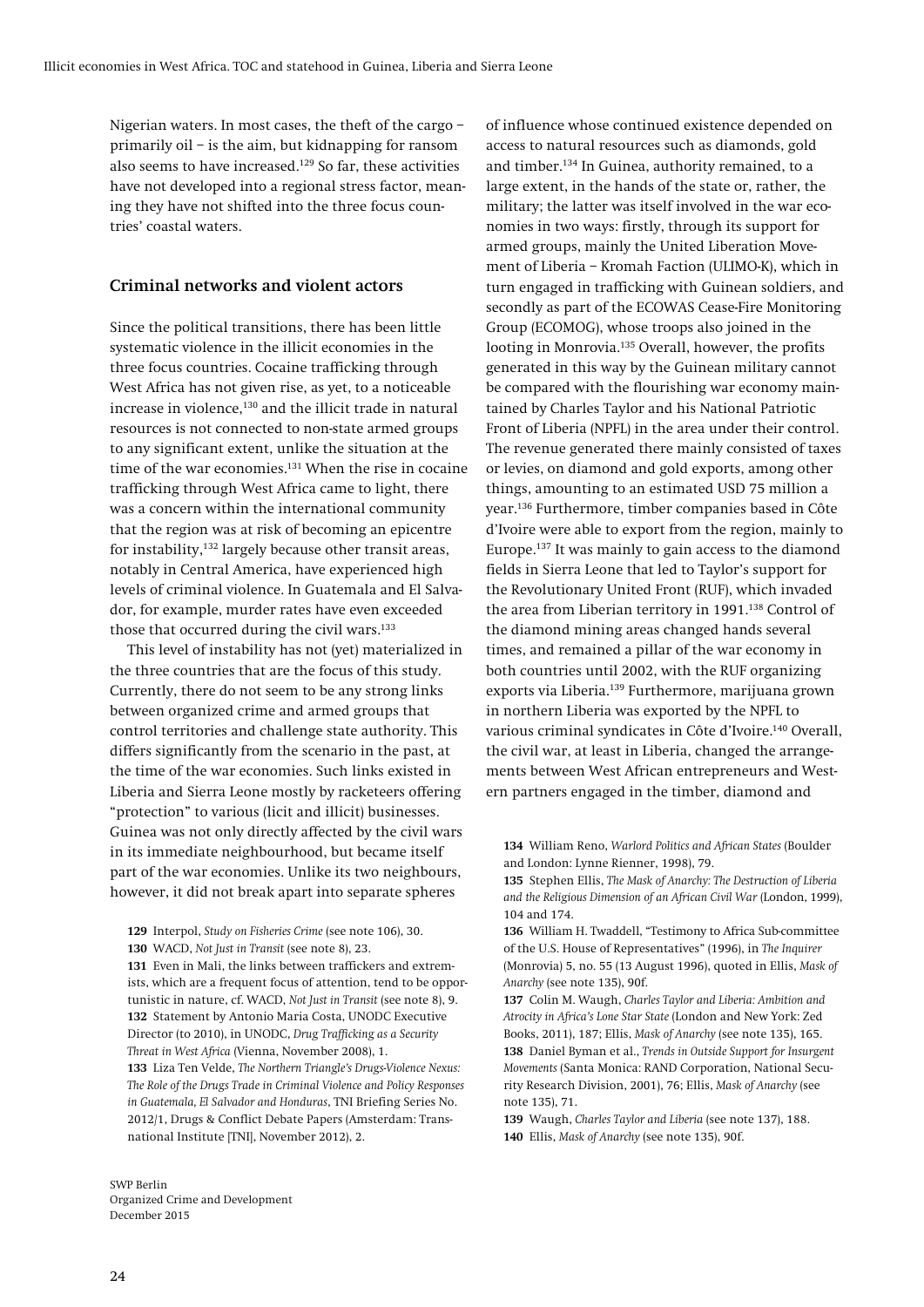**drug trade.141 Armed groups utilized illicit activities as a source of income, while entrepreneurs entered into largely opportunistic alliances in order to exploit the resources and bring them to the international markets. The line between licit and illicit activities thus became increasingly blurred. The international community finally imposed sanctions, banning, among other things, the import of rough diamonds from Sierra Leone (Security Council Resolution 1306/ 2000) and logs and timber products from Liberia (Security Council Resolution 1521/2003). These measures at least contributed to ending the civil wars in 2002 and 2003 after numerous peace agreements proved fruitless.** 

**The remnants of the war economies did not simply go away, however; instead, they underwent a transformation as state authority was restored. Furthermore, parts of the armed group structures from the civil wars in Liberia and Sierra Leone have remained intact.142 Vigilante groups operate at least to some extent along former chains of command.143 The UN Panel of Experts noted as recently as 2014 that thousands of ex-combatants in Liberia are engaged in illicit mining under their former commanders.144 In the Gola Forest region on the Sierra Leonean side of the border, too, Liberian ex-combatants and others are involved in illicit gold mining and poaching. Small arms are in circulation here and violent attacks occur, especially against rangers.145 Sporadic cross-border attacks by militias also occur in Liberia along the border with Côte d'Ivoire. However, it seems more likely that artisanal shotguns and hard drugs such as cocaine are reaching Liberia via Guinea.146 In remote** 

#### **141 Ibid., 27.**

**142 According to UNODC, weapons are also still in circulation in the region – especially firearms, which come either from official stocks or are part of the legacy of the civil wars, UNODC,** *Transnational Organized Crime in West Africa* **(see note 74), 33. Handguns manufactured in Guinea also find their way to neighbouring countries such as Sierra Leone and Liberia (Interviews SL-11\_21-1-14; LIB-3\_13-11-2013; LIB-20\_22- 11-13).** 

**143 Mariam Persson, "Demobilized or Remobilized? Lingering Rebel Structures in Post-war Liberia", in** *African Conflicts and Informal Power: Big Men and Networks***, ed. Mats Utas (New York: Zed Books, 2012), 101–18 (106ff.).** 

**144 UNSC,** *Midterm Report of the Panel of Experts on Liberia* **(see note 78), 19.** 

**145 Ibid., 17f.; UNSC,** *Final Report of the Panel of Experts on Liberia* **(see note 122), 12.** 

**146 UNSC,** *Final Report of the Panel of Experts on Liberia Submitted Pursuant to Paragraph 5 (b) of Security Council Resolution 2188 (2014)* **(July 2015), 7.** 

**areas, particularly in Liberia, there is generally scope for organized criminal networks to make use of local groups with a high potential for violence. In all three countries, youth gangs in the capital cities, which are regularly mobilized by politicians for their own purposes, are partly involved in smaller-scale drug dealing.147 In Guinea's capital Conakry in particular, the hierarchical and established structure of these groups make them a useful political tool in public protests, which are also accompanied by violence.148 Occasional violent clashes have also occurred in Sierra Leone when marijuana plantations being guarded and defended by groups of young men have been raided by law enforcement agencies.149 In Guinea, as in the other two countries, violence occasionally erupts among artisanal diggers or between these miners and industrial mining companies, sometimes escalating into riots, mainly over land use.150 Drug-related violence tends to be triggered by or break out among consumers, but not between or within the various trafficking networks.151 Certain criminal activities such as robbery and human trafficking are, by their very nature, associated with the use or threat of violence, but in the three focus countries, organized criminal activity is not currently reflected in high rates of violence. This suggests that criminal networks' operations can simply bypass, or are shielded by, the state. In the latter case, the ruling elites skim off the rents from criminal business activities, and the clandestine alliances prevent open conflicts between TOC and the state.152 In such circumstances, violence tends to be sporadic and mainly occurs at the extreme ends of the value chains.** 

#### **The state and its criminalization**

**The integration of** *illicit economies* **into** *political arrangements* **in West Africa has a long history. Official govern-**

**149 Interview SL-17\_24-1-14.** 

**151 Interviews GUI-19\_31-7-14; GUI-22\_1-8-14; LIB-48\_4-12-13; LIB-40\_2-12-13; LIB-37\_2-12-13.** 

**152 Vanda Felbab-Brown, "Designing Pan-Atlantic and International Anti-Crime Cooperation", in** *Dark Networks in the Atlantic Basin: Emerging Trends and Implications for Human Security***, ed. Daniel S. Hamilton (Washington, D.C.: Brookings Institution, Center for Transatlantic Relations, 2015), 121–49 (124).** 

**<sup>147</sup> Interviews SL-9\_20-1-14; GUI-12\_25-7-14; GUI-23\_2-8-14. 148 Joschka Philipps,** *Ambivalent Rage: Youth Gangs and Urban Protest in Conakry, Guinea* **(Paris, 2013), 113.** 

**<sup>150</sup> Interviews GUI-2\_21-7-14; GUI-1\_21-7-14; GUI-26\_6-8-14; GUI-24\_4-8-14.**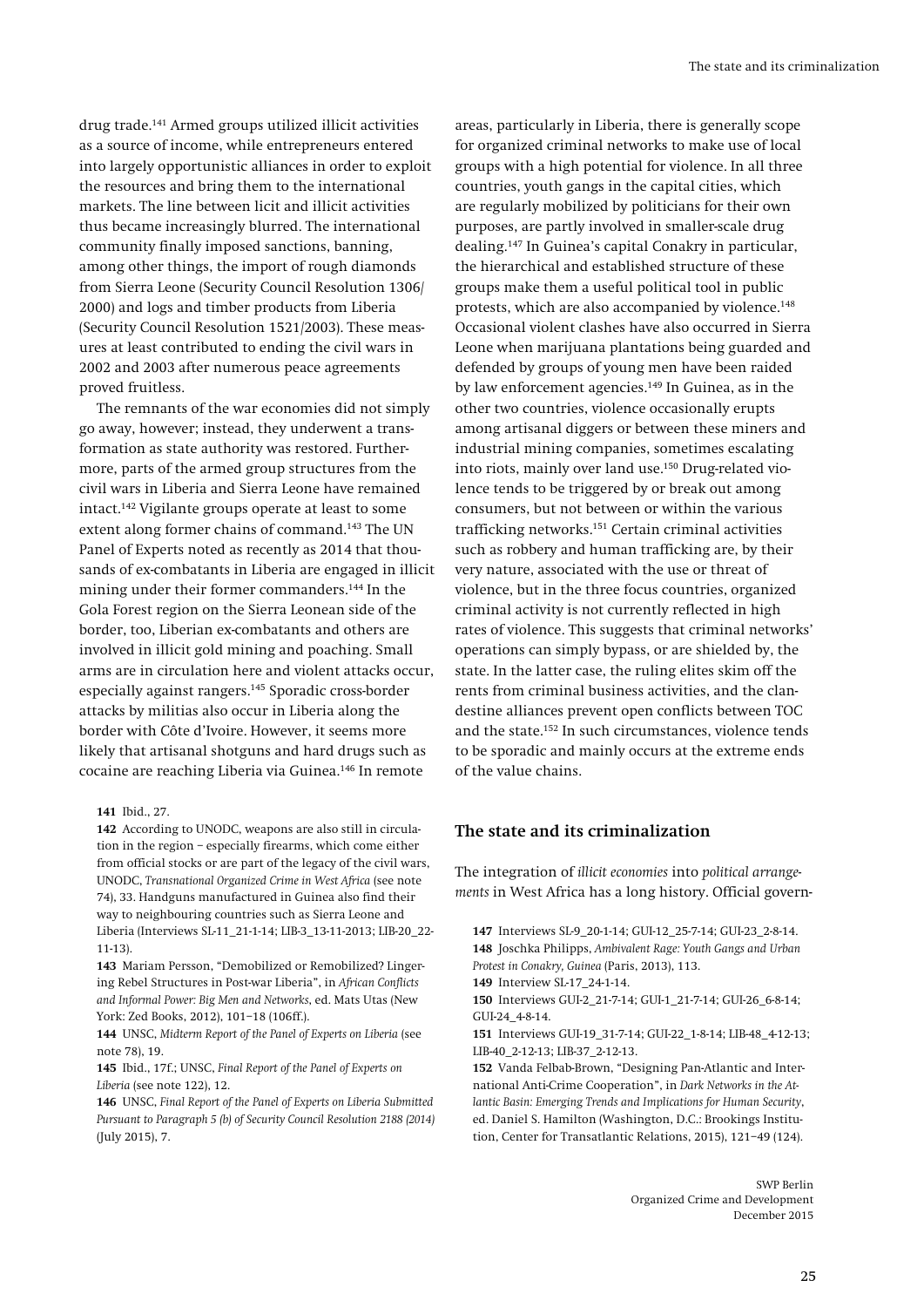**ment positions tend to be closely intermeshed with private interests and are frequently used to grant allies impunity.153 In the three focus countries considered here, this was already the case before the emergence of war economies. Even before the 1990s, large parts of their economies were barely formalized and many activities took place in a grey area. This area extended even further with the criminal activities involving armed groups during the civil wars, since the already indistinct line between legality and illegality became even more blurred.154 This also affected Guinea, although unlike Liberia and Sierra Leone, it did not break apart into different spheres of influence. Nonetheless, its involvement in the neighbours' wars, particularly Liberia's, had clear implications for Guinea's own political order centering around the military. There was growing indiscipline and insubordination in the army, giving officers free rein to engage in criminal activities. Senior military and police personnel were involved in international drug trafficking at the time.155 After the death of the President in 2008, these links were broken by the new leader, not least with the arrest of ex-President Conté's son, who was implicated in drug trafficking.156 However, this did not end the general lawlessness. Only after the signing of the Ouagadougou Accord in January 2010 was a civilian transitional government installed. So the postconflict phase in Liberia and Sierra Leone and the settlement in Guinea envisaged a political transition which was intended to lead not only to multi-party elections but also sweeping institutional reforms, including in the security sector.** 

**This statebuilding (or restructuring) had two core components. Firstly, key players from the old system were integrated into the new one in order to guarantee some measure of stability. Secondly, state authority, at least in a formal sense, and a framework of legality were (re)established. So while the old patronage networks continued to be important, the political reforms created new opportunities to buy influence** 

**153 Felbab-Brown refers to this as "technology of illegality", ibid., 135.** 

**154 Phil Williams and John T. Picarelli, "Combating Organized Crime in Armed Conflict", in** *Profiting from Peace***, ed. Ballentine and Nitzschke (see note 2), 123–52 (125). 155 International Crisis Group,** *Guinea: Reforming the Army***, Africa Report no. 164 (Dakar, Nairobi and Brussels, 23 September 2010), 7ff.** 

**156 Ismaël Kabiné Camara, "Guinée: le fils de Lansana Conté impliqué dans un trafic de drogue",** *Afrik.com***, 26 February 2009, www.afrik.com/article16336.html (accessed 22 August 2014).** 

**or protection. In Guinea, for example, one of the key sponsors of President Alpha Condé's election campaign was given the post of Fisheries Minister in the new government. He not only was engaged in the fisheries sector himself but was also accused of corruption and complicity in IUU fishing. Due to his unwillingness to take steps against illegal fishing, in March 2014 the EU listed Guinea as a non-cooperating country, banning imports of its fishery products into the EU.157 Only then was the Minister removed from office, but he was simply given another ministerial post.158**

**In Liberia and Sierra Leone, too, links between criminal organizations and public figures have frequently come to light. Generally, there are three basic schemes of implication. In the first, officials award licences, concessions and the like, bypassing official channels or exploiting existing loopholes.159 In the second, criminals buy protection from prosecution by law enforcement agencies and/or the courts, either on an ad hoc basis, e.g. if arrest is imminent, or in advance by establishing arrangements with, in most cases, senior officials; this type of connection came to light when the deputy director of the Liberian Drug Enforcement Agency (DEA), Albert Chelley, was dismissed in August 2013 because he had conspired with Nigerian drug traffickers and on two occasions prevented the arrest of heroin smugglers.160 In Sierra Leone, it has frequently been reported that paramount chiefs – the most important traditional authority – and politicians protect cannabis plantations and that government officials are behind "cartels", i.e. places where more expensive drugs are sold and distributed, in the capital Freetown.161 In the third scheme, officials are actually illicit entrepreneurs themselves. For** 

**157 Council of the European Union,** *Illegal Fishing Activities: Trade Measures Decided by the Council* **(Brussels, 24 March 2014). 158 See, for example, "Remaniement technique: Moussa Condé dessaisi du Ministère de la pêche!",** *MediaGuinee.com***, 1 April 2014, www.mediaguinee.net/fichiers/article.php? langue=fr&type=rub17&code=calb10824 (accessed 12 June 2015).** 

**159 If a commodity has been legalized in this way prior to export, it is debatable whether it is still appropriate to apply the term "organized crime", especially if neither the exporter nor the buyer is aware that the papers had been acquired through irregular channels.** 

**160 Lansana Gberie,** *State Officials and Their Involvement in Drug Trafficking in West Africa: Preliminary Findings***, WACD Background Paper no. 5 (Geneva: WACD/Kofi Annan Foundation, 2013), 22.** 

**161 Interviews SL-1\_15-1-14; SL-43\_6-2-14.**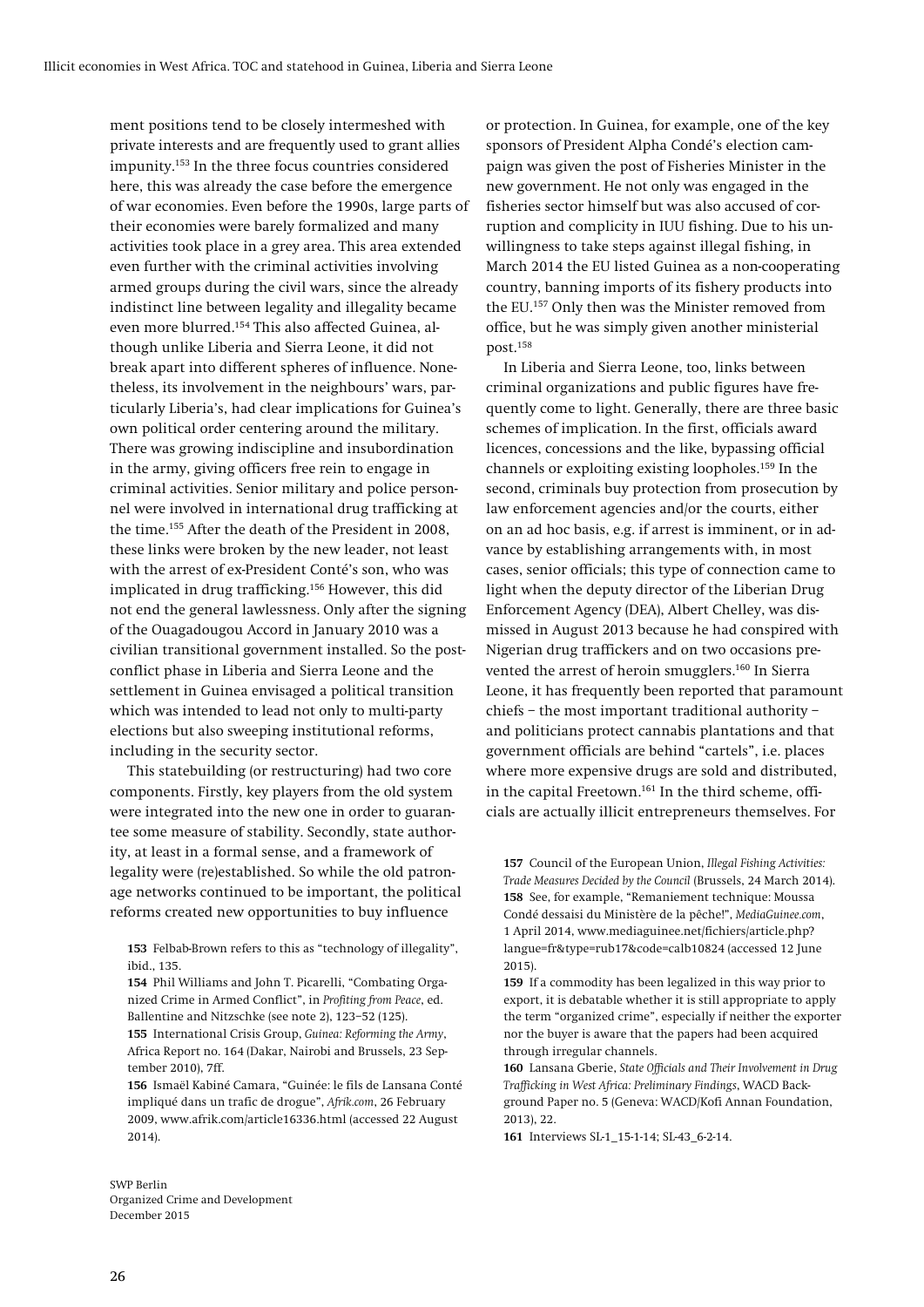**example, it is frequently alleged that government officials in the focus countries are engaged in illicit gold or diamond mining operations.162 This variant of state involvement seems most likely to occur in localized criminal activities with regional links. In all other cases, arrangements for protection of criminal activities appear to predominate.** 

**Despite reforms of the legal and institutional frameworks in these three West African countries, many transactions still depend on personal relations. These relations are utilized by illicit entrepreneurs in a variety of ways. The irregular granting of certificates or licences naturally only works for legal goods. For example, many industrial fishing vessels operate under a Liberian flag of convenience; this means that the vessels are registered in Liberia because it is lax in carrying out its regulatory responsibilities. There are also reports that fisheries and other agencies' inspectors leak information to vessels engaged in illegal fishing.163 In this sector, however, the need for onshore protection is still very limited as none of the three focus counties is remotely capable of carrying out effective surveillance in its exclusive economic zone. It is also easier to evade controls at sea than is the case with, say, illegal logging onshore. Criminal activities in this latter sector normally require the assent of local dignitaries, as in Sierra Leone, where some paramount chiefs who are custodians of the land, are generally assumed to extend a protective hand to illegal logging operations.164 A logistics infrastructure is also required for timber to be exported including official ports. Illegal fishing, by contrast, can rely on transhipment at sea and largely avoid contact with authorities in the region.** 

**Illicit mining and trading of gold and diamonds, as already mentioned, generally rely on established relationships of trust, not least with public officials, especially at the subnational level.165 There seems to be a similar scenario with the protection of cannabis growing.166 However, security officials are also directly involved in regional trafficking of cannabis.167 Cocaine, on the other hand, is a far more expensive commodity** 

**165 Interviews SL-38\_4-2-14; SL-45\_7-2-14; GUI-5\_22-7-14; Engwicht,** *Illegal Markets in Post-conflict Societies* **(see note 123), 13.** 

**166 Interviews LIB-24\_25-11-13; SL-47\_8-2-14; SL-6\_17-1-14; SL-17\_24-1-14.** 

**which generally has to be smuggled via ports and/or airports and across borders by external actors, who seem to rely more on higher-level protection. Although the flagrant entanglement of the military with drug kingpins is now a thing of the past in Guinea, there are signs of complicity at the highest political level.168 Government officials also appear to have been implicated in the case involving the Cessna seized in Freetown in 2008. Among those arrested was the cousin of the Minister of Transport and Aviation, who not only knew about the aircraft but even granted it permission to land.169 Liberia and Sierra Leone are not rated as major cocaine trafficking hubs but there are still cases of state actors' involvement in facilitating or protecting drug trafficking.170 What's more, even if higher-ranking criminals are apprehended, trials – let alone convictions – are rare, for it is very easy to be released after an arrest by paying a "fine" or a bribe. It is not surprising, then, that Liberians, for example, perceive the police and the courts to be the most corrupt institutions in their country.171 Public confidence in government is correspondingly low. At the same time, the exposure of cases of government officials who are involved shows that control mechanisms are also being strengthened, albeit patchily.** 

#### **TOC and livelihoods**

**The weak formalized economy in the three focus countries has been further eroded by civil wars and political instability. The precarious situation of much of the population is reflected, inter alia, in these countries' Human Development Index rankings (Liberia: 175th, Guinea: 179th, Sierra Leone: 183th out of 187 countries).172 Neither public safety nor the rule of law or provision of basic public services such as health and education is assured. In such contexts, TOC can offer** 

**169 Gberie,** *State Officials* **(see note 160), 14f.** 

**170 UNSC,** *Midterm Report of the Panel of Experts on Liberia* **(May 2014) (see note 78), 21.** 

**<sup>162</sup> Interviews SL-45\_7-2-14; GUI-2\_21-7-14.** 

**<sup>163</sup> Interviews LIB-24\_25-11-13; GUI-25\_5-8-14.** 

**<sup>164</sup> Interviews SL-26\_29-1-14; SL-33\_3-2-14.** 

**<sup>167</sup> Interview LIB-38\_2-12-13.** 

**<sup>168</sup> Interviews GUI-15\_30-7-14, GUI-27\_6-8-14, see also David Lewis, "A Surge In Cocaine Trafficking Has Turned Guinea Into West Africa's Latest Drug Hot Spot",** *Business Insider* **(online), 31 January 2014, www.businessinsider.com.au/ guinea-is-africas-first-narco-state-2014-1 (accessed 30 September 2015).** 

**<sup>171</sup> Human Rights Watch,** *"No Money, No Justice": Police Corruption and Abuse in Liberia* **(New York, August 2013), 21.** 

**<sup>172</sup> United Nations Development Programme (UNDP),** *Human Development Report 2014, Sustaining Human Progress: Reducing Vulnerabilities and Building Resilience* **(New York, 2014), 159.**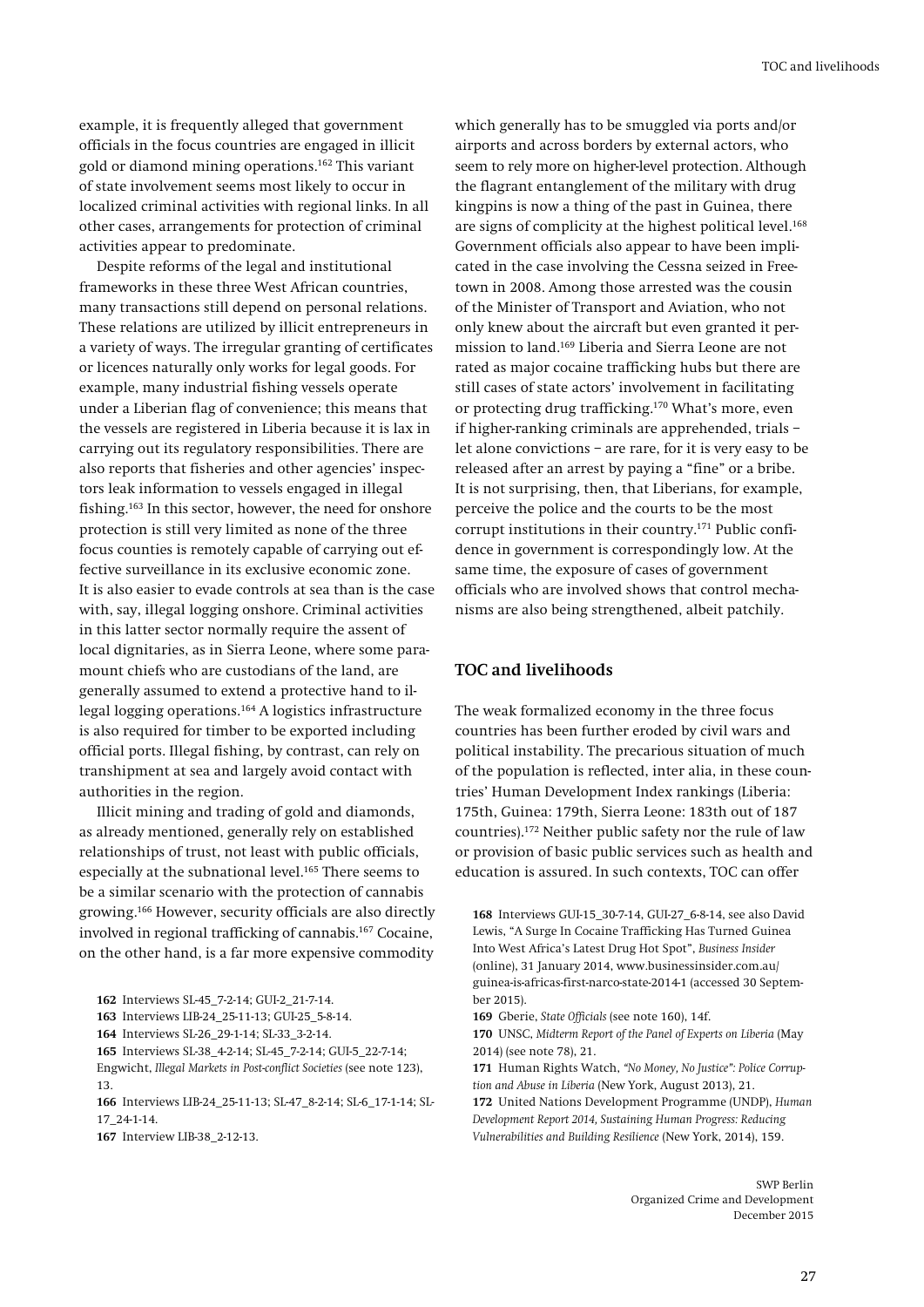**an important source of income, with criminal networks taking on the role of providers of services, in some cases even including security.173 In Guinea, Liberia and Sierra Leone, however, this only seems to apply to a very limited extent. The economic sectors that are firmly embedded in illicit global trade flows mainly have harmful effects; this applies especially to illegal fishing. Overfishing and the destruction of marine habitats are putting local fishermen's livelihoods, as well as food security, at risk in all three countries. In Guinea, for example, as much as 60 per cent of the population in coastal areas depends on fishing, so lower catches have devastating impacts.174 Some artisanal fishermen now supply the large industrial vessels as this is the only way to make anything approaching an adequate living. However, these arrangements are often highly disadvantageous to fishermen, just as the working conditions on board the fishing vessels themselves are often inhumane. This may explain why fishermen's associations are now involved in monitoring coastal waters, quite successfully, for example, with the support of an international NGO in Sierra Leone.175 Despite some minor employment effects of illegal logging, the subsequent environmental degradation destroys livelihoods. This applies particularly in cases where private use permits for local landowners are used as a legal loophole for the benefit of large companies, as in Liberia.176**

**The drug trade is seen as an attractive incomegenerating opportunity, mainly for young people facing unemployment and a lack of prospects.177 This, however, only applies to a very limited extent to the local trade in hard drugs, such as cocaine, in the three focus countries as the market is small and largely confined to a few cities and the mining areas. It therefore offers limited income-generating opportunities for young people, as was the case in Conakry in the 2000s, when the state began to be deeply implicated in drug trafficking and many youths were recruited for relatively well-paid illicit activities.178 Furthermore, drug** 

**smuggling – unlike the cultivation of illicit crops – is not a labour-intensive activity179 and therefore employs relatively few people. Cannabis growing in Guinea, Liberia and Sierra Leone not only yields higher returns compared with conventional crops such as rice, but is also likely to be more lucrative for local communities than cocaine smuggling.180 In many communities, however, potential income effects conflict with concerns about rising drug consumption, which is generally associated with violence, petty crime, prostitution and social problems.181 In this instance, "drugs" mainly means alcohol and cannabis, although hard drugs – usually "cut", i.e. adulterated – are also used. Although more precise figures are not available for any of the three countries, there are clear indications that in all of them, cocaine and heroin are used beyond the small wealthy elite in small quantities, for example as "magic sticks" or crack. In the cities, there are well-known places where drugs are sold and consumed, such as the "ghettos" in Liberia. There is also reported to be a high level of drug use among workers ("boys") in mining areas.182 From a livelihood perspective, the drug trade has mainly harmful impacts, although the income from cannabis growing and trading is by no means insignificant for poorer social groups. The West Africa Commission on Drugs (WACD), for example, regards the eradication of cultivation areas as problematical as the drug has been grown and consumed in the region for decades and few alternatives exist for small farmers.183**

**Illicit mining of gold and diamonds also provides large numbers of young men with employment, albeit associated with a high level of insecurity, hard physical labour and environmental degradation. Usually, the diggers work in groups under a "miner" who supports them with equipment, food and in some cases money. Indeed, due to the lack of alternatives, the argument for tolerating such illicit activities is often made, not least in Liberia, where many former combatants who fought in the civil war have found** 

**180 Walker and Burchert, "A Desk Study of Sierra Leone" (see note 114), 176; Interview LIB-38\_2-12-13.** 

**181 Drug use is assumed to be increasing in West Africa as a whole, WACD,** *Not Just in Transit* **(see note 8), 9.** 

**182 Interviews LIB-3\_13-11-2013; LIB-37\_2-12-13; LIB-24\_25-11- 13.** 

**183 WACD,** *Not Just in Transit* **(see note 8), 28.** 

**<sup>173</sup> William Reno, "Understanding Criminality in West African Conflicts",** *International Peacekeeping* **16, no. 1 (2009), 47–61 (48).** 

**<sup>174</sup> Interview GUI-25\_5-8-14.** 

**<sup>175</sup> Africa Progress Panel,** *Grain, Fish, Money* **(see note 96), 95. 176 Global Witness,** *Logging in the Shadows: How Vested Interests Abuse Shadow Permits to Evade Forest Sector Reforms – An Analysis of Recent Trends in Cameroon, Ghana, the Democratic Republic of Congo and Liberia* **(April 2013).** 

**<sup>177</sup> WACD,** *Not Just in Transit* **(see note 8), 13.** 

**<sup>178</sup> Philipps,** *Ambivalent Rage* **(see note 148), 81.** 

**<sup>179</sup> Felbab-Brown, "Designing Pan-Atlantic and International Anti-Crime Cooperation" (see note 152), 128.**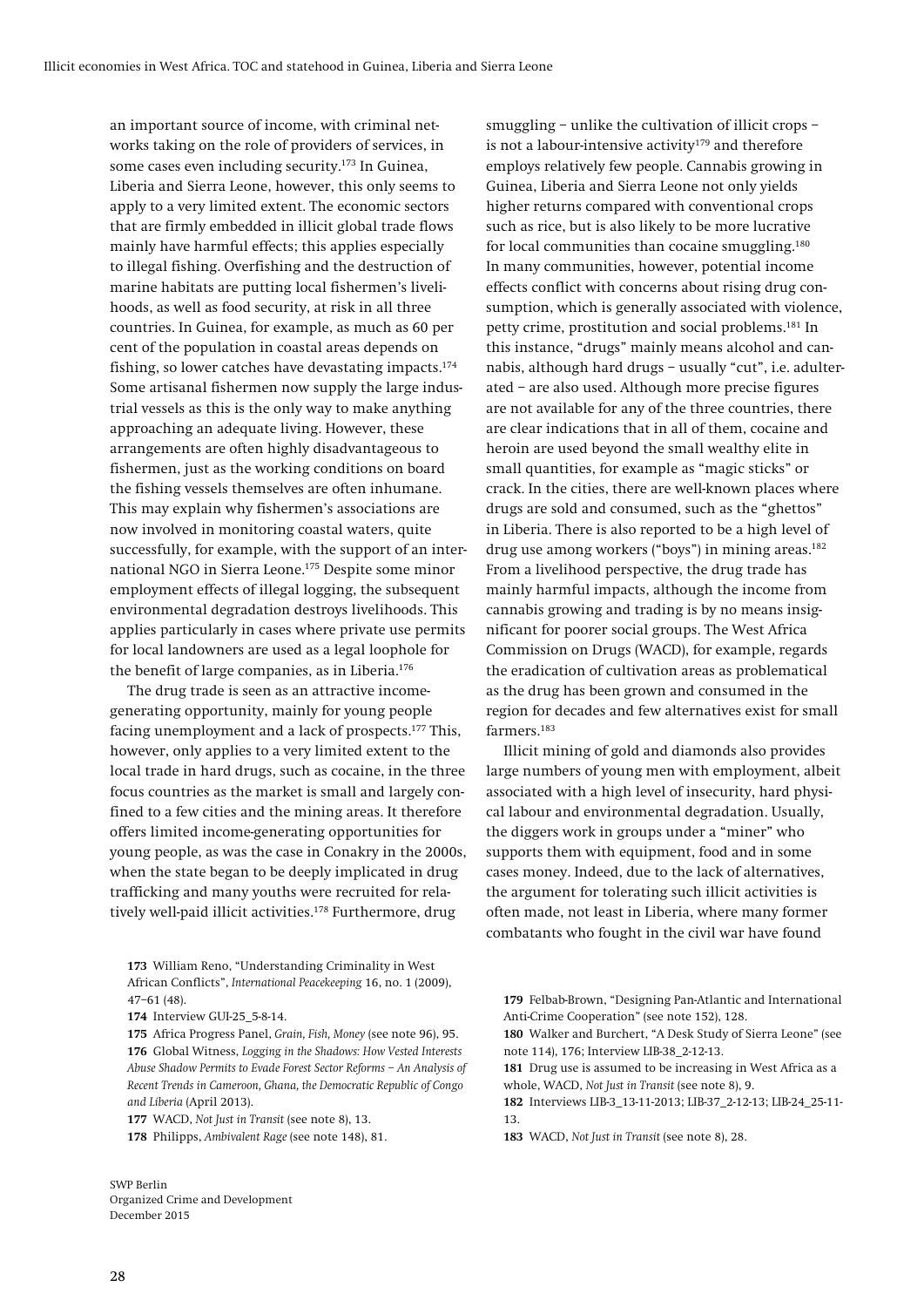**work in this sector.184 For that reason, the local authorities and public administration in Sierra Leone also do not attempt to systematically stamp out illicit mining. However, workers are also systematically exploited and often duped over the true value of the diamonds or gold that they find.185 Unlike artisanal mining, local communities often view industrial mining with extreme mistrust, especially if mining companies' arrangements with central government have come about in an intransparent manner. In all three countries, violent protests against mining companies have frequently occurred, generally accompanied by complaints that local communities are not profiting from the extractive activities to an adequate extent.186 This shows how activities that are legal in a formal sense may come to be regarded as illegimate if the state's action lacks transparency for broad sections of the population.** 

**Overall, little is known about how local communities, especially in more remote areas, view illicit economies. A community consultation in border regions of Sierra Leone showed that people there view illicit activities such as arms and human trafficking in combination with prostitution and the cannabis trade as a threat.187 Globally relevant areas of TOC, such as cocaine trafficking and illegal fishing, are by their very nature a more significant issue in the capital cities or along the coasts, whereas illegal logging, gold and diamond mining and cannabis cultivation are of more concern in the hinterland. It is difficult to determine how the profits from TOC or protection rackets are used or laundered. In Liberia, for example, it is generally assumed that the key actors in the war economy invested their income in hotels, real estate, radio stations and other similar types of enterprise. The UN Panel of Experts on Liberia has looked very closely at a number of individuals, including the Commissioner of Maritime Affairs under Charles Taylor.188 However, the exact sources of the money he invested remain unclear just as it is unknown whether any quasi-public services were being provided.** 

**185 Engwicht,** *Illegal Markets in Post-conflict Societies* **(see note 123), 9f.** 

**186 Interviews SL-47\_8-2-14; LIB-37\_2-12-13; GUI-4\_22-7-14. 187 Interview SL-47\_8-2-14.** 

**188 See,** *inter alia***, UNSC,** *Final Report of the Panel of Experts on Liberia* **(see note 122), 24f.** 

**What is clear is that TOC that is strongly driven by demand in other world regions and by external networks has negative effects on local communities' livelihoods overall. By contrast, localized, labour-intensive illicit activities can, at least some of the time, be viewed as an important source of income, although their negative effects on local communities' living conditions must also be considered.** 

**<sup>184</sup> UNSC,** *Midterm Report of the Panel of Experts on Liberia* **(May 2014) (see note 78), 19; UNSC,** *Final Report of the Panel of Experts on Liberia, November 2013* **(see note 122), 19.**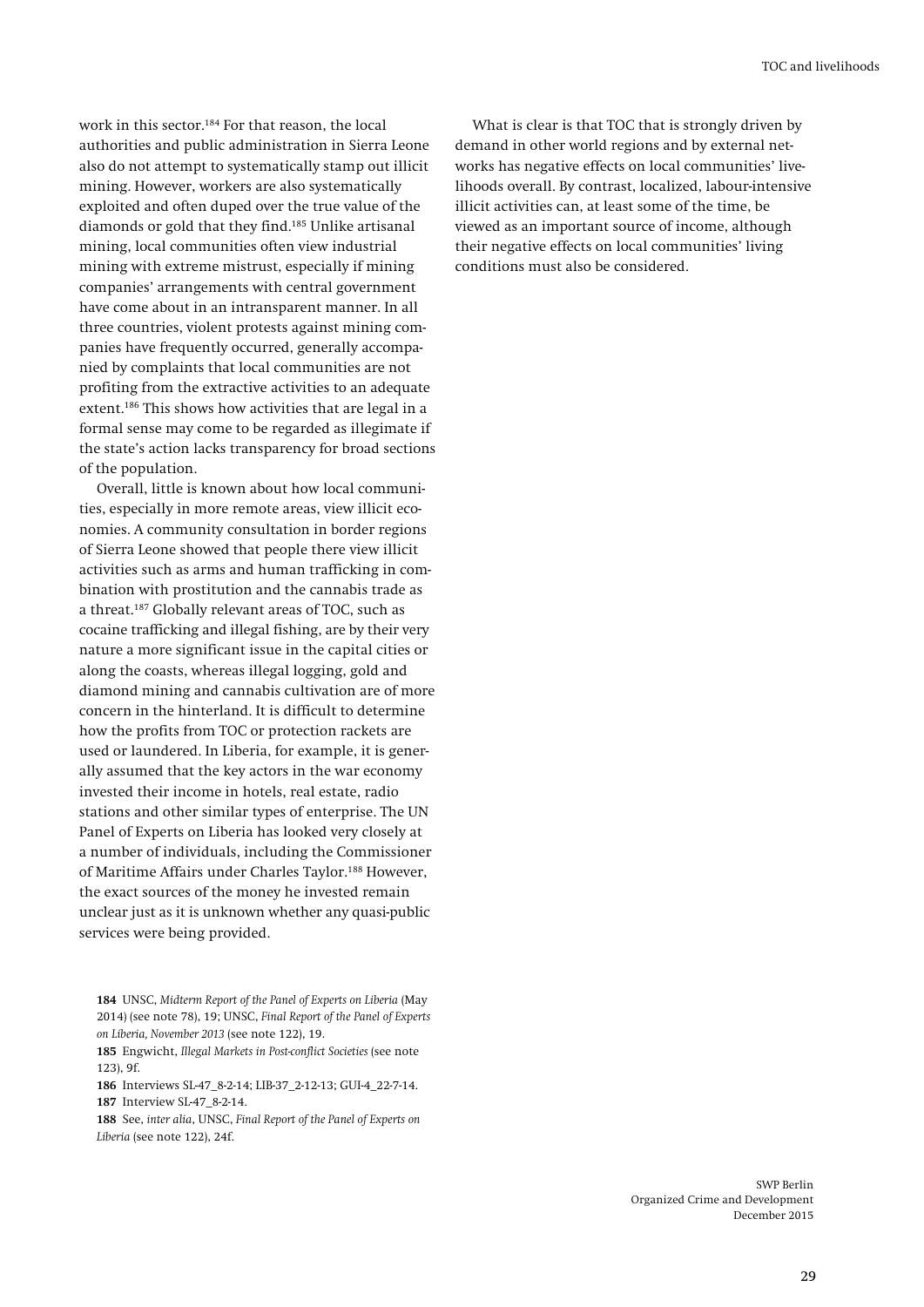# New wine in old bottles again? Options for development cooperation

**The analysis of illicit economies in Guinea, Liberia and Sierra Leone, based on the four threat categories, reveals a complex picture. Broadly speaking, the findings are not transferable to other fragile states, for there are not only varying degrees but also various types of fragility in which one and the same form of TOC can manifest in different ways and pose other challenges. Histories and regional characteristics naturally vary as well. Nonetheless, it is possible to identify the potential threats and possible responses for other contexts with reference to the four** *modi operandi* **of TOC.** 

### **Identifying threats and trade-offs**

**Cocaine trafficking and illegal fishing are powerful external stressors in the three focus counties. Although they have, so far, rarely been associated with violence, they clearly have negative repercussions on society. However, drug transit is now becoming more firmly established in the region, mainly through protection arrangements with higher-ranking officials, particularly in Guinea. Deterrence measures are mostly supported or monitored by external actors. There are few entry points for meaningful capacity building, especially in Guinea, where not a single key drug trafficker has ever served a term of imprisonment. Even the revelations in 2008 about the involvement of influential individuals, including Ousmane Conté, the son of the former President, had few repercussions. Indeed, many of the officials suspected ended up in new government positions after the 2010 elections.189 Due to the political situation in Guinea, it is currently hard to imagine the establishment of effective control mechanisms in the country. A strengthening of transparency is therefore most likely to be achieved through the introduction of general rules for the political process, e.g. on political party funding, through checks and balances in government institutions, and via the** 

**189 Gberie,** *Crime, Violence, and Politics* **(see note 76), 11 and 13.** 

**SWP Berlin Organized Crime and Development December 2015** 

**media and civil society initiatives which, however, might be confronted with threats and assaults.** 

**In Liberia and Sierra Leone, by contrast, there are better conditions for building law enforcement capacities. Nonetheless, it is essential to consider the potential for violence here, especially involving urban gangs – which are already being manipulated for political purposes – and militias that are partly the legacy of civil war. None of these is currently classed as a threat to the two countries' stability, but any geographical expansion of more effective law enforcement could well trigger a reaction – especially if it targets cannabis cultivation and small drug users or dealers to a greater extent. More targeted capacity building measures therefore focus on serious and transnational crime. In particular, the West Africa Coast Initiative (WACI) launched in 2009 by the United Nations Office for West Africa (UNOWA) in collaboration with UNODC, the UN Department of Peacekeeping Operations (DPKO) and Interpol has established Transnational Crime Units in various countries in the region. Such units have also been set up in Liberia and Sierra Leone in recent years and are now conducting operations against transnational crime. To ensure that any action taken against higher-ranking cocaine traffickers is successful in the medium term, it is necessary not only to maintain the level of international engagement over the longer term, but also to press ahead with judicial reform. Otherwise, there is a risk that kingpins – even if they are arrested – will not be sentenced appropriately or will walk free.** 

**Compared with the drug trade, there is less potential for violence in illegal fishing. The protection economy for this type of business also appears to be less developed. If more robust law enforcement action is taken, however, there is a risk that fishing companies engaged in illegal activities will increasingly buy political protection. Quasi-legal front companies already exist, especially in Guinea, along with official complicity. A number of discretely negotiated agreements existed in the past as well. For example, an agreement was signed in December 2009 for a two-year period between the Guinean Ministry for Fisheries and Aqua-**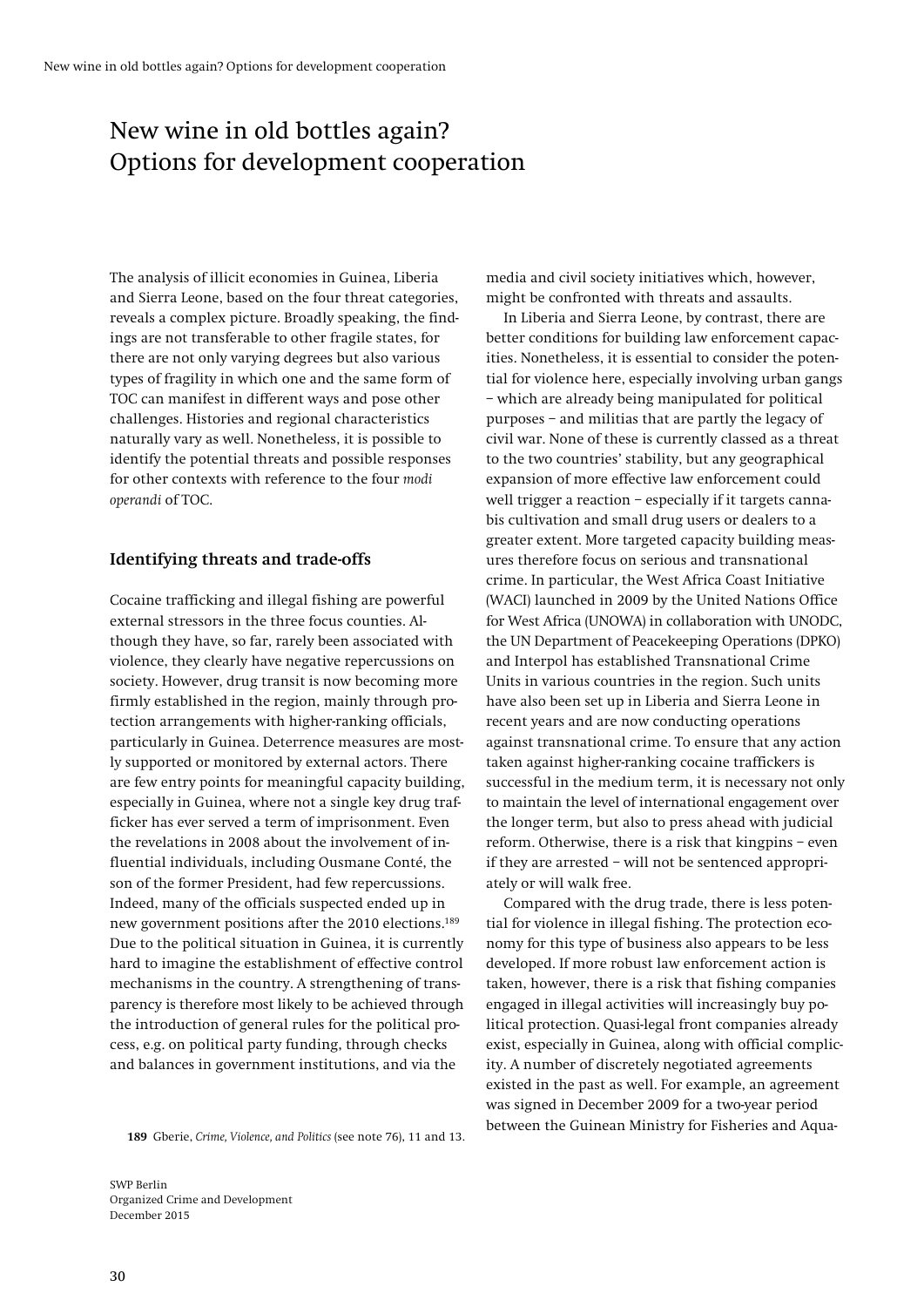**culture and the relevant Chinese Ministry, guaranteeing exemptions from the legislation in force for China's largest fishing company.190 Alongside the dislocation of illegal fishing operations, such arrangements are more likely than a violent reaction to intensified surveillance. Although violence at sea does occur in the West African region, mainly in the context of piracy and robbery, these forms of criminal activity are still fairly uncommon in the coastal waters of the three focus countries. Efforts should therefore be focused on protecting the fisheries sector from greater linkage between criminal actors and government institutions with at least the same level of engagement as in building deterrence capacity. As this latter area entails considerable costs and efforts for training and equipment, it may be appropriate to involve local fishermen in the monitoring of some stretches of coastline to a greater extent. This strategy can only succeed, in turn, with well-functioning and independent institutions capable of taking effective action in response to surveillance reports.** 

**Unlike illegal fishing and cocaine trafficking, illicit activities in the logging industry and the gold/diamond trade have a stronger territorial base and are linked more closely to actors within the three countries. These criminal activities were an important element of the war economies in the 1990s, so the initial priority was to break the links between business and violence. This was broadly successful, but with more or less effective regulation and surveillance regimes evolving as part of the statebuilding process after the civil wars and, in the case of Guinea, during the transition. Curbing illegal practices in the forestry sector still poses particular problems, firstly due to strong demand and weak controls in Asia, and secondly due to the entanglement of subnational authorities in particular in this line of business in the three countries. Furthermore, effective surveillance is even more difficult to implement in this sector than in fishing, not least because forest guards in remote areas are exposed to pressure from powerful local elites and even armed attacks, as is evident from incidents in the Gola Forest on the border between Liberia and Sierra Leone. Admittedly, these acts of violence have little to do with organized illegal logging, but forest conservation sometimes disrupts other activities such as poaching, illicit mining and cannabis growing.** 

**A more important step in combating transnational logging operations is surely to tighten the controls at** 

**ports and at border transit points used by trucks. This more intensive surveillance would have an important deterrent effect, especially during periods when export bans are in place. However, sustainable governance of the timber sector requires not only transparent procedures for the granting of concessions but also, and above all, more intensive cooperation with local communities and subnational authorities, for without a nationwide system of surveillance – which is not within reach – it is these communities and authorities which can help to curb large-scale illegal logging. However, such intensified cooperation can only be achieved with appropriate incentives and better regulation of land use.** 

**The networks which control gold and diamond mining and trading have been well-established for many years and operate on a transnational basis. Many brokers or dealers come from other countries within the region or are of Lebanese origin and have been in the business for generations. As many of the deals using these trade networks are informal, the line between legal and illegal economic activities in this sector is especially blurred. Achieving effective controls of the transnational illicit trade is hardly a realistic option, for smaller stones and gold can be smuggled with ease. Further harmonization of legislation and certification schemes between the three countries would be helpful, however, and a move in this direction is already under way with the Regional Approach in the Mano River Union. In Sierra Leone, for example, the Finance Act 2015 – the new legislation on royalties and taxes on minerals – imposes a 3 per cent export duty on Special Stones, as in neighbouring countries.191 This adjustment reduces the incentives for smuggling to Liberia and Guinea. Other ways of improving the sharing of information and the cooperation on reinforcing the certification system and strengthening controls between the four countries are the subject of ongoing discussion within the Regional Approach framework.192 Repressive meas-**

**192 See,** *inter alia***, this report on the Regional Approach to the KP Implementation Meeting: John Momo, "Abidjan Hosts Regional Approach to Kimberly Process (KP) Implementation Meeting",** *Goxi* **(online), 19 March 2015, http://goxi.org/ profiles/blogs/abidjan-hosts-regional-approach-to-kimberlyprocess-kp (accessed 2 October 2015).** 

**<sup>190</sup> Greenpeace,** *Africa's Fisheries' Paradise* **(see note 101), 37.** 

**<sup>191</sup> Kimberley Process,** *Sierra Leone Annual Report 2014 to the Working Group of Monitors (WGM) of the Kimberley Process Certification Scheme (KPCS)***, 7, www.kimberleyprocess.com/en/system/ files/documents/2014\_kpcs\_annual\_report\_sierra\_leone.pdf (accessed 1 October 2015).**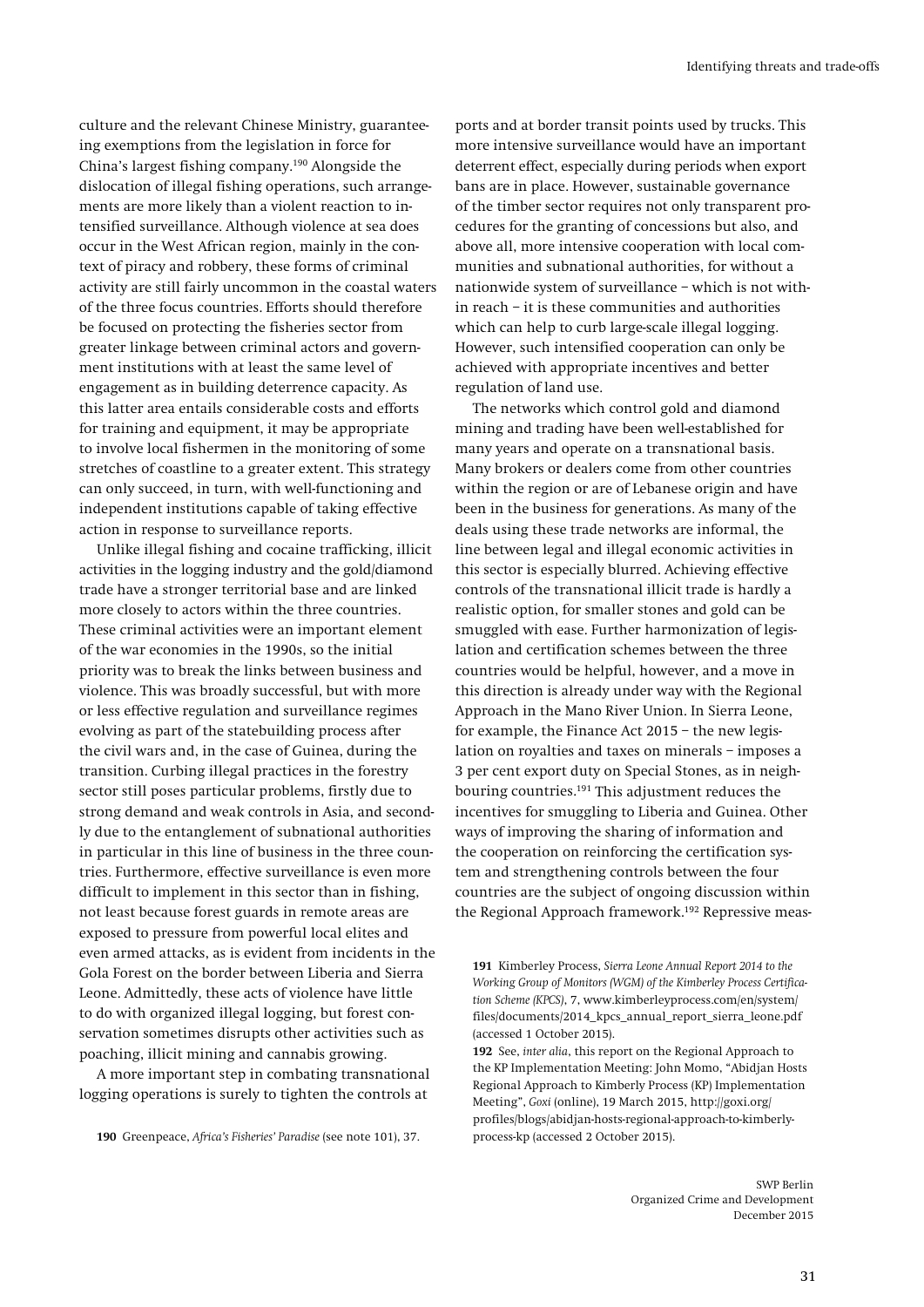**ures to stamp out illicit artisanal mining and illicit/ informal trade structures would be counterproductive, however, as both forms of employment – particularly artisanal mining – play an important livelihood role for large numbers of people. As trust and personal contacts are extremely important in this line of business, it is unlikely that powerful external networks will be able to move into these illicit activities very easily, unless by force. Firmer action should be taken against the well-organized scams in the gold and diamond trade, which means improving the relevant authorities' capacities first. Another problem is the potential for violence in the mining areas – where high levels of drug use and prostitution are already causing social tensions. As the most accessible mineral deposits are dwindling, measures to prevent violence and encourage alternative forms of development would be useful here.** 

**In view of these risks associated with TOC in fragile states, the development community should focus more intensively on the various forms and impacts of organized crime. At the same time, development actors face narrow constraints, as they must consider the safety and security of their staff, the available resources, and relations with the partner country concerned. Simply for practical reasons, it is impossible to deal with all the aspects outlined above. Nonetheless, by weighing up the various trade-offs and side effects in addressing the threat categories, it is possible to determine where and how development cooperation can make a contribution. The first step, however, is to assess the impacts of one's own actions.** 

#### **From "do no harm" to "do no crime"?**

**Development programmes should be not only conflictbut also crime-sensitive. However, simply transferring or modifying the "do no harm" principle into "do no crime"193 is problematical. Indeed, the consistent implementation of "do no harm" can itself create difficulties. But conducting a micro conflict analysis and planning appropriate programmes which do not fuel conflicts but, ideally, strengthen the potential for peace is feasible in principle. Due to the cross-cutting nature of TOC, its presence in almost every area of** 

**193 James Cockayne, "Breaking the Crime Trap: Factoring Crime into Development Policy",** *Global Observatory* **(online), 13 February 2014, http://theglobalobservatory.org/2014/02/ breaking-the-crime-trap-factoring-crime-into-developmentpolicy/ (accessed 16 March 2015).** 

**(economic) life and its intermeshing with power structures, this approach is only transferable to a limited extent. One option is to focus on criminal violence, and in fact, some donor countries have already expanded their conflict analyses to include crime analyses as well.194 However, in order to better understand when to engage on organized crime-related issues and when not, the development community must invest more heavily in analytical tools that can capture TOC as part of the political economy.195 To that end, existing instruments must be enhanced, or new ones developed.196**

**The first objective should be to analyze the status quo with regard to TOC as fully as possible, although information on this issue is, by its very nature, difficult to access. This assessment should form the basis for the second step, namely setting priorities. Due to the trade-offs identified and possible unintended side effects of any measures adopted, the focus should not be limited from the start to specific threats such as violence. In reality, given the many different types and impacts of TOC, development cooperation will be unable to avoid its programmes having any impact in this area. Nonetheless, it is important to carefully weigh up decisions on how to proceed. Furthermore, such an analysis is useful in exploring entry points for TOC-related cooperation with other policy fields and in making use of synergies within one's own measures. The fact is that trade-offs exist not only between security and development, but also between the various approaches pursued in the context of development cooperation.** 

#### **A whole-of-government approach**

**Development policy generally recognizes that global factors, such as TOC, which worsen state fragility, can only be addressed as an inter-agency responsibility and on the basis of multilateral cooperation.197 In Germany, for example, the Interministerial Guidelines for Coherent Federal Government Policy towards Fragile States make explicit reference to the global structures and factors which can trigger and perpetuate localized fragility, including arms, drug and** 

**194 USAID, for example, conducted this type of analysis in Niger in December 2013.** 

*Getting Smart***, ed. Kavanagh (see note 16), 30. The existing brief political economy analyses (PÖK) are a possible starting point for German development cooperation. BMZ,** *Entwicklung für Frieden und Sicherheit* **(see note 19), 13.**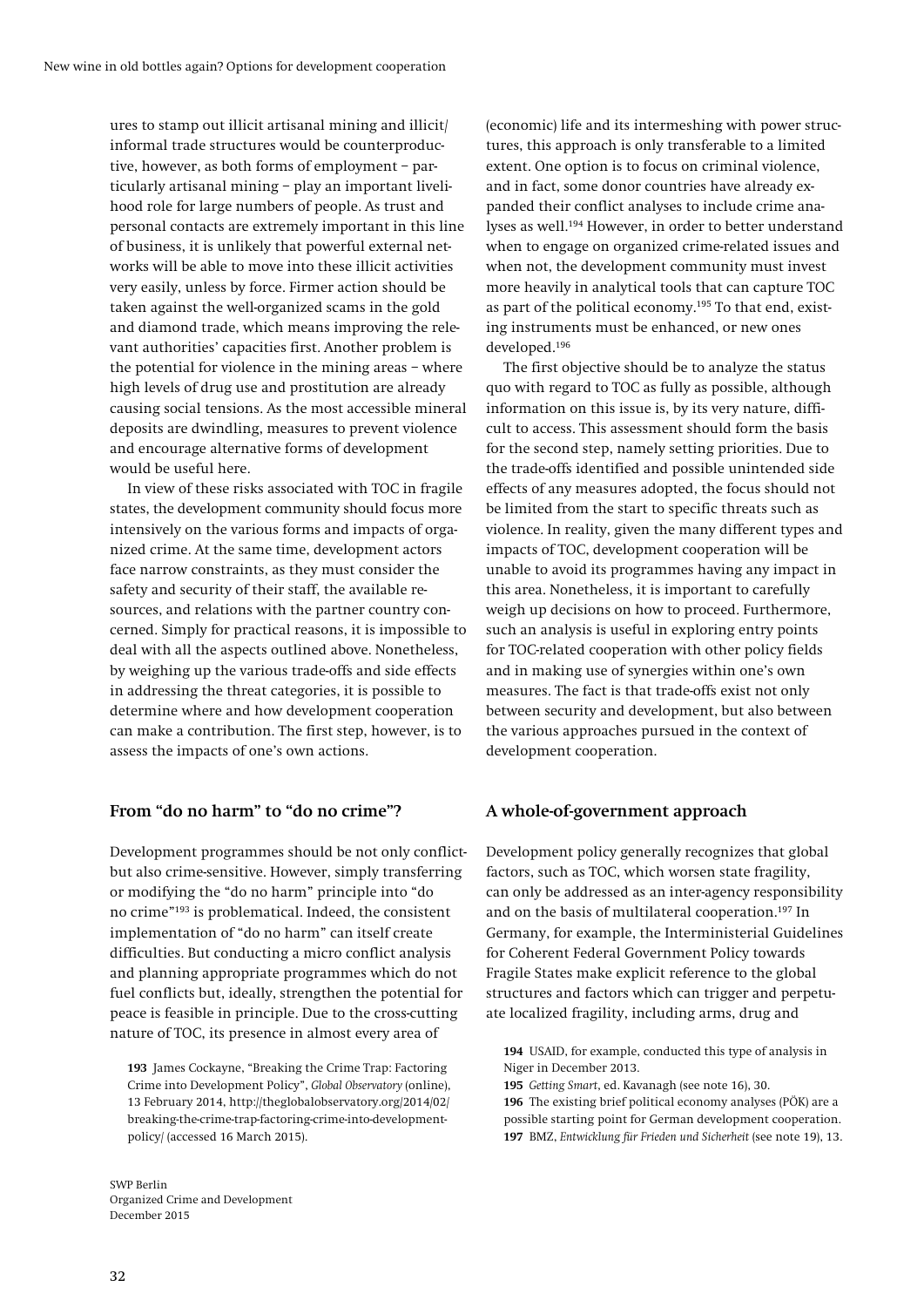**human trafficking and the natural resource trade.198 At the same time, it is noticeable that not only foreign, security and development policy actors but also law enforcement entities around the world are showing greater interest in closer involvement in whole-ofgovernment approaches.199 Such an approach makes most sense in relation to forms of TOC which are both particularly lucrative and well-organized but also highly damaging to the affected countries and their populations. In fragile states, this is likely to be those forms of TOC which are driven by strong demand in other world regions and by externally dominated networks. Here, an approach which does not involve strengthening deterrence is going to face difficulties. But even then, linking development approaches with building law enforcement capacities is far from automatic. Rather, the pros and cons of such measures should be carefully weighed up in light of the potential for violence linked to TOC, the state's involvement in TOC, and TOC's importance for the livelihoods of certain demographic groups.** 

**As illegal fishing off the coast of the three focus countries is rarely linked to violence and the state's involvement is sporadic, but at the same time there are clearly negative effects for local communities' livelihoods, this sector appears to be suitable for a whole-of-government approach. Due to the specific nature of TOC as an external stressor, one option may be not only to link individual bilateral programmes but to focus on the illicit value chain as a whole. Indeed, this is already happening with the German fund for cross-cutting political cooperation, which implements the programme on Combating Poaching and Illegal Wildlife Trade (Ivory and Rhino Horn) in Africa and Asia. The initiative is coordinated by GIZ and involves not only five German ministries (BMZ, BMUB, AA, BMF and BMI) and the partner countries' governments but also NGOs, the private sector and international institutions such as the World Customs** 

**199 Finn Stepputat and Lauren Greenwood,** *Whole-of-Government Approaches to Fragile States and Situations***, DIIS Report 25/ 2013 (Copenhagen: Danish Institute for International Studies [DIIS], 2013), 24.** 

**Organization.200 A similar format, which combines law enforcement, management of protected areas and alternative development for local communities with anti-corruption measures, transregional dialogue forums and demand-oriented awareness-raising campaigns, may be feasible as a response to illegal fishing off the West African coast. However, implementing this type of approach at sea faces considerable obstacles, not least because of the massive technical efforts required and the difficult conditions in the maritime sector. What is clear, however, is that more stringent surveillance of the three countries' coastal waters is unlikely to be sustainable without more effective and transparent governance and onshore management of the fisheries sector. Development cooperation can make an important contribution, not only in this field but also in involving artisanal fishermen, who are particularly impacted by the organized forms of illegal fishing. What's more, if artisanal fishermen are to be engaged in monitoring, appropriate information and organizational arrangements are essential, along with trustful relationships with the relevant authorities.** 

**With regard to cocaine trafficking in the region, the preconditions for this type of whole-of-government approach do not exist. Due to the sometimes strong links between criminal networks and officials, effective deterrence in this sector is highly dependent on an international presence. Capacity building specifically aimed at combating cocaine trafficking in Liberia and Sierra Leone only makes sense in the medium term if it is combined with progress on security sector and judicial reform. In Guinea – given the present political conditions – it is debatable whether this form of capacity-building is appropriate at all; here, the priority should be to strengthen transparency in the political process as a whole. Development cooperation can certainly make a contribution here, as with security sector and judicial reform. Implementing specific recommendations made by the West Africa Commission on Drugs (WACD) is another useful starting point, especially with regard to prevention and harm reduction in relation to drug use. In none of the three focus countries are there any significant programmes, e.g. for young drug addicts in the health sector, nor are** 

**200 BMZ and GIZ,** *Combating Poaching and the Illegal Wildlife Trade (Ivory, Rhino Horn) in Africa and Asia. Measure within the Fund for Cross-cutting Political Cooperation (Polifund)***, OECD DAC Anti-Corruption Task Team Meeting, Paris, 3 November 2014. The Polifund format will also be used to address illicit financial flows.** 

**<sup>198</sup> Deutscher Bundestag, 17. Wahlperiode,** *Ressortübergreifende Leitlinien für eine kohärente Politik der Bundesregierung gegenüber fragilen Staaten***,** *Unterrichtung durch die Bundesregierung***, Drucksache 17/10732 (19 September 2012), 1.**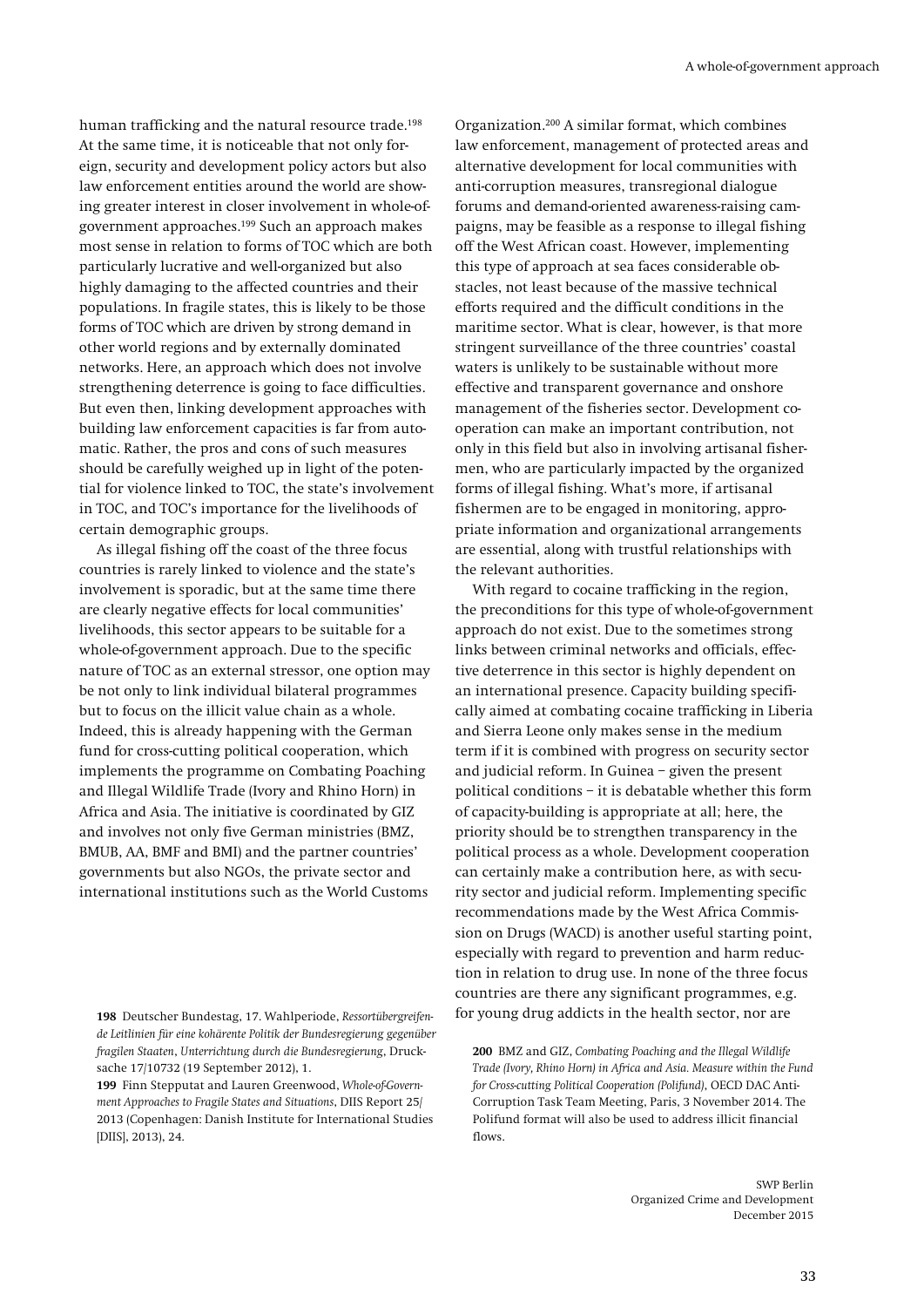**there any social programmes supporting communities that are struggling with the effects of drug abuse. One option may be to launch violence prevention projects with a focus on urban youth gangs and the local drug trade in order to mitigate the worst impacts. Both of these approaches can be implemented without a whole-of-government approach. The same applies to measures in the forestry sector and to alternative development and conflict prevention programmes in artisanal mining areas.** 

### **Evaluation, linking compartments and the multilateral level**

**As shown at the start of this study, development cooperation has a variety of entry points and instruments for engaging with TOC. A first step in making better use of these tools is to systematically evaluate experience gained in fields such as conflict prevention, security sector reform, the rule of law and alternative development, with a focus on their TOC relevance. At present, development actors working in the affected countries have few reference points to guide them if they encounter TOC in their field of work. Consequently, these challenges are circumvented or ignored, not least due to concerns about possible negative effects on the ongoing projects. A crime-sensitive approach and the systematic identification of options for responding to organized crime challenges would provide a remedy here, at least initially. In projects with TOC relevance, it would also be useful to review the effects on the various threat categories across the lifetime of the projects and to adapt the measures accordingly if necessary. It is also of fundamental importance to tie development activities to debates and positions in the fragile states themselves and to international processes such as the New Deal for Engagement in Fragile States, for views on TOC and its impacts vary considerably from country to country, a factor which must be considered when involving local civil society actors in awareness-raising, for example.** 

**In tackling organized crime in the (illicit) natural resource trade, the regional and global levels are of prime importance. Linking projects with TOC relevance in (sub)regions is useful if the projects are expected to have transnational impacts. This is likely, for example, with a comprehensive approach to illegal fishing and also with governance programmes and activities in border regions. Some formats, such as** 

**SWP Berlin Organized Crime and Development December 2015** 

**harmonization of legislation, are per se regional in focus. In view of the diverse political conditions in the individual countries, promoting regional cooperation, especially via regional or subregional organizations –**  in this instance the Mano River Union<sup>201</sup> can play an **important role.** 

**The multilateral level of regulation is not the domain of development cooperation. However, development policy has substantial influence, for example in the implementation of the SDGs (Agenda 2030). The issue of TOC is dealt with in one of the targets, and it is essential to ensure that this and other targets with TOC relevance genuinely have an impact. Following the adoption of the SDGs at the United Nations Sustainable Development Summit in September 2015, the priority now is to find meaningful and realistic global and national indicators to monitor progress towards the targets for SDG 16.202 But TOC, as a crosscutting issue, is relevant to many other SDGs as well. Naturally, this will not be fully reflected in the global indicators, but it should be considered in the further process, as well as in other forums, such as the OECD DAC and in initiatives which aim to combat illicit financial flows, for example.203 For although fragile states may be particularly at risk, TOC is often driven and orchestrated from other world regions and TOC operations are, increasingly, global in scope.** 

**201 An intergovernmental organization whose members are Côte d'Ivoire, Guinea, Sierra Leone and Liberia. 202 On this issue, see Judith Vorrath and Marianne Beisheim,**  *Organised Crime in the "2030 Agenda for Sustainable Development". Indicators and Measurements for International and National Implementation***, SWP Comments 45/2015 (Berlin: Stiftung Wissenschaft und Politik, October 2015). 203 See, for example, OECD,** *Measuring OECD Responses to Illicit Financial Flows***, Development Assistance Committee (DAC), Senior Level Meeting (Paris: OECD Conference Centre, 3–4 April 2013).**